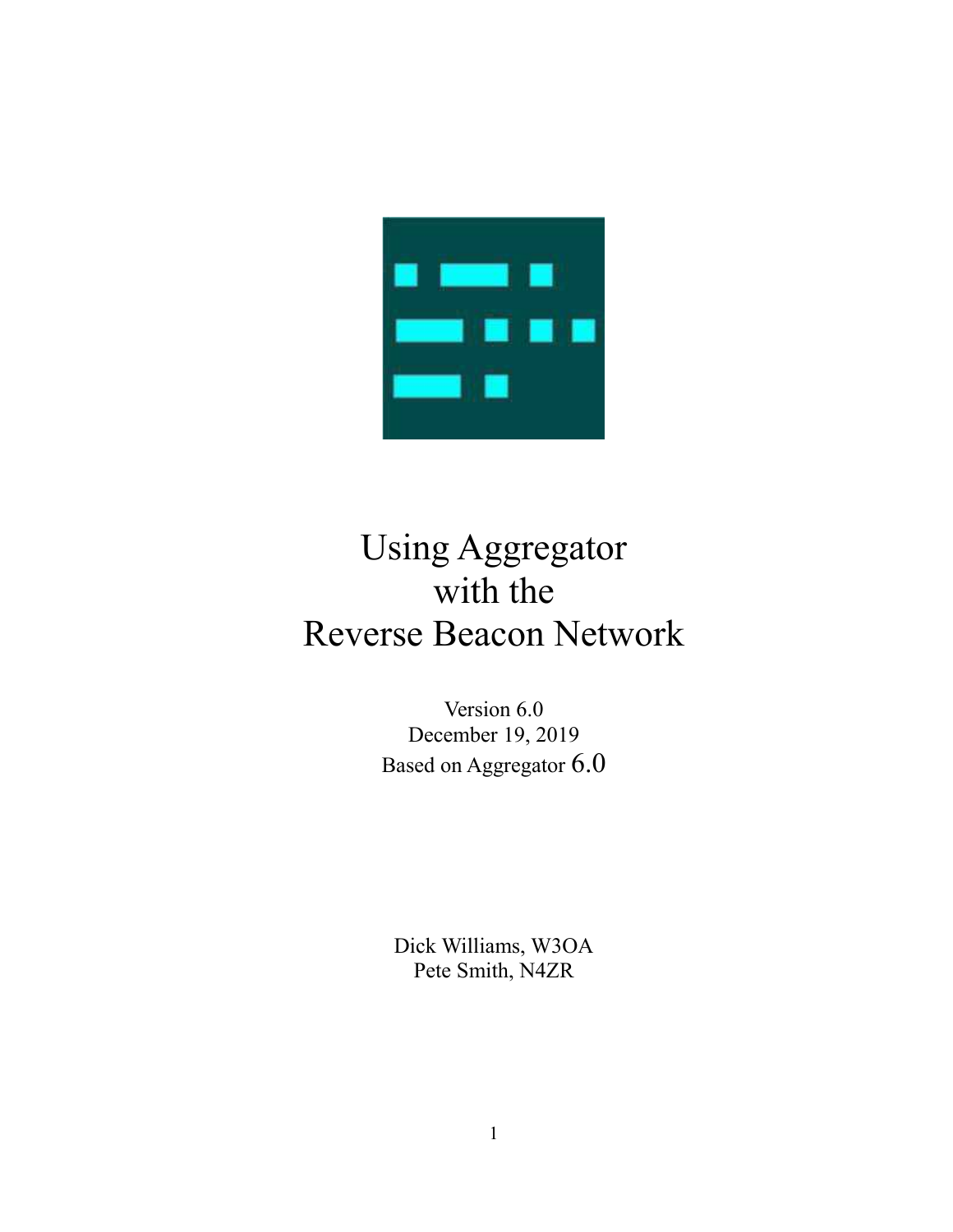# Contents

| 1.0  |     |                |
|------|-----|----------------|
| 2.0  |     | 3              |
| 3.0  |     | 3              |
|      | 3.1 | 3              |
|      | 3.2 | 3              |
|      | 3.3 | 4              |
|      | 3.4 | $\overline{4}$ |
| 4.0  |     | $\overline{4}$ |
| 5.0  |     |                |
| 6.0  |     |                |
| 7.0  |     |                |
| 8.0  |     |                |
| 9.0  |     |                |
|      | 9.1 |                |
|      | 9.2 |                |
| 10.0 |     |                |
| 11.0 |     |                |
|      |     |                |
|      |     | .22            |

# Appendices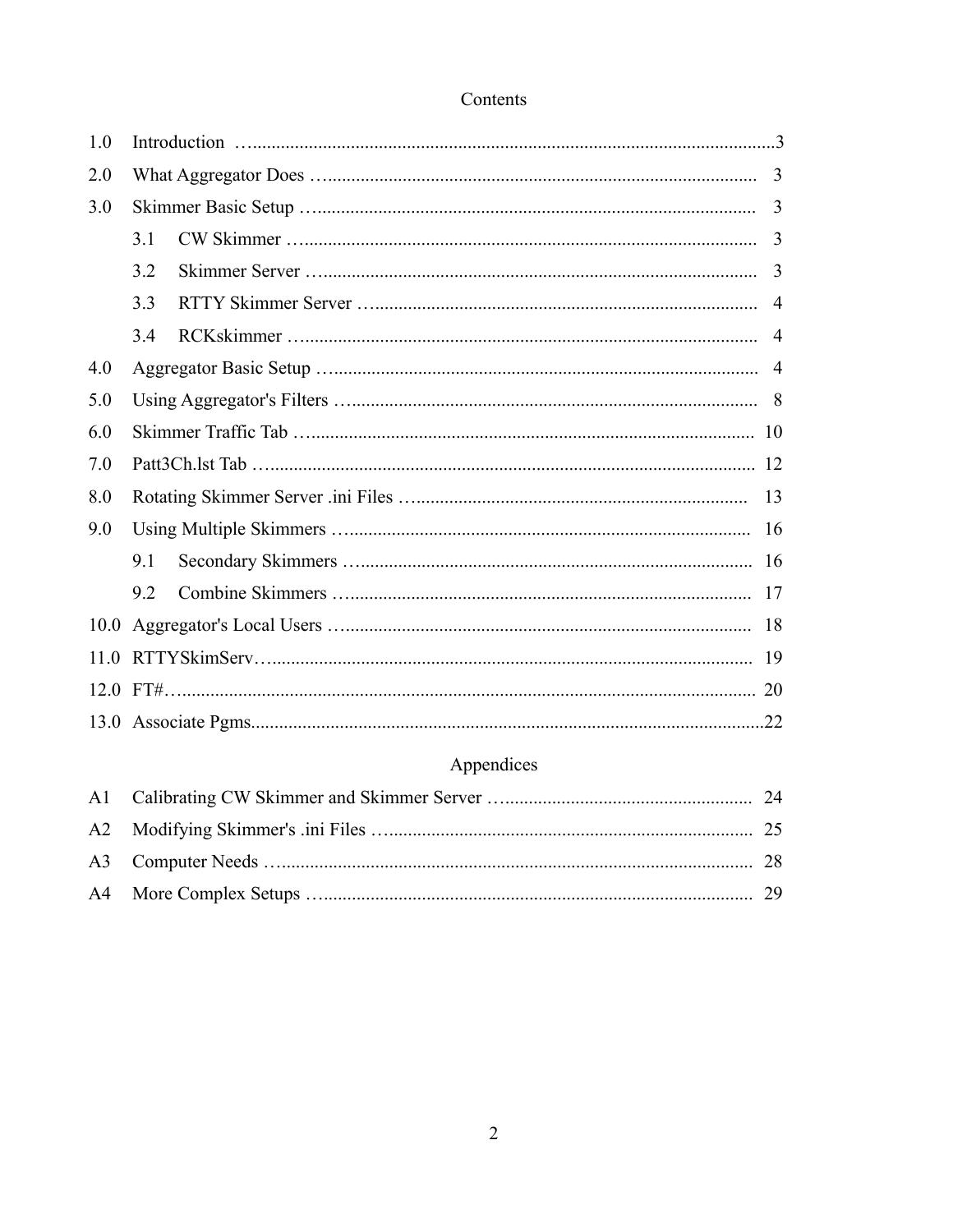**1.0 Introduction** This document provides instructions on how to send spots from various forms of Skimmers to the Reverse Beacon Network (RBN) servers using the Aggregator program provided by the RBN team. This document is mainly a compilation of many of the posts by Pete Smith, N4ZR, on the Reverse Beacon blog [\(http://reversebeacon.blogspot.com/\)](http://reversebeacon.blogspot.com/) updated as necessary to cover the current version of Aggregator.

**2.0 What Aggregator Does** Aggregator is a Windows program that performs the following functions:

- Establishes a telnet connection to one or multiple Skimmer programs to receive spots. These sources may be CW Skimmer, Skimmer Server, RTTY Skimmer Server, RCKskimmer, or an external program which in turn connects to other spot sources.

- Monitors several UDP ports for messages containing FT4 and FT8 spot data.

- Processes and filters the spots in a number of ways determined by the operator.
- Forwards selected spots to the RBN server via an Internet connection.
- Provides facilities for external programs to monitor the spot flows via a telnet connection.
- Provides the capability to change a Skimmer's .ini file at scheduled times.

**3.0 Basic Skimmer Setup** The following paragraphs describe the actions needed to make sure Aggregator can communicate with the various versions of Skimmer. They are based on the assumptions that Skimmer is already set up and operating according to the relevant set of Skimmer instructions.

**3.1 CW Skimmer** Aggregator receives spots via a telnet connection with CW Skimmer. So it's important that CW Skimmer's telnet connection is enabled by placing a check in the top check box in CW Skimmer's Settings window, Telnet tab (see Figure 3.1). Aggregator also sends a SKIMMER/SETT command to Skimmer to find information about the Skimmer such as the operator's callsign, the location, etc. So the Allow SKIMMER commands check box must also be checked. Then click the OK button.

**3.2 Skimmer Server** Skimmer Server's telnet server is always enabled and telnet commands are always allowed so the actions described in paragraph 3.1 for CW Skimmer are not needed for Skimmer Server.

| Port: 7300                         | Enable Telnet Server    |  |  |
|------------------------------------|-------------------------|--|--|
| Require Password                   |                         |  |  |
| Password:                          |                         |  |  |
| Do not send callsigns without "CQ" |                         |  |  |
| Allow SKIMMER commands             |                         |  |  |
|                                    | Only to/from this User. |  |  |
|                                    |                         |  |  |

*Figure 3.1 CW Skimmer*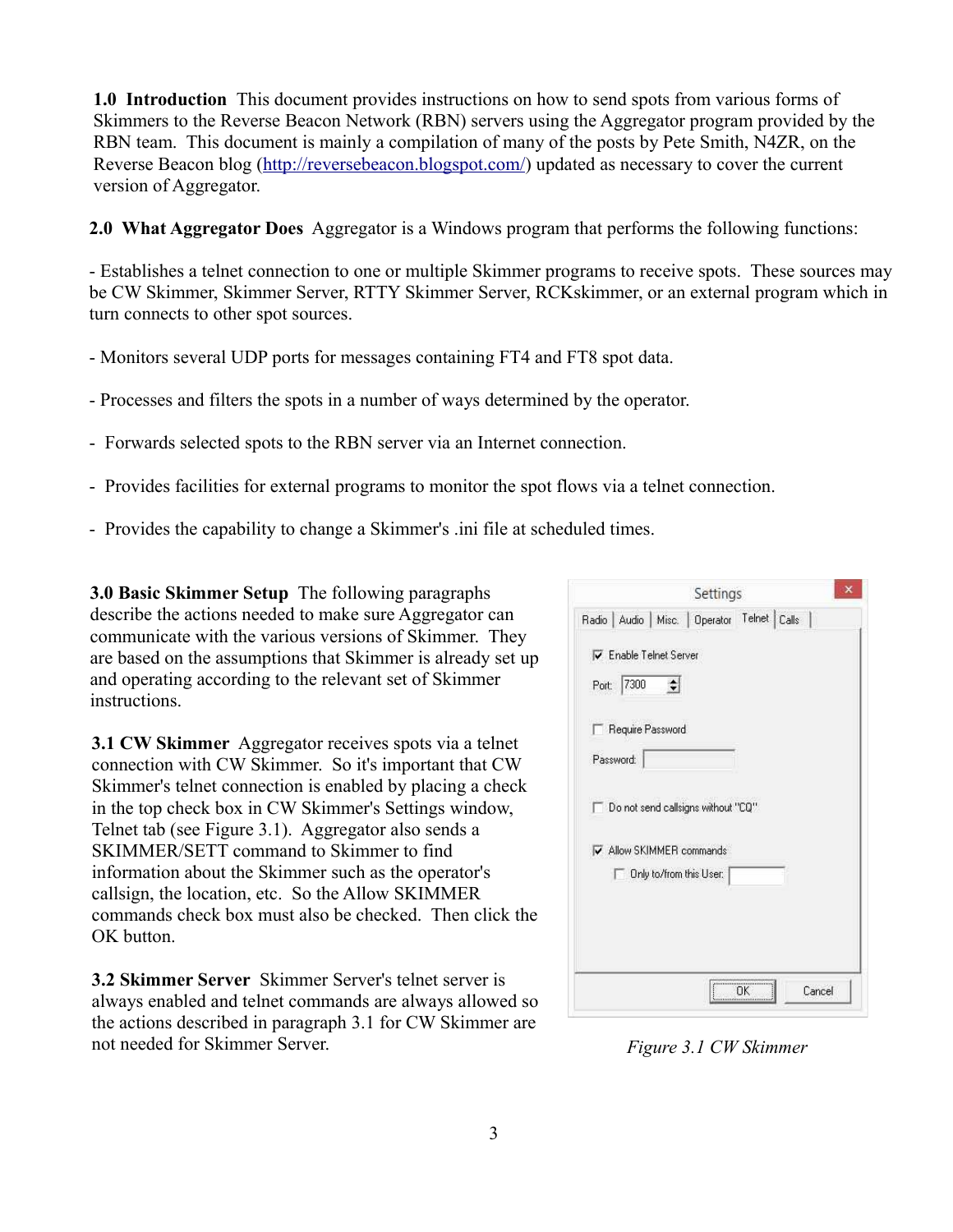**3.3 RTTY Skimmer Server** As with Skimmer Server, RTTY Skimmer Server's telnet server is always enabled and telnet commands are always allowed so the actions described in paragraph 3.1 for CW Skimmer are not needed for RTTY Skimmer Server.

**3.4 RCKskimmer** You also need to enable the Telnet server in RCKskimmer. Do this by clicking Setup, then Program Setup, then clicking the Expert tab. Check the Expert Setup Options at the top of the tab and you will see a Telnet box at the bottom of the tab. Click the Enable Telnet Server check box and then the Apply Button.

| V Expert Setup Options        |                                                                                     |  |  |
|-------------------------------|-------------------------------------------------------------------------------------|--|--|
| Private Cluster System        |                                                                                     |  |  |
|                               | Send received spots to a Private-Cluster                                            |  |  |
| URL:                          |                                                                                     |  |  |
| 0000 <br>Port:                |                                                                                     |  |  |
| Multi Instances Master/Slave  |                                                                                     |  |  |
|                               | This Instance of RCKskimmer is Master and<br>connect to DCS and RBN                 |  |  |
| on the same PC.               | This Instance of RCKskimmer is a Slave<br>and send the spots to the Master-Instance |  |  |
|                               | Slave Discribtion                                                                   |  |  |
| l1                            | Master / Slave ID                                                                   |  |  |
| Telnet                        |                                                                                     |  |  |
| <b>V</b> Enable Telnet Server |                                                                                     |  |  |
| Port (7300):                  | 7400                                                                                |  |  |
|                               |                                                                                     |  |  |
|                               |                                                                                     |  |  |
|                               | If you are using this options, you must know about it !!!!!                         |  |  |

*Figure 3.2 RCKskimmer*

#### **4.0 Aggregator Basic Setup**

**4.1 Getting Aggregator** Aggregator is available for no charge at the RBN web page. Go to <http://www.reversebeacon.net/>and click on the "downloads" tab. You will get the .exe program file.

**4.2 Installing Aggregator** The .exe program you downloaded is ready to run when you receive it. It makes no changes to the system registry and does not require an installer. Save the file where you want it to live. Users of Windows version more modern than XP need to put the .exe file in a folder where the operating system will allow Aggregator to write files. That means almost anywhere but the Program Files directory many operators use C:\Ham Radio\ as an alternate location, to avoid these issues.

You must also have Microsoft's .NET, version 4.0 or later, installed on your computer. .NET is a free download from<http://www.microsoft.com/net>.NET is included in Windows 10 installations.

Some security software (Norton Security's SONAR, for one) will try to block Aggregator from running, and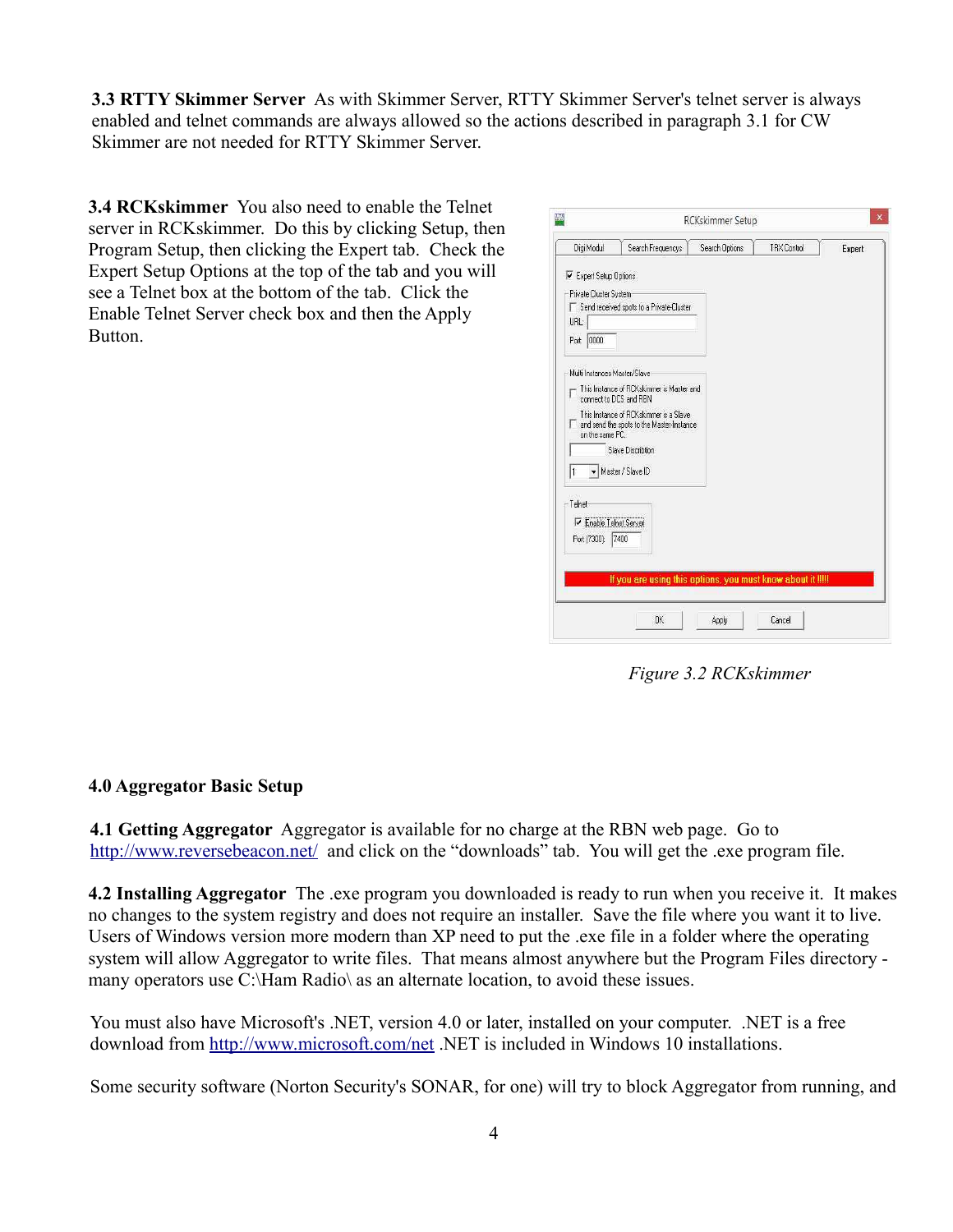may even remove it from the installed location. These packages make their "decisions" based on what they regard as "risky software behavior." If you run into this, you will need to tell the busybodies that you know best; all these security software packages have provision for reversing their "decisions."

You may also want to put a shortcut to Aggregator on your Desktop.

**4.3 Initial Configuration** The first time Aggregator runs it will open with the Connections tab showing as in Figure 4.1.

| Spot Filters<br>Status      | Connections                                                                                                            | Patt 3Ch. Ist<br>ini Files<br>Skimmer Traffic                                                                                 | Combined Skimmers Secondary Skimmers RTTYSkimServ<br>FT#                                                                                                 | Associate Pgms                                                                                               |  |  |  |  |
|-----------------------------|------------------------------------------------------------------------------------------------------------------------|-------------------------------------------------------------------------------------------------------------------------------|----------------------------------------------------------------------------------------------------------------------------------------------------------|--------------------------------------------------------------------------------------------------------------|--|--|--|--|
| Primary Skimmer Connection  |                                                                                                                        |                                                                                                                               |                                                                                                                                                          |                                                                                                              |  |  |  |  |
| Callsign:                   | NGCALL.                                                                                                                | Disconnect<br>Connect                                                                                                         | Primary Skimmer Connection Status                                                                                                                        |                                                                                                              |  |  |  |  |
| Password:                   | PASSWORD                                                                                                               | Skimmer connection parameters can only<br>be changed when Aggregator is                                                       | Connected to the Skimmer Server operated by W3OA in EM95MN.<br>(If incorrect check primary Skimmer Operator Settings.)                                   |                                                                                                              |  |  |  |  |
| IP Address:                 | 127.0.0.1                                                                                                              | disconnected from Skimmer                                                                                                     |                                                                                                                                                          |                                                                                                              |  |  |  |  |
| Port:                       | 7300                                                                                                                   | Should Aggregator connect to the<br>$\triangledown$ Primary Skimmer automatically the<br>next time Aggregator starts running? | Should Aggregator record Skimmer telnet traffic<br>☑<br>in AggregatorLog.txt?                                                                            |                                                                                                              |  |  |  |  |
| Reverse Beacon Network      |                                                                                                                        |                                                                                                                               |                                                                                                                                                          |                                                                                                              |  |  |  |  |
| on RBN Web pages            | Don't show Skimmer's IP Address<br>Don't send spots to RBN server<br>Add a base frequency (in Khz) to spots<br>00000.0 | <b>RBN</b> Connection Status<br>Connected to the RBN Server.                                                                  | Skew Data at 16:15z<br>160 meters: No Data<br>80 meters: No Data<br>40 meters: No Data<br>30 meters: No Data<br>20 meters: No Data<br>17 meters: No Data |                                                                                                              |  |  |  |  |
|                             |                                                                                                                        | Calibration Message                                                                                                           | At 16:15z the RBN was not showing any frequency offsets for your Skimmer(s).                                                                             | 15 meters: No Data<br>12 meters: No Data<br>10 meters: No Data<br>Six meters: No Data<br>Two meters: No Data |  |  |  |  |
| Local User Port             |                                                                                                                        | Users can telnet to this port and receive the spots selected by the following                                                 |                                                                                                                                                          |                                                                                                              |  |  |  |  |
|                             |                                                                                                                        | options. The selected spots will also be shown on the "Status" tab.                                                           | Local User Port Number                                                                                                                                   |                                                                                                              |  |  |  |  |
| Send spots to local user?   |                                                                                                                        | Which spots should be sent?                                                                                                   | To change the Local User Port<br>7550<br>type the new number in this box.                                                                                |                                                                                                              |  |  |  |  |
| $\circ$ Yes<br>$\bigcap$ No |                                                                                                                        | All spots from all Skimmers                                                                                                   | Check here if users on this port                                                                                                                         |                                                                                                              |  |  |  |  |
|                             |                                                                                                                        | Only spots sent to RBN server                                                                                                 | Check here to Send Skimmer's<br>should be asked for their call when<br>SETT response to local users.<br>connecting.                                      |                                                                                                              |  |  |  |  |
|                             |                                                                                                                        |                                                                                                                               |                                                                                                                                                          |                                                                                                              |  |  |  |  |

*Figure 4.1 Aggregator's Connections Tab*

All the essential settings needed to start Aggregator sending spots to the RBN are in the top third of the Connections tab, in the group box labeled "Primary Skimmer Connection". In most cases if Aggregator and Skimmer are both running on the same computer you will not need to change any of Aggregator's default settings. Make sure Skimmer is running. Then just click the "Connect" button. Now you can monitor Aggregator's progress in connecting to Skimmer in the box marked "Primary Skimmer Connection Status" and see if Aggregator has successfully contacted the RBN by looking at the "RBN Connection Status" box in the middle of the "Connections" tab.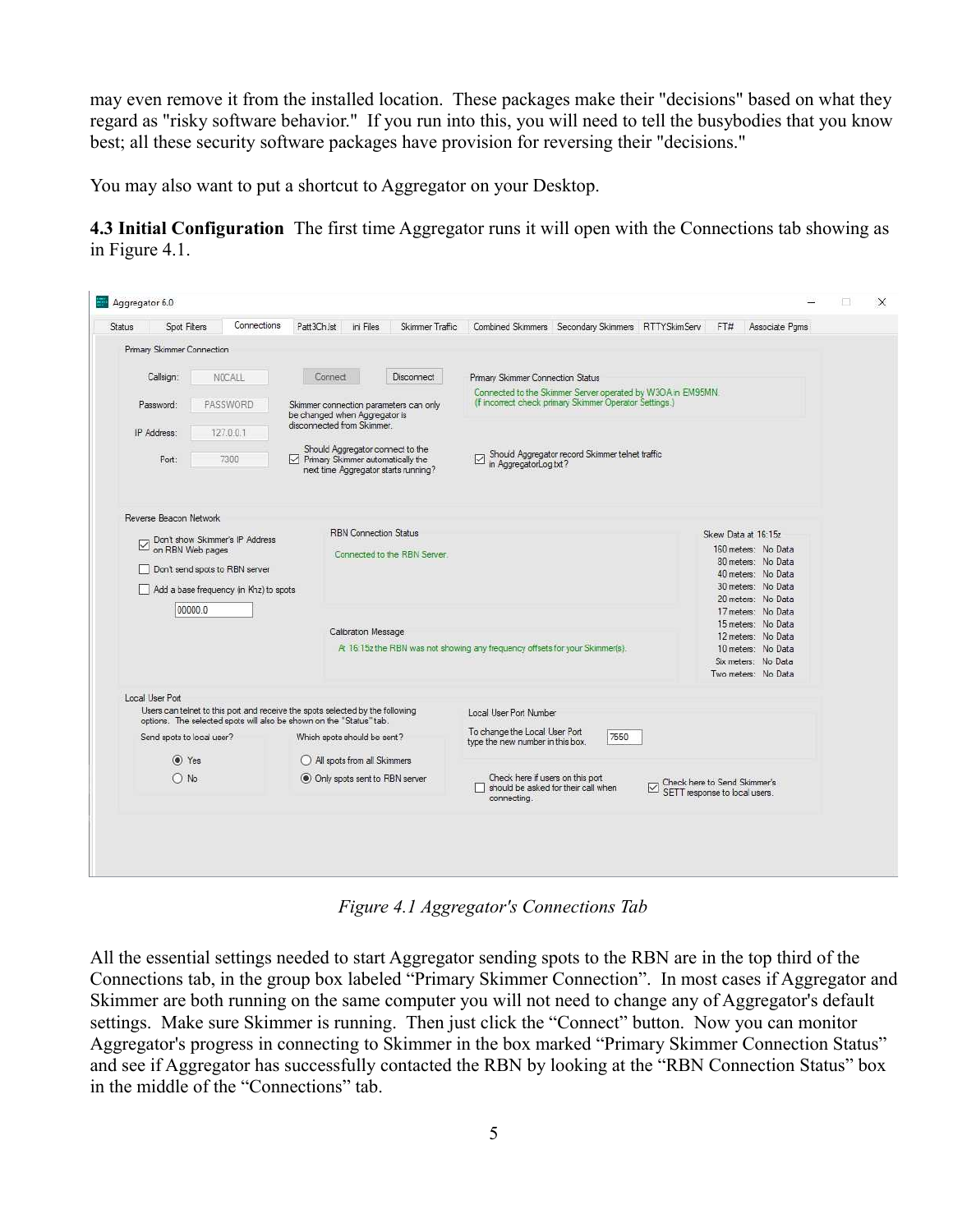The settings in the four white boxes in the upper left corner of the "Connections" tab are used to establish the telnet connection to Skimmer. If you have set Skimmer to require a password or to only accept commands from a specific user you'll need to set the callsign and password here to match. In any case the callsign must be one that Skimmer recognizes as a being in a valid callsign format or Skimmer will not send Aggregator any responses. If Aggregator and Skimmer are both running on the same computer you can leave the IP address as 127.0.0.1. If they are on different computers on a local network you will need to enter the internal IP Address of the Skimmer computer in the "IP Address" box. And if you have changed the port Skimmer's Telnet server is using you will need to put that number in box labeled "Port". You cannot make these changes while Aggregator is connected or trying to connect to Skimmer, so you may need to click the "Disconnect" button. If Aggregator fails to connect to Skimmer or later loses the connection to Skimmer for any reason, the green message in the "Primary Skimmer Connection Status" will change to red to alert you.

If you don't want to manually initiate Aggregator's connection to Skimmer every time Aggregator starts put a check in the appropriate check box in the same area of the "Connections" tab.

Next look at the four check boxes in the "Reverse Beacon Network" group box, middle of the "Connections" tab. The list of Skimmer details on the RBN web page normally shows the external IP Address of each Skimmer. Put a check in the top box if you don't want the IP Address shown.

A check in the second check box will prevent Aggregator from sending any spots to the RBN. This is a way to prevent sending false spots during testing activities.

If the Primary Skimmer is connected to a transverter, the third box and its associated textbox can be used to tell Aggregator to add a base frequency to all spots from the Skimmer.

| Reverse Beacon Network                                  |
|---------------------------------------------------------|
| □ Don't show Skimmer's IP Address<br>□ on RBN Web pages |
| Don't send spots to RBN server                          |
| Add a base frequency (in Khz) to spots                  |
| 00000.0                                                 |
|                                                         |

*Figure 4.2 RBN Check Boxes*

Now that all the essentials are setup you can go to the "Status" tab, Figure 4.3, to monitor how things are going.

The idea behind this tab is to allow you to see the status of all of Aggregator's activities in one place. So you will see the status of the Skimmer and RBN connections as you saw them on the "Connections tab. The status of a lot of other activities that we haven't discussed yet are also shown here – more on these later. The right side of the tab shows the most recent flow of spots. This is there to give you confidence Aggregator is set up and running correctly.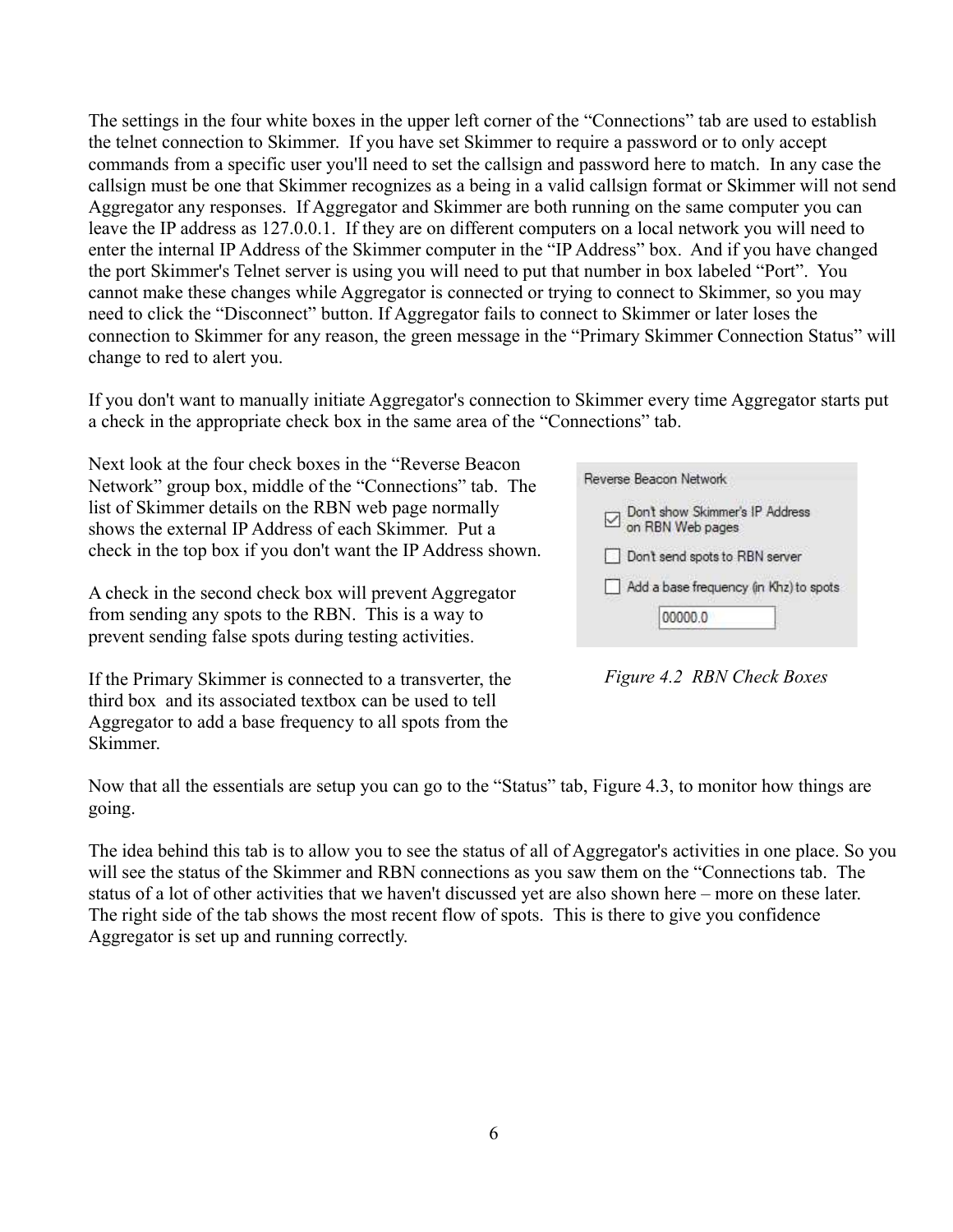| Status               | Spot Filters                                                                      | Connections | Patt 3Ch.lst | ini Files | Skimmer Traffic | Combined Skimmers Secondary Skimmers RTTYSkimServ |                    |                         |                      | FT# |                 | Associate Pgms                                     |                 |                |
|----------------------|-----------------------------------------------------------------------------------|-------------|--------------|-----------|-----------------|---------------------------------------------------|--------------------|-------------------------|----------------------|-----|-----------------|----------------------------------------------------|-----------------|----------------|
|                      | Messages from the Reverse Beacon Network Server                                   |             |              |           |                 | Spot Display showing spots sent to the RBN        |                    |                         |                      |     |                 |                                                    |                 |                |
|                      | Thanks for joining the Reverse Beacon Network                                     |             |              |           |                 | $DX de W30A-#$ :                                  | 14080.0            | SV1CON                  | $-17$ dB             |     | 6 FT4           | CO KM08 1035                                       |                 | 1611Z          |
|                      |                                                                                   |             |              |           |                 | $DX de W3OA-#$ :                                  | 28020.7            | N4OX                    | 10 dB                | 33  | WPM             | CO                                                 |                 | <b>1611Z</b>   |
|                      |                                                                                   |             |              |           |                 | DX de $W3OA-#$ :                                  | 28048.0            | N5CO                    | 10dB                 |     | 28 WPM          | CQ                                                 |                 | 1611Z          |
|                      |                                                                                   |             |              |           |                 | $DX de W3OA-#$ :                                  | 10136.0            | DL1UDO                  | $-16$ dB             |     | 6 FT8           | C <sub>Q</sub><br><b>JO31</b>                      | 446             | 1611Z          |
|                      | <b>Skimmer Connections Status</b>                                                 |             |              |           |                 | DX de W30A-#:<br>DX de W30A-#:                    | 10136.0<br>28033.5 | W2ZI<br>N1RR            | 3 dB<br>12 dB        |     | 6 FT8<br>28 WPM | CO.<br>EL99<br>CO                                  | 789             | 1611Z<br>1611Z |
|                      | Connected to the Skimmer Server operated by W3OA in EM95MN.                       |             |              |           |                 | DX de W30A-#:                                     | 28051.0            | W5WZ                    | 34 dB                |     | 28 WPM          | CO                                                 |                 | 1611Z          |
|                      | (If incorrect check primary Skimmer Operator Settings.)                           |             |              |           |                 | $DX de W3OA-#$ :                                  | 10136.0            | OM5ZW                   | $-11$ dB             |     | 6 FT8           | JN98<br>C <sub>O</sub>                             | 603             | 1611Z          |
|                      | No problems with Secondary Skimmer connections found.                             |             |              |           |                 | $DX de W30A-#$ :                                  | 14074.0            | W9DF                    | $-7$ dB              |     | 6 FT8           | C <sub>O</sub><br><b>EN60</b>                      | 356             | 1611Z          |
|                      | You have the same Patt3Ch lst file that is currently available on the RBN Server. |             |              |           |                 | $DX de W3OA-#$ :                                  | 14074.0            | AD8FD                   | $-14$ dB             |     | 6 FT8           | C <sub>O</sub><br><b>EM79</b>                      | 383             | 1611Z          |
|                      |                                                                                   |             |              |           |                 | DX de $W3OA-#$ :                                  | 28012.0            | K1GO                    | 63 dB                |     | 29 WPM          | CO                                                 |                 | 1612Z          |
|                      |                                                                                   |             |              |           |                 | DX de W30A-#:<br>$DX de W30A-#$ :                 | 28074.0<br>14074.0 | N8LRG<br>KA4BVG         | $-8$ dB<br>6 dB      |     | 6 FT8           | <b>EN80</b><br>CQ<br>C <sub>Q</sub>                | 651<br>166      | 1612Z<br>1612Z |
|                      | <b>RBN</b> Connection Status                                                      |             |              |           |                 | $DX de W3OA-#$ :                                  | 10136.0            | WN8J                    | 8 dB                 |     | 6 FT8<br>6 FT8  | C <sub>0</sub>                                     | 788             | 1612Z          |
|                      | Connected to the RBN Server.                                                      |             |              |           |                 | DX de W30A-#:                                     | 28074.0            | KC30L                   | $-15$ dB             |     | 6 FT8           | CQ EM28                                            | 982             | 1612Z          |
|                      |                                                                                   |             |              |           |                 | $DX de W3OA-#$ :                                  | 18100.0            | F4GYM                   | $-4$ d <sub>B</sub>  |     | 6 FT8           | CO                                                 | 1008            | 1612Z          |
|                      |                                                                                   |             |              |           |                 | DX de W30A-#:                                     | 18100.0            | AF4HX                   | $-1$ dB              |     | 6 FT8           | CO                                                 | 1057            | 1612Z          |
|                      |                                                                                   |             |              |           |                 | DX de W30A-#:                                     | 10136.0            | WOSD                    | 7 dB                 |     | 6 FT8           | CQ                                                 | 1118            | 1612Z          |
|                      |                                                                                   |             |              |           |                 | $DX de W30A-#$ :                                  | 10136.0            | <b>KC7RG</b>            | $\overline{4}$       | dB  | 6 FT8           | CO CN87 1096                                       |                 | 1612Z          |
| <b>RBN Skew Data</b> |                                                                                   |             |              |           |                 | $DX de W3OA-#$ :                                  | 28034.5            | <b>N1RR</b>             | $9$ dB               |     | 29 WPM          | C <sub>0</sub>                                     |                 | 1612Z          |
|                      |                                                                                   |             |              |           |                 | DX de W30A-#:                                     | 7032.0             | K4UY                    | 18                   | dB  | 22 WPM          | CO                                                 |                 | 1612Z<br>1612Z |
|                      | At 16:12z the RBN was not showing any frequency offsets for your Skimmer(s).      |             |              |           |                 | $DX de W3OA-#$ :<br>$DX de W30A-#$ :              | 10140.0<br>10136.0 | <b>KC4TFX</b><br>CT2FEY | $-15$ dB<br>$-13$ dB |     | 6 FT4<br>6 FT8  | <b>FM19</b><br>C <sub>0</sub><br>CQ<br><b>IN50</b> | 994<br>319      | 1612Z          |
|                      |                                                                                   |             |              |           |                 | DX de W30A-#:                                     | 14074.0            | WK8A                    | $0$ $dB$             |     | 6 FT8           | CQ                                                 | 931             | 1612Z          |
|                      |                                                                                   |             |              |           |                 | $DX de W30A-#$ :                                  | 14074.0            | F6BTP                   | $-18$ dB             |     | 6 FT8           | C <sub>0</sub>                                     | 971             | 1612Z          |
| Spot Filters         |                                                                                   |             |              |           |                 | DX de W30A-#:                                     | 14080.0            | F4FSY                   | $-20$ dB             |     | 6 FT4           | JN25<br>C <sub>O</sub>                             | 944             | 1612Z          |
|                      |                                                                                   |             |              |           |                 | DX de W30A-#:                                     | 18100.0            | EA1AGP                  | 2 dB                 |     | 6 FT8           | C <sub>O</sub>                                     |                 | 519 1612Z      |
|                      | Not using MASTER.SCP filter.                                                      |             |              |           |                 | $DX de W3OA-#$ :                                  | 14054.5            | W8OB                    | 21 dB                |     | 17 WPM          | C <sub>0</sub>                                     |                 | 1613Z          |
|                      | Not using BadCalls txt filter.                                                    |             |              |           |                 | DX de W30A-#:                                     | 21074.0            | LW4EAZ                  | $-10$ $dB$           |     | 6 FT8           | CO                                                 |                 | 976 1613Z      |
|                      |                                                                                   |             |              |           |                 | DX de W30A-#:<br>DX de W30A-#:                    | 7074.0<br>14074.0  | KOZS<br>KD7WP3          | 10 dB<br>$-13$ dB    |     | 6 FT8<br>6 FT8  | CQ<br>C <sub>O</sub>                               | 926<br>CM97 921 | 1613Z<br>1613Z |
|                      | Not using NotchedFreqs.txt filter.                                                |             |              |           |                 | DX de W30A-#:                                     | 14074.0            | KB3CZO                  | $-10$ dB             |     | 6 FT8           | CQ                                                 | FN21 1008       | 1613Z          |
|                      | Not filtering spots for calls that look like a grid square.                       |             |              |           |                 | DX de W30A-#:                                     | 14074.0            | IK4LZH                  | $-20$ dB             |     | 6 FT8           | CQ                                                 | JN54 1021       | 1613Z          |
|                      |                                                                                   |             |              |           |                 | $DX de W3OA-#$ :                                  | 28049.3            | W1KM                    | $15$ dB              |     | 31 WPM          | C <sub>O</sub>                                     |                 | 16137          |
|                      | Not filtering VHF+ spots for SNR <= 1.                                            |             |              |           |                 | DX de W30A-#:                                     | 18100.0            | <b>S520W</b>            | $-16 dB$             |     | 6 FT8           | CQ JN75                                            |                 | 817 1613Z      |
|                      |                                                                                   |             |              |           |                 | DX de W30A-#:                                     | 14074.0            | N8QF                    | $-16$ dB             |     | 6 FT8           | CQ                                                 |                 | 882 1613Z      |
|                      | <b>Local User Connection Status</b>                                               |             |              |           |                 | $DX de W30A-#$ :                                  | 28056.9            | N4QS                    | 11 dB                |     | 33 WPM          | CQ                                                 |                 | 1613Z          |
|                      |                                                                                   |             |              |           |                 | DX de W30A-#:                                     | 14026.0            | G3SED                   | 13 dB<br>23 dB       |     | 27 WPM          | CQ                                                 |                 | 1613Z<br>1613Z |
|                      | Aggregator listening for local users on port 7550.                                |             |              |           |                 | DX de $W30A-\#$ :<br>$DX de W3OA-#$ :             | 14023.5<br>14080.0 | HA3NU<br>SP9UPH         | $-11$ dB             |     | 25 WPM<br>6 FT4 | CQ<br>CO JO90                                      | 703             | 1613Z          |
|                      |                                                                                   |             |              |           |                 | DX de W30A-#:                                     | 14080.0            | KI6DY                   | 14dB                 |     | 6 FT4           | CO                                                 | 820             | 1613Z          |
|                      |                                                                                   |             |              |           |                 | DX de W30A-#:                                     | 14074.0            | PEOFK                   | $-11$ dB             |     | 6 FT8           | CQ                                                 | 275             | 1613Z          |
| ini Files            |                                                                                   |             |              |           |                 | DX de $W30A-\#$ :                                 | 21074.0            | YV50IE                  | $-18$ dB             |     | 6 FT8           | CQ FK60 1032                                       |                 | 1613Z          |
| Rotation Stopped     |                                                                                   |             |              |           |                 | $DX de W3OA-#$ :                                  | 21074.0            | PW1F                    | $-14$ dB             |     | 6 FT8           | CQ                                                 | GG87 1084       | 1613Z          |
|                      |                                                                                   |             |              |           |                 | DX de W30A-#:                                     | 14074.0            | N7EP                    | $\mathbf{0}$         | dB  | 6 FT8           | CQ                                                 | 497             | 1613Z          |
|                      | Skimmer frequency band(s): 3500.0-3600.0, 7000.0-7125.0, 14000.0-14150.0, 21000.0 |             |              |           |                 | $DX de W3OA-#$ :                                  | 14074.0            | 5T5PA                   | $5$ dB               |     | 6 FT8           | C <sub>0</sub>                                     | 497             | 1613Z          |
|                      | -21182.0, 28000.0-28182.0, 28182.0-28300.0                                        |             |              |           |                 | DX de W30A-#:                                     | 7074.0             | KA3FUL                  | $-5$ dB              |     | 6 FT8           | CQ.<br>CQ 3020                                     | FN10 1123       | 1613Z          |
|                      | Skimmer validation level is Normal. Recommend Normal for CW, Aggressive for RTTY. |             |              |           |                 | DX de $W3OA - #$ :<br>DX de W30A-#:               | 14074.0<br>14025.0 | ON2RK<br>G4HZV          | $-24$ dB<br>5 dB     |     | 6 FT8<br>29 WPM | CQ                                                 | 562             | 1614Z<br>1614Z |
|                      |                                                                                   |             |              |           |                 | DX de W30A-#:                                     | 7026.0             | W4YTB                   | 21 dB                |     | 27 WPM          | CO                                                 |                 | 1614Z          |
|                      |                                                                                   |             |              |           |                 | DX de $W30A-\#$ :                                 | 18100.0            | KB8U                    | $-9$ dB              |     | 6 FT8           | CQ EN71                                            | 349             | 1614Z          |
|                      |                                                                                   |             |              |           |                 | DX de $W3OA-#$ :                                  | 18100.0            | W9ZCL                   | $1$ dB               |     | 6 FT8           | C <sub>0</sub>                                     | 756             | 1614Z          |
|                      |                                                                                   |             |              |           |                 | DX de W30A-#:                                     | 10136.0            | G3YBO                   | $-16 dB$             |     | 6 FT8           | CQ 1093                                            | 554             | 1614Z          |
|                      |                                                                                   |             |              |           |                 | DX de W30A-#:                                     | 7074.0             | N9XHN                   | $-2$ dB              |     | 6 FT8           | CQ EN50                                            | 491             | 1614Z          |

*Figure 4.3 Aggregator Status Tab*

When you get tired of watching the "Status" you may want to minimize Aggregator's window. But Aggregator's minimize and red X buttons don't work the same way as on a lot of other Windows programs. These buttons on Aggregator mimic the same buttons on Skimmer Server. **When you click the minimize or red X buttons Aggregator goes to the system try. Right click the icon in the system tray to restore or close Aggregator.** Left clicks on the system tray icon toggles between showing and hiding Aggregator.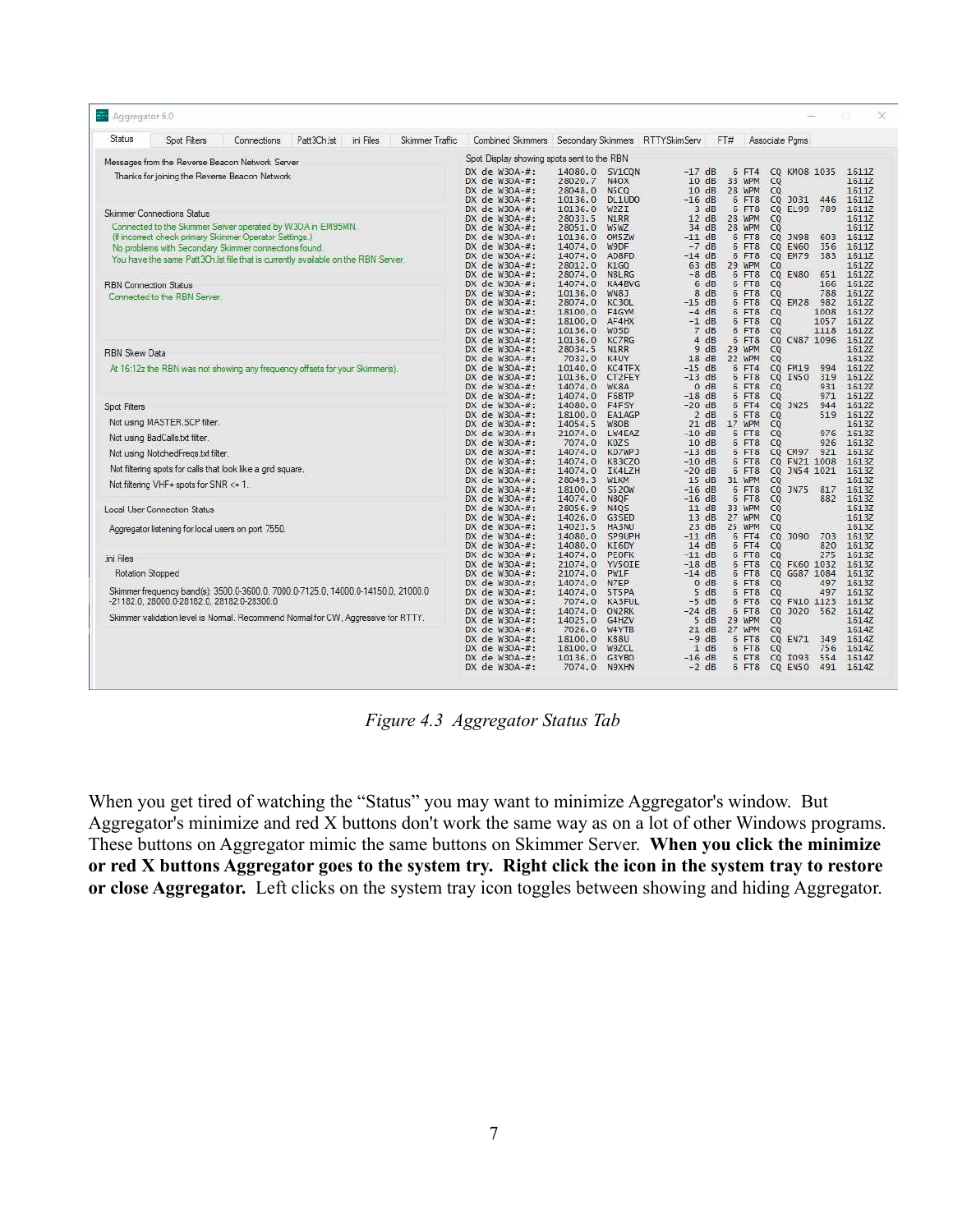**5.0 Using Aggregator's Filters** Aggregator provides a number of tools to prevent Aggregator from sending certain spots to the RBN. You access most of these tools through the "Spot Filters" tab shown in Figure 5.1. Aggregator will apply these filters to all the spots it processes, from both the Primary and Secondary Skimmers.

**5.1 The Spot Filters Tab** The tab contains four group boxes. Three of them set the parameters for one of the filters and the fourth, in the lower right-hand corner, provides the ability to select which filters to use at the current time. We will discuss each group box individually.

| Spot Filters<br>Status<br>Connections<br>Patt 3Ch. Ist                                                                                                                                                                                                                                                                                                                                                                                                   | Skimmer Traffic<br>ini Files                                                               | Combined Skimmers Secondary Skimmers RTTYSkimServ<br>Associate Pgms<br>FT#                                                                                                                                                                                                                                                                                                                                                                                                                                                                                                                                                                                                                                                         |
|----------------------------------------------------------------------------------------------------------------------------------------------------------------------------------------------------------------------------------------------------------------------------------------------------------------------------------------------------------------------------------------------------------------------------------------------------------|--------------------------------------------------------------------------------------------|------------------------------------------------------------------------------------------------------------------------------------------------------------------------------------------------------------------------------------------------------------------------------------------------------------------------------------------------------------------------------------------------------------------------------------------------------------------------------------------------------------------------------------------------------------------------------------------------------------------------------------------------------------------------------------------------------------------------------------|
| <b>Bad Calls File</b>                                                                                                                                                                                                                                                                                                                                                                                                                                    |                                                                                            | Notched Frequencies File                                                                                                                                                                                                                                                                                                                                                                                                                                                                                                                                                                                                                                                                                                           |
| There are two ways to edit the list of bad calls:<br>1) Edit the list in the text box here. One call per line.<br>Apply<br>2) Edit the BadCalls txt file with Notepad, one call<br>per line and save your changes. Then click on<br>the Load BadCalls.txt button.<br>Edit BadCalls txt<br>Load BadCalls.txt                                                                                                                                              | EM86WK<br>EM95T<br>EW3OA<br>EW3OAEE<br>W3GO<br>AOEW<br>W3OA/4<br>W3OAE<br>W3OAEE<br>WB7PTR | There are two ways to edit the list of notched<br>frequencies:<br>1) Edit the list in the text box here. One or two<br>frequencies per line. When you are done,<br>click on the Apply button.<br>Apply<br>2) Edit the NotchedFregs txt file with Notepad.<br>one or two frequencies per line and save<br>your changes. Then click on the<br>Load NotchedFreqs.txt button.<br>Edit NotchedFreqs.txt<br>Load NotchedFregs.txt<br>Enter frequencies in kHz.<br>A line with one frequency will notch that freqeucy.<br>A line with two frequencies, lowest one first, will<br>notch a range of frequencies.<br>Seperate frequencies with a space or hyphen.<br>Examples: 50055 or 50055.0 or 50055.0<br>50042-50046 or 50042.0 50046.0 |
| Super Check Partial File<br>MASTER.SCP file loaded, 36199 lines, last modified<br>12/14/2019 11:15:22 AM.<br>An SCP file dated 9/30/2019 5:51 AM is available.<br>Click the button to download and use it<br>Download SCP File<br>The RBN team recommends:<br>1) Set Skimmer's Callsing Validation Level to Normal for CW.<br>Aggressive for RTTY.<br>2) Do not use Aggregator's MASTER.SCP spot filter<br>(i.e don't check the first box to the right). | Select Spot Filters                                                                        | Only send a spot to the RBN server if<br>Do not send spots to the<br>the spot is for a call in MASTER.SCP<br>RBN server for calls that look<br>(Not recommended.)<br>like a grid square<br>Don't send a spot to the RBN server<br>Do not send VHF+ spots to the<br>if the spot is for a call in BadCalls.txt<br>RBN server if SNR <= 1 DB<br>This filter will not apply to<br>Don't send a spot to the RBN server<br>FT8 spots<br>if the frequency is in NotchFregs.txt                                                                                                                                                                                                                                                            |

*Figure 5.1 Aggregator Spot Filter Tab*

**5.2 Bad Calls File** This group box provides the ability to create a list of calls the Skimmer operator knows are bad. This is pretty much self-explanatory. You type in a list of callsigns in the scrolling text box, one call per line, and then click the "Apply" button. The "Apply" button is grayed out until you make more changes. Another way to do the same thing is to click the "Edit BadCalls.txt" button. This will open your BadCalls.txt file in Notepad. Then you make your changes in Notepad, close Notepad saving the file, and click the "Load BadCalls.txt" button.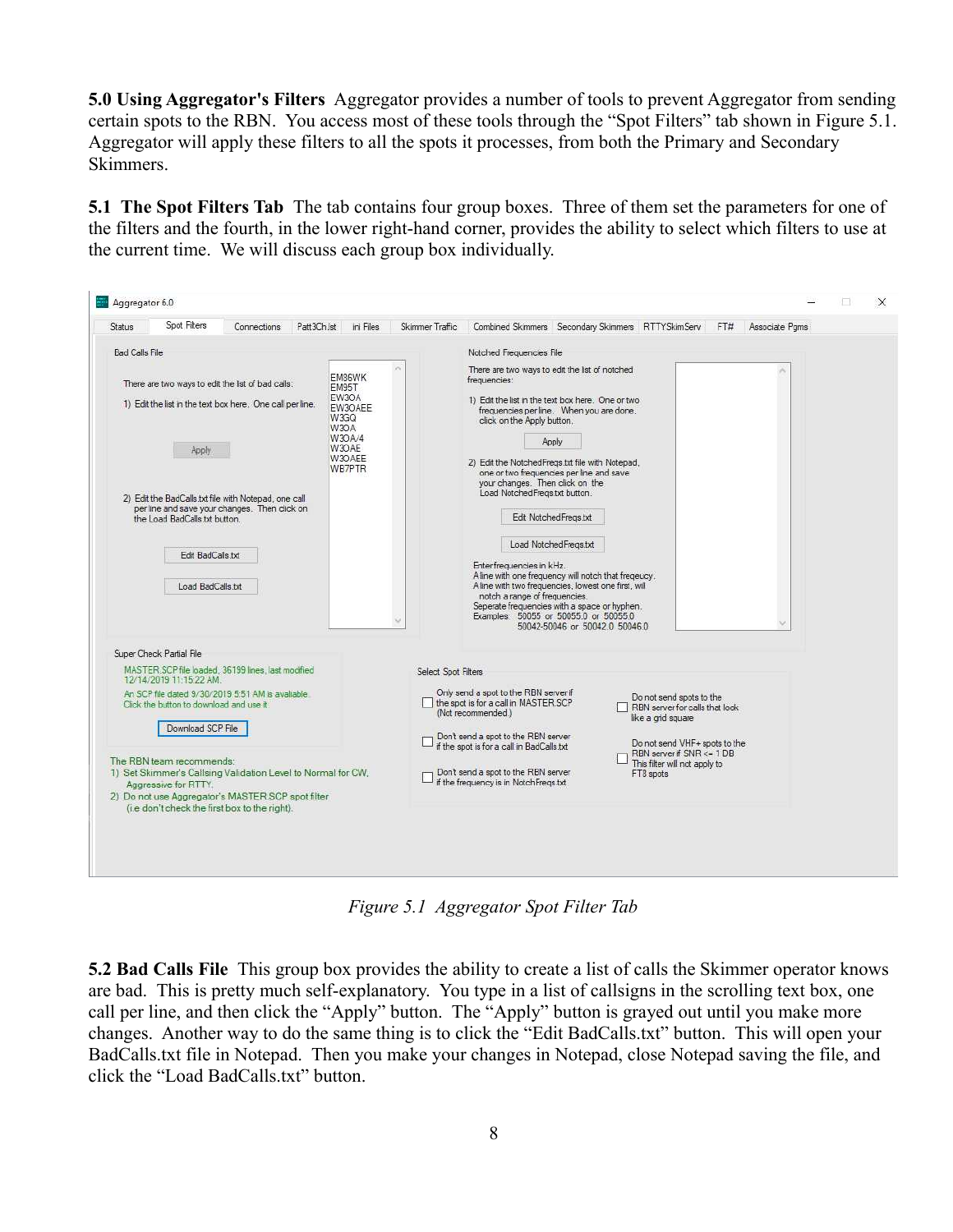**5.3 Notched Frequencies File** Some users had expressed a need to notch out specific frequencies where signals are frequently generating false spots. This group box provides that capability. Using this box is also pretty much self-explanatory. You type in a list of frequencies in the scrolling text box. A line with one frequency will notch that frequency. A line with two frequencies, lowest one first, will notch a range of frequencies. The values must be in kHZ and, if there are two, separated by a space or hyphen. After you have typed in your values click the "Apply" button. The "Apply" button is grayed out until you make some changes. Another way to do the same thing is to click the "Edit NotchedFreqs.txt" button. This will open your EditNotchedFreqs.txt file in Notepad. Then you make your changes in Notepad, close Notepad saving the file, and click the "Load EditNotchedFreqs.txt" button.

**5.4 Super Check Partial File** Aggregator provides the functionality of the "Paranoid" validation setting in CW Skimmer, which is absent in Skimmer Server. As shown below this group box, the RBN team recommends against using this filter. The original intent was to screen out busted calls, but in fact the master file contains a great many of those and also screens out a lot of new calls, as well as those of casual contesters.

If this option is selected, only spots that match calls in a master file are forwarded to the RBN. Aggregator uses the text version of the widely-used master.dta file, called MASTER.SCP. The "Super Check Partial File" group box tells you the date of the MASTER.SCP that is in the same folder with Aggregator (if any) and the date of the same file available on the RBN server. The "Download SCP File" button provides a convenient way to update the version on your computer to the version on the RBN server.

**5.5 Select Spot Filters** The bottom right panel lets you decide which of the three filters discussed above will be used in processing spots by placing check marks in the appropriate boxes. Two other filters available here are mainly for VHF and above Skimmers. One filters out spots above 28.145 Mhz for callsigns in the same format as grid square identifiers and the other filters spots above 49.999 MHz with a signal to noise ratio of 1 DB or less.

**5.6 The Ultimate Filter** There is one filter that is not on the "Spot Filters" tab. It is selected in the "Reverse Beacon Network" group box on the "Connections" tab and shown in Figure 5.2. A check in the second check box will prevent Aggregator from sending any spots to the RBN server. Presumably you'd only want to do that when testing.

|     | Reverse Beacon Network                                  |
|-----|---------------------------------------------------------|
|     | □ Don't show Skimmer's IP Address<br>□ on RBN Web pages |
| l 1 | Don't send spots to RBN server                          |
|     | Add a base frequency (in Khz) to spots                  |
|     | 00000.0                                                 |

Figure 5.2 Portion of "Connections" Tab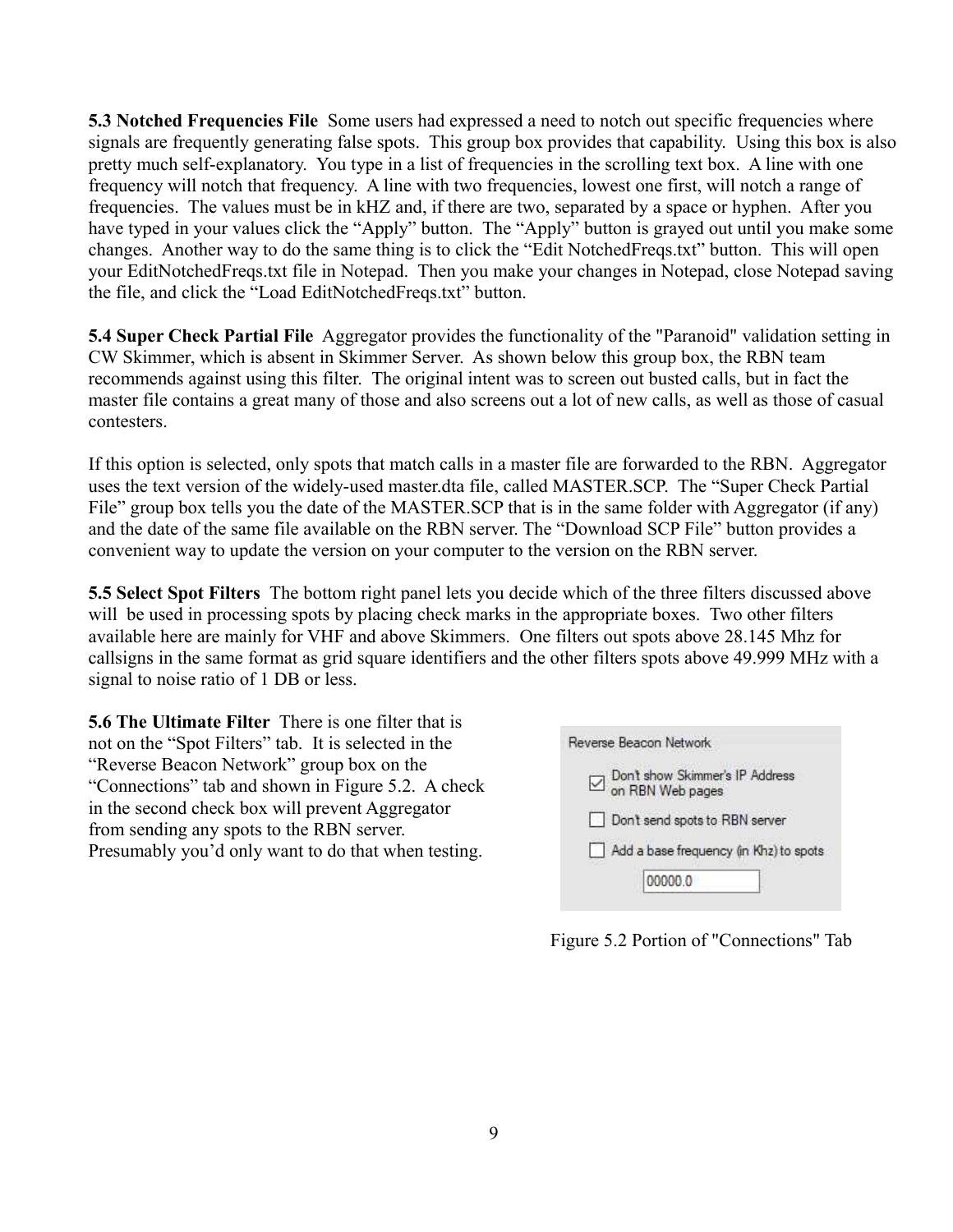**6.0 Skimmer Traffic Tab** This Tab shown in Figure 6.1 displays all of the messages Aggregator receives from the Skimmers it's connected to, and the results of Aggregator's analysis of each spot it receives. This can be useful to see if your setup is operating as expected and in trouble-shooting.

| Aggregator 6.0 |                                                                                                                         |                               |                                    |                                                                                                                                       |                  |                           |      |                                                                                                                                                                                                                                                                                         |  |                               |     |                                                                                  | □ | $\times$ |
|----------------|-------------------------------------------------------------------------------------------------------------------------|-------------------------------|------------------------------------|---------------------------------------------------------------------------------------------------------------------------------------|------------------|---------------------------|------|-----------------------------------------------------------------------------------------------------------------------------------------------------------------------------------------------------------------------------------------------------------------------------------------|--|-------------------------------|-----|----------------------------------------------------------------------------------|---|----------|
|                |                                                                                                                         |                               |                                    |                                                                                                                                       |                  |                           |      |                                                                                                                                                                                                                                                                                         |  |                               |     |                                                                                  |   |          |
| Status         | <b>Spot Filters</b>                                                                                                     |                               | Connections                        | Patt 3Ch.Ist                                                                                                                          | ini Files        | <b>Skimmer Traffic</b>    |      | Combined Skimmers   Secondary Skimmers   RTTYSkimServ                                                                                                                                                                                                                                   |  |                               | FT# | Associate Pams                                                                   |   |          |
|                | This box shows all telnet traffic from your Skimmers.<br>The leading digit(s) is the Skimmer number that sent the spot. |                               |                                    | (0 is primary Skimmer, 1-8 secondary Skimmers, 11-21 are FT8.)<br>Spots with a plus sign right of the time are sent to the RBN sever. |                  |                           |      | Spots with a minus sign are not sent to the server.<br>The text right of the time shows the results of Aggregators parsing of each spot.<br>For example, CQ means Aggregator thinks the spot is for a station calling CQ.<br>NCQ means Aggregator thinks the station is not calling CQ. |  |                               |     | Freeze this display.<br>Copy to Clipboard                                        |   |          |
|                | 29DX de W30A-#:                                                                                                         | 10136.0 GOUGO                 |                                    | $-16$ dB                                                                                                                              | 6 FT8 CQ         |                           |      | 880 1617Z + 10136.0                                                                                                                                                                                                                                                                     |  |                               |     | CQ NVHF NNotc NBcn NBCall NGd NODb FT8                                           |   |          |
|                | 13DX de W30A-#:                                                                                                         | 14074.0 N1IKI                 |                                    | $-15$ dB                                                                                                                              | 6 FT8            |                           |      | CQ EM38 497 1617Z + 14074.0                                                                                                                                                                                                                                                             |  |                               |     | CQ NVHF NNotc NBcn NBCall NGd NODb FT8                                           |   |          |
|                | ODX de W3OA-#:                                                                                                          | 28030.8 K5LG                  |                                    | 21 dB                                                                                                                                 | 30 WPM           | <b>CQ</b>                 |      | $1617Z + 28030.8$                                                                                                                                                                                                                                                                       |  |                               |     | CQ NVHF NNotc NBcn NBCall NGd NODb CW                                            |   |          |
|                | ODX de W3OA-#:<br>ODX de $W3OA-#$ :                                                                                     | 14100.0 YV5B<br>14027.9 CO8HH |                                    | 7 dB<br>9 dB                                                                                                                          | 21 WPM<br>20 WPM |                           |      | $1617Z + 14100.0$<br>$1617Z - 14027.9$                                                                                                                                                                                                                                                  |  |                               |     | NCQ NVHF NNotc Bcn NBCall NGd NODb CW<br>NCQ NVHF NNotc NBcn NBCall NGd NODb CW  |   |          |
|                | 12DX de W30A-#:                                                                                                         | 7074.0 W8UM                   |                                    | $-2$ dB                                                                                                                               | 6 FT8            | <b>CQ</b>                 |      | 626 1617Z + 7074.0                                                                                                                                                                                                                                                                      |  |                               |     | CO NVHF NNotc NBcn NBCall NGd NODb FT8                                           |   |          |
|                | 12DX de W30A-#:                                                                                                         |                               | 7074.0 KD2MFX                      | $-17$ dB                                                                                                                              | 6 FT8            | CQ FNO2                   | 355  | $1617Z + 7074.0$                                                                                                                                                                                                                                                                        |  |                               |     | CQ NVHF NNotc NBcn NBCall NGd NODb FT8                                           |   |          |
|                | 13DX de W30A-#:                                                                                                         | 14074.0                       | PJ2MAN                             | $-24$ dB                                                                                                                              | 6 FT8            |                           |      | CQ FK52 957 1618Z + 14074.0                                                                                                                                                                                                                                                             |  |                               |     | CQ NVHF NNotc NBcn NBCall NGd NODb FT8                                           |   |          |
|                | ODX de W3OA-#:                                                                                                          | 14017.7                       | 4U1UN                              | 34 dB                                                                                                                                 | 38 WPM           | <b>CQ</b>                 |      | $1618Z + 14017.7$                                                                                                                                                                                                                                                                       |  |                               |     | CQ NVHF NNotc NBcn NBCall NGd NODb CW                                            |   |          |
|                | $ODX$ de $W3OA-#$ :                                                                                                     | 7027.6                        | <b>W3HGT</b>                       | 17 <sub>dB</sub>                                                                                                                      | 20 WPM           | DE.                       |      | 1618Z - 7027.6                                                                                                                                                                                                                                                                          |  |                               |     | NCO NVHF NNotc NBcn NBCall NGd NODb CW                                           |   |          |
|                | 13DX de W30A-#:<br>30DX de W30A-#:                                                                                      | 14074.0<br>18100.0 K2QJ       | <b>KOBLT</b>                       | 5 dB<br>$-19$ dB                                                                                                                      | 6 FT8<br>6 FT8   | <b>CQ</b><br><b>CQ</b>    |      | $335$ $1618Z + 14074.0$<br>1119  1618Z + 18100.0                                                                                                                                                                                                                                        |  |                               |     | CO NVHF NNotc NBcn NBCall NGd NODb FT8<br>CQ NVHF NNotc NBcn NBCall NGd NODb FT8 |   |          |
|                | 12DX de W30A-#:                                                                                                         | 7074.0                        | KD2PMF                             | 1 dB                                                                                                                                  | 6 FT8            | <b>CQ</b>                 |      | 861 1618Z + 7074.0                                                                                                                                                                                                                                                                      |  | CQ NVHF NNotc NBcn NBCall NGd |     | ODb FT8                                                                          |   |          |
|                | 13DX de W3OA-#:                                                                                                         | 14074.0                       | KO5T                               | $0$ dB                                                                                                                                | 6 FT8            | CQ EM12                   | 594  | $1618Z + 14074.0$                                                                                                                                                                                                                                                                       |  | CQ NVHF NNotc NBcn NBCall NGd |     | ODb FT8                                                                          |   |          |
|                | $13DX$ de $W3OA-#$ :                                                                                                    | 14074.0                       | AC9HA                              | $-5$ dB                                                                                                                               | 6 FT8            | CQ DM61                   | 970  | $1618Z + 14074.0$                                                                                                                                                                                                                                                                       |  |                               |     | CO NVHF NNotc NBcn NBCall NGd NODb FT8                                           |   |          |
|                | 13DX de W30A-#:                                                                                                         | 14074.0                       | <b>VE2SCA</b>                      | $-22$ dB                                                                                                                              | 6 FT8            | C <sub>0</sub>            | 219  | $1618Z + 14074.0$                                                                                                                                                                                                                                                                       |  |                               |     | CO NVHF NNotc NBcn NBCall NGd NODb FT8                                           |   |          |
|                | 13DX de W30A-#:                                                                                                         | 14074.0 N4QBI                 |                                    | $-17 dB$                                                                                                                              | 6 FT8            | CQ DN06                   |      | $926$ $1618Z + 14074.0$                                                                                                                                                                                                                                                                 |  |                               |     | CQ NVHF NNotc NBcn NBCall NGd NODb FT8                                           |   |          |
|                | ODX de W3OA-#:<br>ODX de $W3OA-#$ :                                                                                     | 21150.0<br>14018.7            | YV5B<br>W5QC                       | 7 dB<br>35 dB                                                                                                                         | 22 WPM<br>26 WPM |                           |      | $1618Z + 21150.0$<br>1618Z - 14018.7                                                                                                                                                                                                                                                    |  |                               |     | NCQ NVHF NNotc Bcn NBCall NGd NODb CW<br>NCQ NVHF NNotc NBcn NBCall NGd NODb CW  |   |          |
|                | 18DX de W30A-#:                                                                                                         | 14080.0                       | W2JAD                              | 2 dB                                                                                                                                  | 6 FT4            | CQ.                       |      | $541$ $16182 + 14080.0$                                                                                                                                                                                                                                                                 |  |                               |     | CQ NVHF NNotc NBcn NBCall NGd NODb FT4                                           |   |          |
|                | ODX de W3OA-#:                                                                                                          | 14100.0                       | <b>W6WX</b>                        | 14 dB                                                                                                                                 | 22 WPM           |                           |      | $1618Z + 14100.0$                                                                                                                                                                                                                                                                       |  |                               |     | NCQ NVHF NNotc Bcn NBCall NGd NODb CW                                            |   |          |
|                | ODX de W3OA-#:                                                                                                          | 14008.6                       | KK8A                               | 21 dB                                                                                                                                 | 29 WPM           | DE                        |      | $1618Z - 14008.6$                                                                                                                                                                                                                                                                       |  |                               |     | NCQ NVHF NNotc NBcn NBCall NGd NODb CW                                           |   |          |
|                | 12DX de W30A-#:                                                                                                         | 7074.0                        | K4MWJ                              | 8 <sub>dB</sub>                                                                                                                       | 6 FT8            | <b>CQ</b>                 |      | 412 1618Z + 7074.0                                                                                                                                                                                                                                                                      |  |                               |     | CQ NVHF NNotc NBcn NBCall NGd NODb FT8                                           |   |          |
|                | 12DX de W30A-#:                                                                                                         | 7074.0                        | WB8EKG                             | $-1$ dB                                                                                                                               | 6 FT8            | CQ FM09                   | 758  | $1618Z + 7074.0$                                                                                                                                                                                                                                                                        |  |                               |     | CQ NVHF NNotc NBcn NBCall NGd NODb FT8                                           |   |          |
|                | 13DX de W30A-#:<br>30DX de W30A-#:                                                                                      | 14074.0<br>18100.0            | <b>PA7PYR</b><br>F1DSZ             | $-20$ dB<br>$-17$ dB                                                                                                                  | 6 FT8<br>6 FT8   | CQ J021 833<br><b>CQ</b>  |      | $1618Z + 14074.0$<br>750 1618Z + 18100.0                                                                                                                                                                                                                                                |  |                               |     | CQ NVHF NNotc NBcn NBCall NGd NODb FT8<br>CQ NVHF NNotc NBcn NBCall NGd NODb FT8 |   |          |
|                | 29DX de W30A-#:                                                                                                         | 10136.0 W1CEW                 |                                    | $-16$ dB                                                                                                                              | 6 FT8            | <b>CQ</b>                 |      | $650$ $1618Z + 10136.0$                                                                                                                                                                                                                                                                 |  |                               |     | CQ NVHF NNotc NBcn NBCall NGd NODb FT8                                           |   |          |
|                | ODX de W3OA-#:                                                                                                          | 14055.0                       | KOBXB                              | $30 \text{ dB}$                                                                                                                       | 16 WPM           | <b>DE</b>                 |      | $1618Z - 14055.0$                                                                                                                                                                                                                                                                       |  |                               |     | NCQ NVHF NNotc NBcn NBCall NGd NODb CW                                           |   |          |
|                | ODX de $W3OA-#$ :                                                                                                       | 14019.2 W6SAN                 |                                    | 22 dB                                                                                                                                 | 28 WPM           |                           |      | $1618Z - 14019.2$                                                                                                                                                                                                                                                                       |  |                               |     | NCQ NVHF NNotc NBcn NBCall NGd NODb CW                                           |   |          |
|                | ODX de $W3OA-#$ :                                                                                                       | 14030.1                       | KA2DDX                             | 16 dB                                                                                                                                 | 22 WPM           | <b>CQ</b>                 |      | $1618Z + 14030.1$                                                                                                                                                                                                                                                                       |  |                               |     | CQ NVHF NNotc NBcn NBCall NGd NODb CW                                            |   |          |
|                | 12DX de W30A-#:                                                                                                         | 7074.0                        | <b>KC1IOK</b>                      | $-7$ dB                                                                                                                               | 6 FT8            | <b>CQ</b>                 |      | 354 1618Z + 7074.0                                                                                                                                                                                                                                                                      |  |                               |     | CQ NVHF NNotc NBcn NBCall NGd NODb FT8                                           |   |          |
|                | 13DX de W30A-#:<br>13DX de W30A-#:                                                                                      | 14074.0 WF3P<br>14074.0       | W8SKQ                              | $-23 dB$<br>8 <sub>dB</sub>                                                                                                           | 6 FT8<br>6 FT8   | CQ FN20 797<br><b>CQ</b>  | 1019 | $1618Z + 14074.0$<br>$1618Z + 14074.0$                                                                                                                                                                                                                                                  |  |                               |     | CQ NVHF NNotc NBcn NBCall NGd NODb FT8<br>CQ NVHF NNotc NBcn NBCall NGd NODb FT8 |   |          |
|                | 13DX de W30A-#:                                                                                                         | 14074.0                       | F4BQS                              | $-24$ dB                                                                                                                              | 6 FT8            |                           |      | CQ J010 771 1618Z + 14074.0                                                                                                                                                                                                                                                             |  |                               |     | CQ NVHF NNotc NBcn NBCall NGd NODb FT8                                           |   |          |
|                | ODX de $W3OA - #$ :                                                                                                     | 28031.5                       | WU1ITU                             | $18$ dB                                                                                                                               | 27 WPM           | <b>CQ</b>                 |      | $1618Z + 28031.5$                                                                                                                                                                                                                                                                       |  |                               |     | CQ NVHF NNotc NBcn NBCall NGd NODb CW                                            |   |          |
|                | ODX de W3OA-#:                                                                                                          | 14022.6 E7TESANJ              |                                    | 18 dB                                                                                                                                 | 29 WPM           | <b>CQ</b>                 |      | $1618Z + 14022.6$                                                                                                                                                                                                                                                                       |  |                               |     | CQ NVHF NNotc NBcn NBCall NGd NODb CW                                            |   |          |
|                | ODX de W30A-#:                                                                                                          | 28026.0 W1AN                  |                                    | 7 dB                                                                                                                                  | 26 WPM           | <b>CQ</b>                 |      | $1618Z + 28026.0$                                                                                                                                                                                                                                                                       |  |                               |     | CQ NVHF NNotc NBcn NBCall NGd NODb CW                                            |   |          |
|                | ODX de W3OA-#:                                                                                                          | 28009.8 VE90A                 |                                    | $10 \text{ dB}$                                                                                                                       | 21 WPM           |                           |      | $1618Z - 28009.8$                                                                                                                                                                                                                                                                       |  |                               |     | NCQ NVHF NNotc NBcn NBCall NGd NODb CW                                           |   |          |
|                | ODX de $W3OA - #$ :<br>ODX de W3OA-#:                                                                                   | 14048.0<br>14012.0            | <b>WB8BNS</b><br>W <sub>2</sub> YK | 22 dB<br>23 dB                                                                                                                        | 14 WPM<br>27 WPM | <b>CQ</b><br>DE           |      | $1619Z + 14048.0$                                                                                                                                                                                                                                                                       |  |                               |     | CQ NVHF NNotc NBcn NBCall NGd NODb CW<br>NCQ NVHF NNotc NBcn NBCall NGd NODb CW  |   |          |
|                | ODX de W3OA-#:                                                                                                          | 28016.0                       | <b>WW5M</b>                        | 12 dB                                                                                                                                 | 26 WPM           | <b>CQ</b>                 |      | 1619Z - 14012.0<br>$1619Z + 28016.0$                                                                                                                                                                                                                                                    |  |                               |     | CQ NVHF NNotc NBcn NBCall NGd NODb CW                                            |   |          |
|                | 13DX de W30A-#:                                                                                                         | 14074.0 AC8ZE                 |                                    | 5 dB                                                                                                                                  | 6 FT8            | <b>CQ</b>                 |      | 354 1618Z + 14074.0                                                                                                                                                                                                                                                                     |  |                               |     | CQ NVHF NNotc NBcn NBCall NGd NODb FT8                                           |   |          |
|                | 13DX de W30A-#:                                                                                                         | 14074.0                       | W1OPR                              | $-7$ dB                                                                                                                               | 6 FT8            | <sub>c</sub> o            | 926  | $1618Z + 14074.0$                                                                                                                                                                                                                                                                       |  |                               |     | CQ NVHF NNotc NBcn NBCall NGd NODb FT8                                           |   |          |
|                | 13DX de W30A-#:                                                                                                         | 14074.0                       | <b>K4EAY</b>                       | $-1$ dB                                                                                                                               | 6 FT8            | <b>CQ</b>                 | 1008 | $1618Z + 14074.0$                                                                                                                                                                                                                                                                       |  |                               |     | CQ NVHF NNotc NBcn NBCall NGd NODb FT8                                           |   |          |
|                | 29DX de W30A-#:                                                                                                         | 10136.0                       | KK4LB                              | 1 dB                                                                                                                                  | 6 FT8            | CQ EM79                   | 785  | $1618Z + 10136.0$                                                                                                                                                                                                                                                                       |  | CQ NVHF NNotc NBcn NBCall NGd |     | ODb FT8                                                                          |   |          |
|                | 30DX de W30A-#:                                                                                                         | 18100.0                       | PY5EJ                              | $-17$ dB                                                                                                                              | 6 FT8            | <b>CQ</b>                 | 797  | $1618Z + 18100.0$                                                                                                                                                                                                                                                                       |  |                               |     | CQ NVHF NNotc NBcn NBCall NGd NODb FT8                                           |   |          |
|                | 29DX de W30A-#:<br>30DX de W30A-#:                                                                                      | 10136.0 F5PEZ<br>18100.0      | <b>IK4TVP</b>                      | $-21$ dB<br>$-18$ dB                                                                                                                  | 6 FT8<br>6 FT8   | CQ J010 1089<br><b>CQ</b> | 223  | $1618Z + 10136.0$<br>$1619Z + 18100.0$                                                                                                                                                                                                                                                  |  |                               |     | CQ NVHF NNotc NBcn NBCall NGd NODb FT8<br>CQ NVHF NNotc NBcn NBCall NGd NODb FT8 |   |          |
|                | 13DX de W3OA-#:                                                                                                         | 14074.0                       | WR7X                               | $-10$ dB                                                                                                                              | 6 FT8            | <b>CQ</b>                 | 58   | $1619Z + 14074.0$                                                                                                                                                                                                                                                                       |  |                               |     | CQ NVHF NNotc NBcn NBCall NGd NODb FT8                                           |   |          |
|                | ODX de $W3OA-#$ :                                                                                                       | 14019.7                       | KEOZ                               | 39 dB                                                                                                                                 | 25 WPM           |                           |      | 1619Z - 14019.7                                                                                                                                                                                                                                                                         |  |                               |     | NCQ NVHF NNotc NBcn NBCall NGd NODb CW                                           |   |          |
|                | 18DX de W30A-#:                                                                                                         | 14080.0 AD8FD                 |                                    | $-9$ dB                                                                                                                               | 6 FT4            |                           |      | CQ EM79 428 1619Z + 14080.0                                                                                                                                                                                                                                                             |  |                               |     | CQ NVHF NNotc NBcn NBCall NGd NODb FT4                                           |   |          |

*Figure 6.1 Aggregator Skimmer Traffic Tab*

**6.1 The Left Side** Most of the rows in the Tab are for Skimmer spots. These are shown on the left side of the display. The leading digit in each row shows which Skimmer the spot came from. Those with a zero in the first position came from the primary Skimmer. Spots from secondary Skimmers will have digits 1 through 8 in this position. FT4 and FT8 spots from UDP messages will have digits 11 through 43 in this position. The Tab also displays other Skimmer traffic such as Skimmer's response to SETT commands

6.2 **The Right Side** The right side of each spot line, the portion to the right of the spot time, shows the results of Aggregator's analysis of that spot. They are arranged in columns and the following paragraphs explain each column.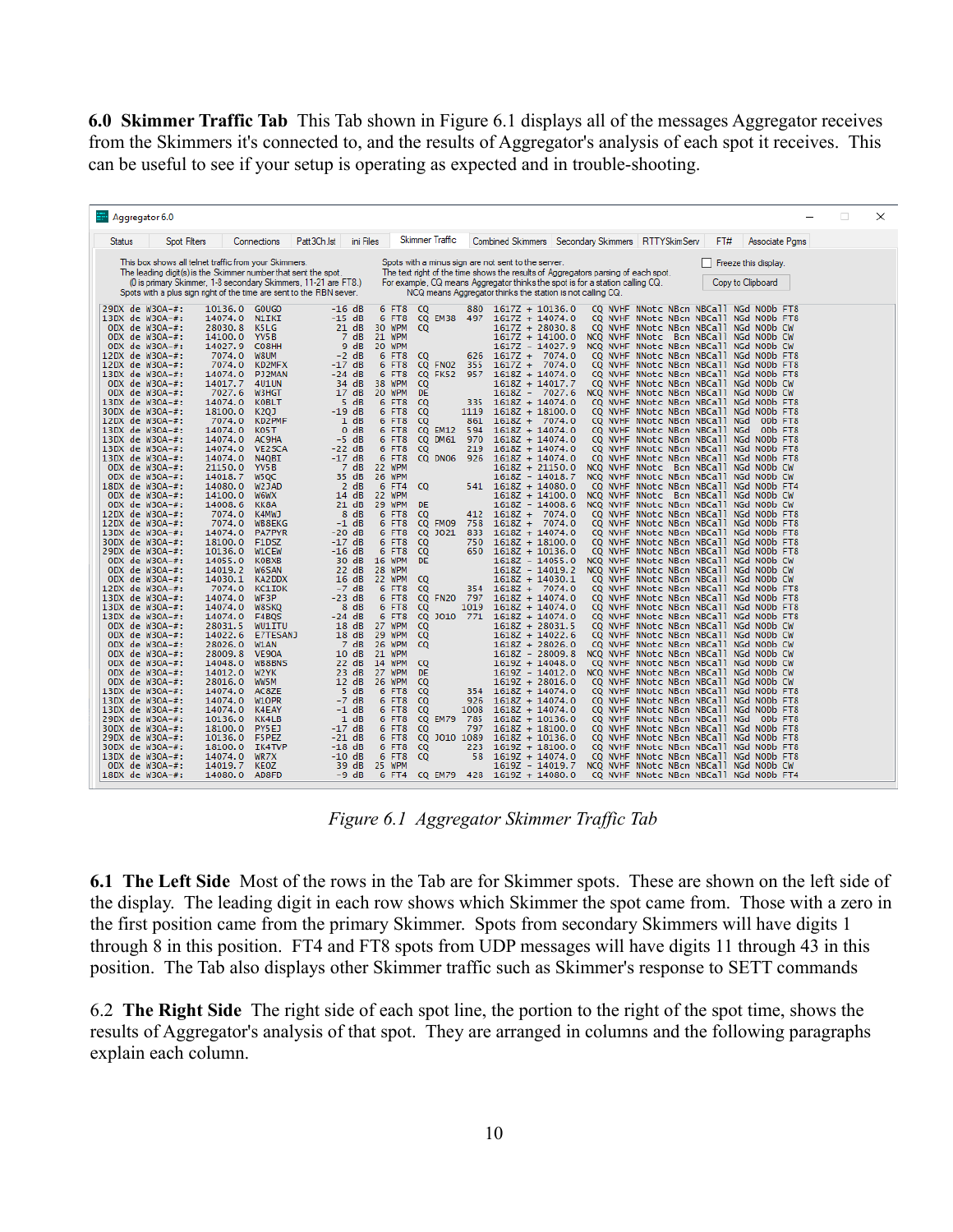**6.2.1 Plus/Minus** A plus sign indicates Aggregator decided to forward this spot to the RBN server. A minus sign indicates Aggregator decided not to forward that spot.

**6.2.1 Frequency** This is the frequency Aggregator will use for this spot. Usually it is the same as the frequency shown in the spot but if Aggregator has been told to use a base frequency for that Skimmer, as when using a transverter, the frequency here will show the result of adding the base frequency to the spot frequency..

**6.2.3 CQ?** "CQ" means the spot was for a station calling CQ, "NCQ" the station was not calling CQ.

**6.2.4 VHF?** "VHF" means the frequency was above 50 MHz, "NVHF" below 50 MHz.

**6.2.5 Notched?** "Notc" means the frequency was in the range of the user's notched frequencies, "NNotc" means it was not.

**6.2.6 Beacon?** "Bcn" means Aggregator has identified the station as a beacon, "NBcn" Aggregator does not think the station is a beacon.

**6.2.7 Master?** "Mast" means the spot is for a callsign in the MASTER.SCP file, "NMast" means it is not. This column is only shown if the operator has checked the "Only send a spot to the RBN if the spot is for a call in MASTER.SCP" box on the "Spot Filters" tab.

**6.2.8 Bad Call?** "Bcall" means the spot was for a station on the users Bad Call list, "NBcall" means it was not.

**6.2.9 Grid?** "Gd" means the station callsign format matched that of a grid square designator, "NGd" means it did not.

**6.2.10 Zero dB?** "0Db" means Skimmer reported a signal-to-noise ratio less than 1 Db, "N0Db" the signal-to-noise ratio was 1 Db or higher.

**6.2.11 Mode** This shows the mode Aggregator sends to the RBN server for this spot.

**6.3 "Freeze this Display" and "Copy to Clipboard"** These controls provide two different methods to see a snap shot of the text currently displayed. Note that there are provisions, discussed elsewhere, to capture all the information shown here in a log file.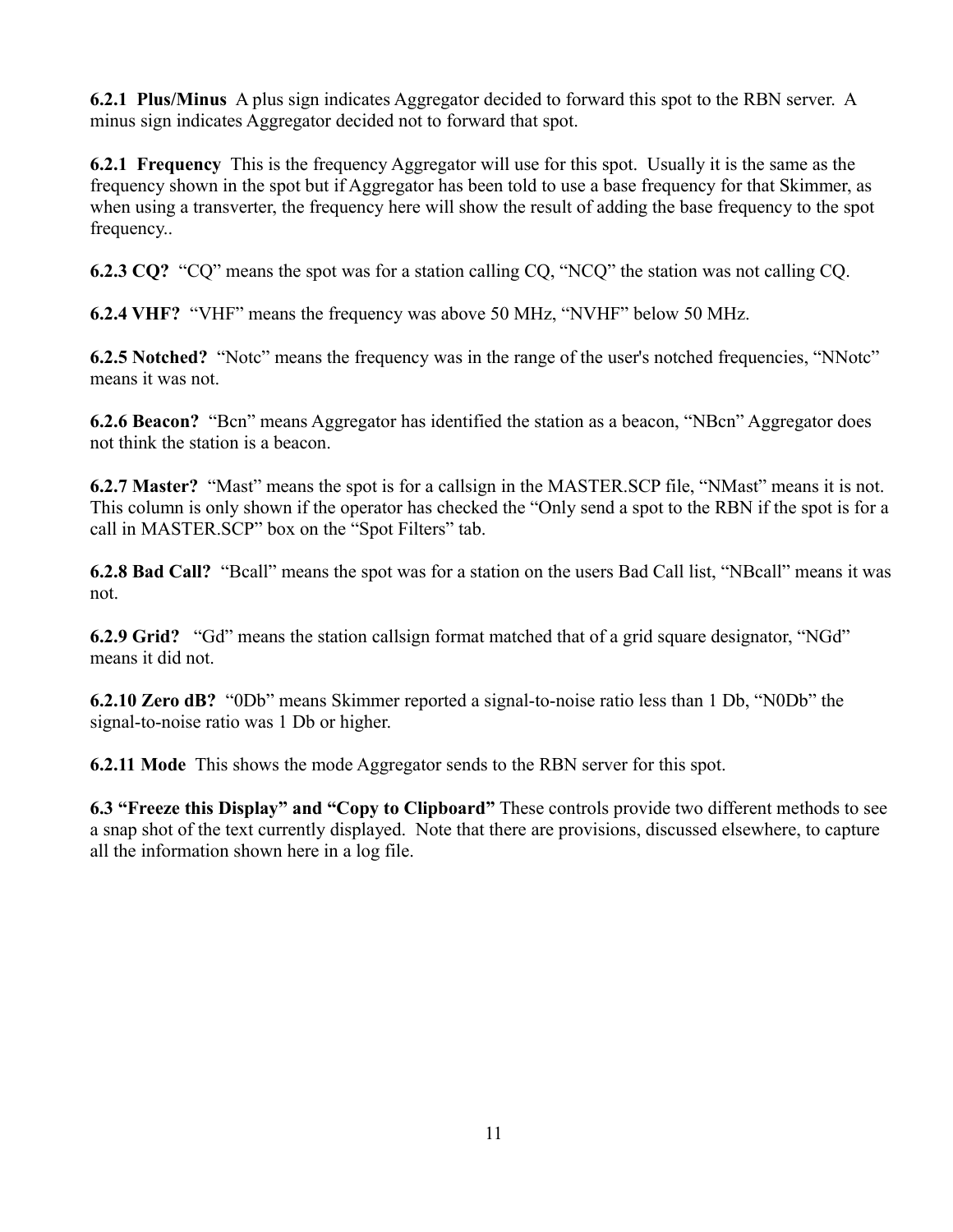**7.0 Skimmer Patt3Ch.lst Tab** CW Skimmer, CW Skimmer Server, and RTTY Skimmer Server all use a Patt3Ch.lst file to aid in discriminating between valid and busted callsigns using pattern matching with known valid callsigns. The Patt3Ch.lst file contains those patterns. This Tab, shown in Figure 7.1, provides a way to verify your Skimmer(s) are using the current version stored on the RBN Server. This takes just a few steps.

| Aggregator 6.0 |                     |                                                                   |                           |           |                                                                                   |                                                                                                            |                                                   |     |                | $\Box$ | $\times$ |
|----------------|---------------------|-------------------------------------------------------------------|---------------------------|-----------|-----------------------------------------------------------------------------------|------------------------------------------------------------------------------------------------------------|---------------------------------------------------|-----|----------------|--------|----------|
| <b>Status</b>  | <b>Spot Filters</b> | Connections                                                       | Patt3Ch.lst               | ini Files | <b>Skimmer Traffic</b>                                                            |                                                                                                            | Combined Skimmers Secondary Skimmers RTTYSkimServ | FT# | Associate Pgms |        |          |
|                |                     |                                                                   |                           |           |                                                                                   |                                                                                                            |                                                   |     |                |        |          |
|                |                     |                                                                   |                           |           |                                                                                   |                                                                                                            |                                                   |     |                |        |          |
|                |                     |                                                                   |                           |           |                                                                                   |                                                                                                            |                                                   |     |                |        |          |
|                |                     |                                                                   |                           |           |                                                                                   | Aggregator will check to see if you have the same Patt3Ch.Ist file currently available on the RBN Server.  |                                                   |     |                |        |          |
|                |                     | in the textbox below or use the Browse button to find the folder. |                           |           |                                                                                   | To do this Aggregator needs to know which folder contains Patt3Ch.lst. You can type in the folder location |                                                   |     |                |        |          |
|                |                     | C:\Users\dickw\AppData\Roaming\Afreet\Reference                   |                           |           |                                                                                   |                                                                                                            | <b>Browse</b>                                     |     |                |        |          |
|                |                     |                                                                   |                           |           | Example: C:\Users\W3OA\AppData\Roaming\Afreet\Reference                           |                                                                                                            |                                                   |     |                |        |          |
|                |                     |                                                                   |                           |           |                                                                                   |                                                                                                            |                                                   |     |                |        |          |
|                |                     |                                                                   |                           |           | You have the same Patt3Ch.Ist file that is currently available on the RBN Server. |                                                                                                            |                                                   |     |                |        |          |
|                |                     |                                                                   |                           |           |                                                                                   |                                                                                                            |                                                   |     |                |        |          |
|                |                     |                                                                   | Check For New Patt3Ch.Ist |           | Download Patt3Ch.lst                                                              |                                                                                                            |                                                   |     |                |        |          |
|                |                     |                                                                   |                           |           |                                                                                   |                                                                                                            |                                                   |     |                |        |          |
|                |                     |                                                                   |                           |           |                                                                                   |                                                                                                            |                                                   |     |                |        |          |
|                |                     |                                                                   |                           |           |                                                                                   | You must restart each instance of Skimmer for the new Patt3Ch file to take effect.                         |                                                   |     |                |        |          |
|                |                     |                                                                   |                           |           |                                                                                   |                                                                                                            |                                                   |     |                |        |          |
|                |                     |                                                                   |                           |           |                                                                                   |                                                                                                            |                                                   |     |                |        |          |
|                |                     |                                                                   |                           |           |                                                                                   |                                                                                                            |                                                   |     |                |        |          |
|                |                     |                                                                   |                           |           |                                                                                   |                                                                                                            |                                                   |     |                |        |          |
|                |                     |                                                                   |                           |           |                                                                                   |                                                                                                            |                                                   |     |                |        |          |
|                |                     |                                                                   |                           |           |                                                                                   |                                                                                                            |                                                   |     |                |        |          |
|                |                     |                                                                   |                           |           |                                                                                   |                                                                                                            |                                                   |     |                |        |          |
|                |                     |                                                                   |                           |           |                                                                                   |                                                                                                            |                                                   |     |                |        |          |
|                |                     |                                                                   |                           |           |                                                                                   |                                                                                                            |                                                   |     |                |        |          |
|                |                     |                                                                   |                           |           |                                                                                   |                                                                                                            |                                                   |     |                |        |          |
|                |                     |                                                                   |                           |           |                                                                                   |                                                                                                            |                                                   |     |                |        |          |
|                |                     |                                                                   |                           |           |                                                                                   |                                                                                                            |                                                   |     |                |        |          |
|                |                     |                                                                   |                           |           |                                                                                   |                                                                                                            |                                                   |     |                |        |          |

*Figure 7.1 Aggregator Patt3Ch.lst Tab*

**7.1 Step 1** Tell Aggregator where your Patt3Ch.lst file is stored. You can do this by typing in the location in the text box provided or by clicking the "Browse" button.

**7.2 Step 2** Click the "Check For New Patt3Ch.lst" button. Aggregator will compare the versions on your computer and on the RBN Server and tell you if a different version is available. This comparison will be done automatically every time Aggregator starts and approximately every 20 minutes thereafter.

**7.3 Step 3** Click the "Download Patt3Ch.lst" button if a different version is available.

**7.4 Step 4** Restart each Skimmer so it will start using the new file.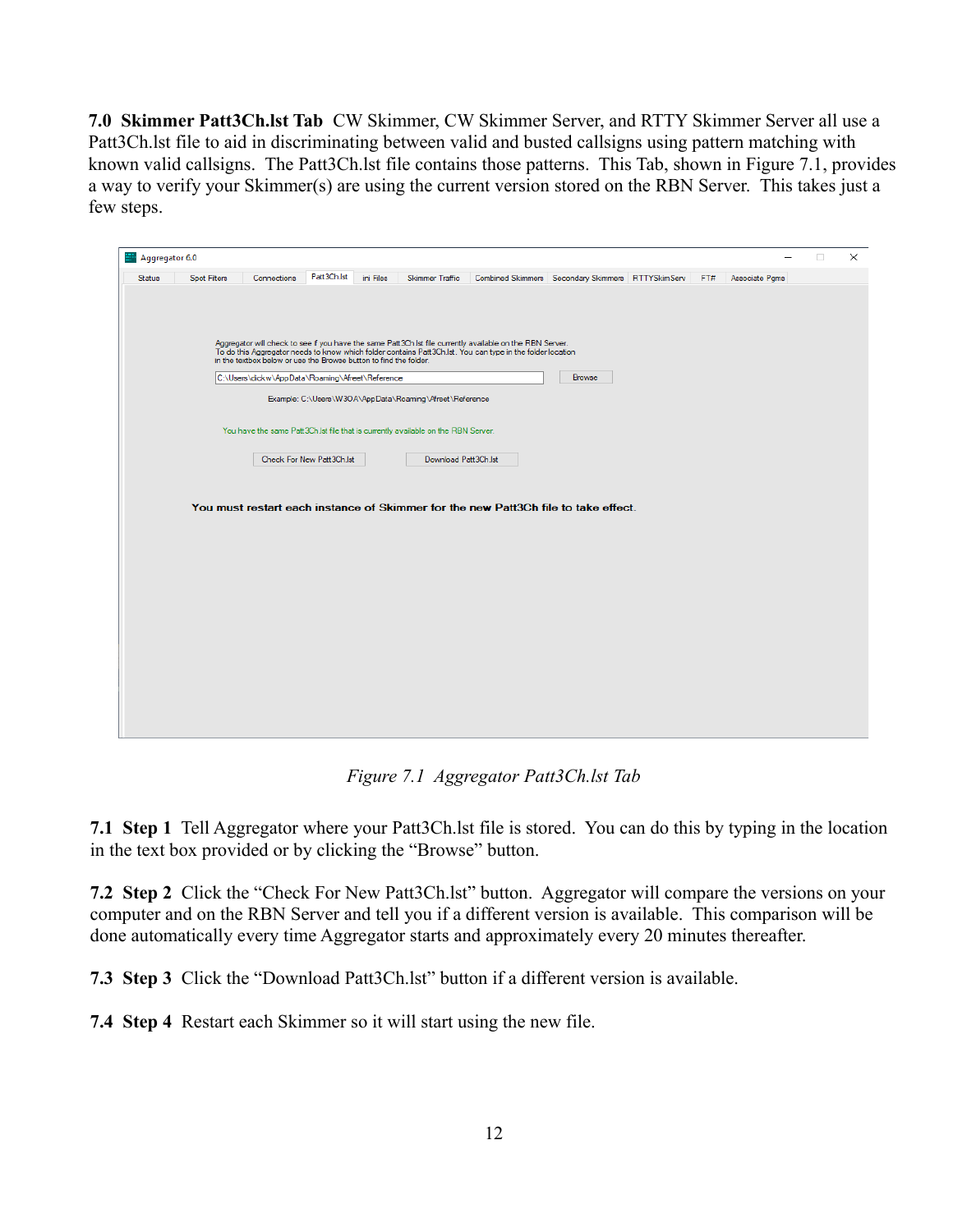#### **8.0 Rotating Skimmer Server or RTTY Skimmer Server .ini Files**

**8.1 Skimmer Server .ini Files** The descriptions in this section refer to Skimmer Server but they also apply to RTTY Skimmer Server. When Skimmer Server starts, it reads an .ini file to determine, among other things, what band segment options to present to the user, which segments are selected, the center frequencies for each segment, and the segment bandwidth selected. It is possible to automatically change the values Skimmer Server uses for these parameters by stopping and then restarting Skimmer Server with a different .ini file. This Tab, shown in Figure 8.1, provides a means to do this stopping and restarting on a scheduled basis. Note this will only work if Aggregator and Skimmer Server are both running on the same computer.

| <b>Status</b>          | Aggregator 6.0<br>Spot Filters                                                   | Connections                        | Patt3Ch.lst | ini Files                                                                                                                                                                                                                                                           | <b>Skimmer Traffic</b> |                                                                                              | Combined Skimmers   Secondary Skimmers   RTTYSkimServ                                                                                               |               | FT# | Associate Pgms |  |
|------------------------|----------------------------------------------------------------------------------|------------------------------------|-------------|---------------------------------------------------------------------------------------------------------------------------------------------------------------------------------------------------------------------------------------------------------------------|------------------------|----------------------------------------------------------------------------------------------|-----------------------------------------------------------------------------------------------------------------------------------------------------|---------------|-----|----------------|--|
|                        | <b>Start Normal Rotation</b>                                                     | <b>Start Contest Rotation</b>      |             | Stop Rotation                                                                                                                                                                                                                                                       |                        | Resume Rotation automatically next time this program starts?                                 |                                                                                                                                                     |               |     |                |  |
|                        |                                                                                  |                                    |             |                                                                                                                                                                                                                                                                     |                        | Switch to Contest Rotation at 00:00 Saturday (UTC) and Normal Rotation at 00:00 Monday (UTC) |                                                                                                                                                     |               |     |                |  |
|                        | Rotation Stopped                                                                 |                                    |             |                                                                                                                                                                                                                                                                     |                        |                                                                                              |                                                                                                                                                     |               |     |                |  |
|                        | Skimmer .exe File:                                                               |                                    |             |                                                                                                                                                                                                                                                                     |                        |                                                                                              |                                                                                                                                                     | <b>Browse</b> |     |                |  |
|                        |                                                                                  |                                    |             | Example: C:\Program Files (x86)\Afreet\SkimSrv\SkimSrv.exe<br>The "Use" combo box tells how to use the specified time. If 'Use" is "UTC" ini rotates at the UTC time specified. If "Use" is "SR+" or "SR-" ini rotates at sunrise plus or minus the specified time. |                        |                                                                                              |                                                                                                                                                     |               |     |                |  |
|                        | "SS+" and "SS-" direct .ini rotation at sunset plus or minus the specified time. |                                    |             |                                                                                                                                                                                                                                                                     |                        | For EM95MN estimated sunrise is 12:27 UTC, sunset 22:13 UTC.                                 |                                                                                                                                                     |               |     |                |  |
|                        |                                                                                  |                                    |             | Skimmer frequency band(s): 3500.0-3600.0, 7000.0-7125.0, 14000.0-14150.0, 21000.0-21182.0, 28000.0-28182.0, 28182.0-28300.0                                                                                                                                         |                        |                                                                                              |                                                                                                                                                     |               |     |                |  |
|                        |                                                                                  |                                    |             | Skimmer validation level is Normal. Recommend Normal for CW, Aggressive for RTTY.                                                                                                                                                                                   |                        |                                                                                              |                                                                                                                                                     |               |     |                |  |
|                        | .ini Files for Normal Operation<br>Time                                          |                                    |             |                                                                                                                                                                                                                                                                     |                        |                                                                                              |                                                                                                                                                     |               |     |                |  |
| Active? Hrs            | Mins                                                                             | Use                                |             |                                                                                                                                                                                                                                                                     |                        | ini Files                                                                                    |                                                                                                                                                     |               |     |                |  |
| п                      | 0<br>÷<br>0<br>÷                                                                 | UTC $\sim$<br>Edit                 | Now         |                                                                                                                                                                                                                                                                     |                        |                                                                                              |                                                                                                                                                     |               |     | <b>Browse</b>  |  |
| 2 I                    | ÷<br>0<br>÷<br>0                                                                 | <b>UTC</b><br>Edit<br>$\checkmark$ | Now         |                                                                                                                                                                                                                                                                     |                        |                                                                                              |                                                                                                                                                     |               |     | <b>Browse</b>  |  |
| 3                      | ÷<br>0<br>0<br>÷                                                                 | Edit<br><b>UTC</b><br>$\sim$       | Now         |                                                                                                                                                                                                                                                                     |                        |                                                                                              |                                                                                                                                                     |               |     | <b>Browse</b>  |  |
| 4                      | $\left  \div \right $<br>0<br>H<br>0                                             | Edit<br>UTC<br>$\checkmark$        | Now         |                                                                                                                                                                                                                                                                     |                        |                                                                                              |                                                                                                                                                     |               |     | <b>Browse</b>  |  |
|                        |                                                                                  |                                    |             | Example: C:\Documents and Settings\W3OA\Application Data\Afreet\Products\SkimSrv\SkimSrv1.ini (In the directory where Skimmer saves its .ini file.)                                                                                                                 |                        |                                                                                              |                                                                                                                                                     |               |     |                |  |
| ini Files for Contests |                                                                                  |                                    |             |                                                                                                                                                                                                                                                                     |                        |                                                                                              |                                                                                                                                                     |               |     |                |  |
| Active?                | Time<br><b>H<sub>rs</sub></b><br>Mins                                            | <b>Use</b>                         |             |                                                                                                                                                                                                                                                                     |                        | ini Files                                                                                    |                                                                                                                                                     |               |     |                |  |
| 5                      | ╞<br>0<br>÷<br>0                                                                 | UTC $\sim$<br>Edit                 | <b>Now</b>  |                                                                                                                                                                                                                                                                     |                        |                                                                                              |                                                                                                                                                     |               |     | <b>Browse</b>  |  |
|                        | ÷<br>0<br>÷<br>0                                                                 | Edit<br><b>UTC</b><br>$\sim$       | <b>Now</b>  |                                                                                                                                                                                                                                                                     |                        |                                                                                              |                                                                                                                                                     |               |     | <b>Browse</b>  |  |
|                        | $\div$<br>0<br>÷<br>0                                                            | UTC<br>Edit                        | Now         |                                                                                                                                                                                                                                                                     |                        |                                                                                              |                                                                                                                                                     |               |     | <b>Browse</b>  |  |
| 8                      | $0 \Leftrightarrow$<br>0<br>$\left  \right $                                     | UTC $\sim$<br>Edit                 | <b>Now</b>  |                                                                                                                                                                                                                                                                     |                        |                                                                                              |                                                                                                                                                     |               |     | <b>Browse</b>  |  |
|                        |                                                                                  |                                    |             |                                                                                                                                                                                                                                                                     |                        |                                                                                              | Example: C:\Documents and Settings\W3OA\Application Data\Afreet\Products\SkimSrv\SkimSrv1.ini (In the directory where Skimmer saves its .ini file.) |               |     |                |  |
|                        |                                                                                  |                                    |             |                                                                                                                                                                                                                                                                     |                        |                                                                                              |                                                                                                                                                     |               |     |                |  |

*Figure 8.1 Aggregator ini Files Tab*

**8.2 Starting and Stopping Rotations** Aggregator allows you to set up two different schedules for changing Skimmer Server's .ini files up to four times each day. One schedule is for normal day-to-day operations, the second is for CW contest periods. The buttons at the top of this Tab provide the means to start rotation through either of these two schedules or to stop rotation. There is also a check box that will tell Aggregator to start a rotation automatically the next time Aggregator starts and a check box telling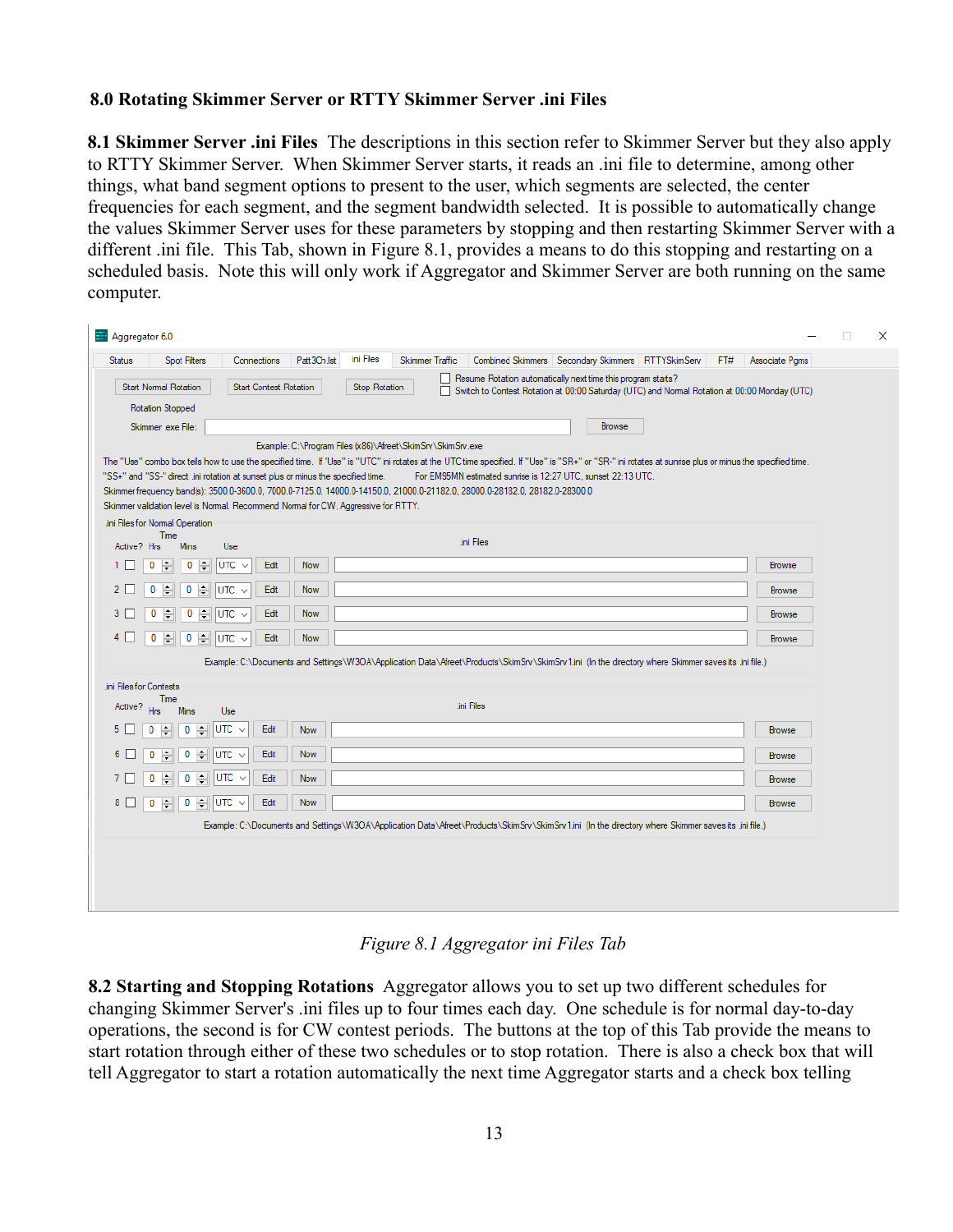Aggregator to use Contest Rotation on weekends and Normal Rotation during the week. Beneath the buttons are two labels which show which rotation schedule Aggregator is currently using and which .ini file was used the last time Aggregator changed the .ini file. Moving down the Tab, the next line has a text box and a browse button you must use to tell Aggregator where the SkimSrv.exe file is located.

**8.3 Setting the Rotation Schedule Parameters.** There are two identical group boxes in the bottom two thirds of the Tab. Use the group box in the middle to specify the parameters for the Normal Rotation and the bottom group box for Contest Rotation. Each group box contains four lines allowing you to specify up to four different .ini files for each rotation. Lets look at the elements in each line.

**8.3.1 Active?** Place a check in this box if you want the .ini file specified in the line to be part of the rotation schedule. Leave the box blank if you don't specify an .ini file in this line or you don't want Aggregator to use the file specified in the line.

**8.3.2 Time** Use the two up/down boxes to specify the time (in hours and Minutes) when Aggregator should tell Skimmer to start using the .ini file specified on this line.

**8.3.3 Use** This drop-down list provides five choices, "UTC", "SR+", "SR-", "SS+", and "SS-". The choice selected tells Aggregator how to use the time specified on this line.

**8.3.3.1 "UTC"** Rotation will occur at the specified UTC time.

**8.3.3.2 "SR+"** Aggregator will add the specified time to a calculated time for local sunrise and rotate the .ini file at this new time. So the rotation will occur after local sunrise. The calculation of sunrise and sunset times is reasonably accurate from 70 degrees North to 70 degrees South. If this calculation fails Aggregator will not rotate the .ini file.

**8.3.3.3 "SR-"** Aggregator will subtract the specified time from a calculated time for local sunrise and rotate the .ini file at this new time. So the rotation will occur before local sunrise.

**8.3.3.4 "SS+"** Aggregator will add the specified time to a calculated time for local sunset and rotate the .ini file at this new time. So the rotation will occur after local sunset.

**8.3.3.5 "SS-"** Aggregator will subtract the specified time from a calculated time for local sunset and rotate the .ini file at this new time. So the rotation will occur before local sunset.

**8.3.4 "Edit" Button** Clicking this button will open the .ini file on this line in Notepad for editing.

**8.3.5 "Now" Button** This button is provided as an aid in setting up the rotation. Clicking it will cause Aggregator to immediately cause Skimmer Server to stop and restart using the .ini file specified on this line.

**8.3.6 .ini File Location** Here is where you tell Aggregator where to look for the appropriate .ini file. You can type the full location here or …

**8.3.7 "Browse" Button** If you click the browse button a dialog box will open to aid in finding the location of the appropriate .ini file.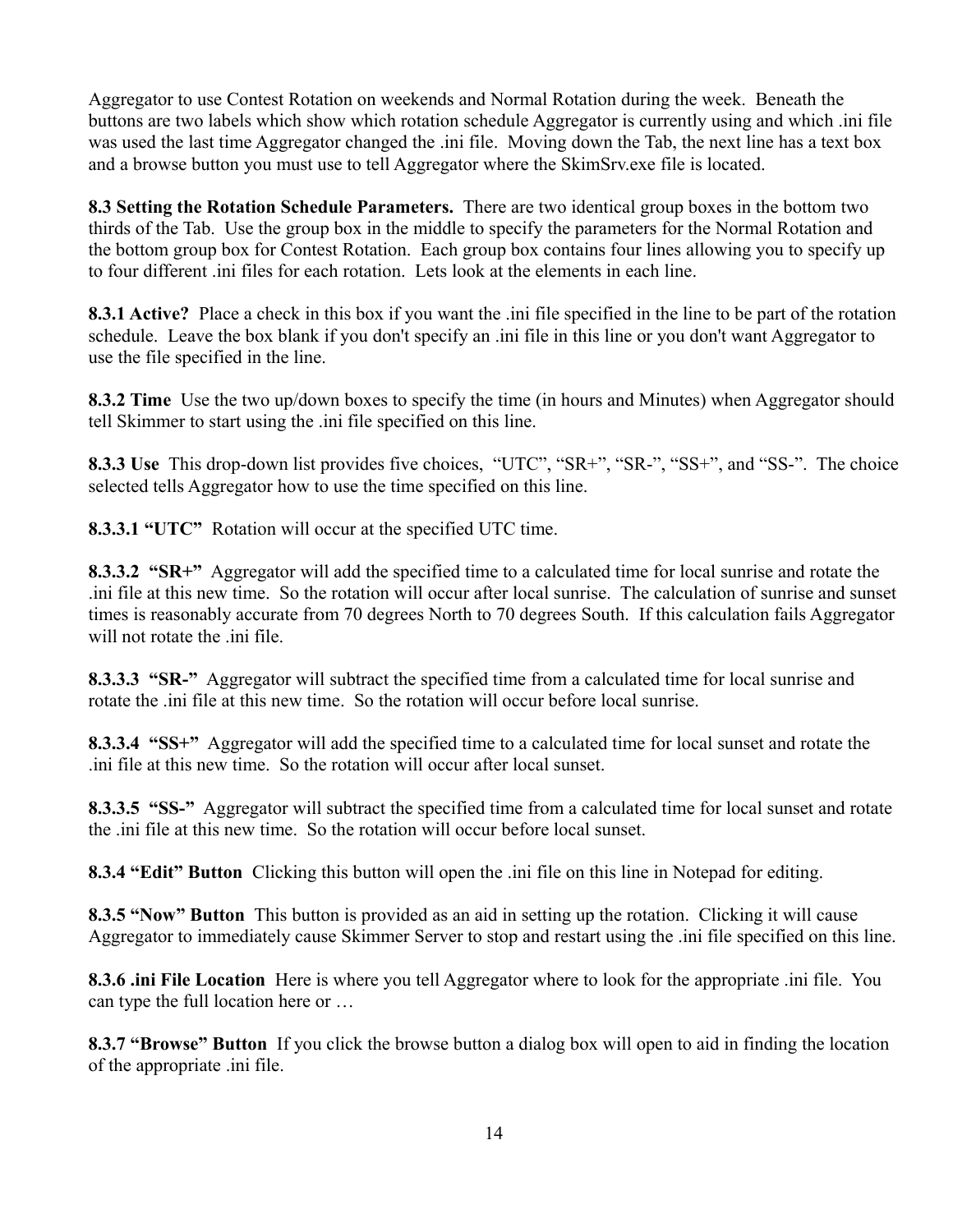**8.4 Making a Rotation Work** Here is an example procedure for setting up a rotation schedule for normal, non contest, operations. It assumes there are two .ini files for Skimmer Server. One,

SkimSrvNormalLow.ini is to be used during the night. The second, SkimSrvNormalHighWithSix.ini, is for day time operation. (Appendix A2 provides guidance on making these .ini files.)

**8.4.1 Tell Aggregator Where To Find SkimSrv.exe** Use the top-most text box on the "ini Files" tab to tell Aggregator where to find SkimSrv.exe. You can type the location in the box or use the "Browse" button to the right of the box to find the file and enter its location automatically.

**8.4.2 Tell Aggregator What .ini Files To Use** Use the first two rows in the "Normal" group box to specify the locations for the two .ini files. Again, you can type in the location or browse for them.

**8.4.3 Make Sure You Have The Correct .ini Files** You can test each .ini file by clicking on the associated "Now" button. Aggregator will stop SkimSrv and re-start it with the .ini file you have selected. This takes a few seconds, The full name and path of the ini file to which you switched and frequency bands covered by SkimSrv using the new .ini file will appear near the top of the tab. If the frequencies shown are not the ones you wanted you can click on the associated "Edit" button. This will open the .ini file in Notepad. You can then make needed changes to the file, save it , and use the "Now" button to test your changes.

**8.4.4 Set Times and Use** Set the time and Use for each .ini file to tell Aggregator when Skimmer should start using that file. You can adjust the time in five minute increments.

**8.4.5 Click the "Active?" Check Boxes.** Putting a check in one of the "Active?" check boxes tells Aggregator you want to include the .ini file on that row in the rotation. Aggregator will ignore rows that do not have a check in the "Active?" check box.

**8.4.6 Start the Rotation** Start the rotation by clicking the "Start Normal Rotation" button in the upper left corner of the "ini Files" tab. Aggregator will stop Skimmer Server and restart it with the .ini file you have specified for the current time of day. This will be indicated by the labels just below the button.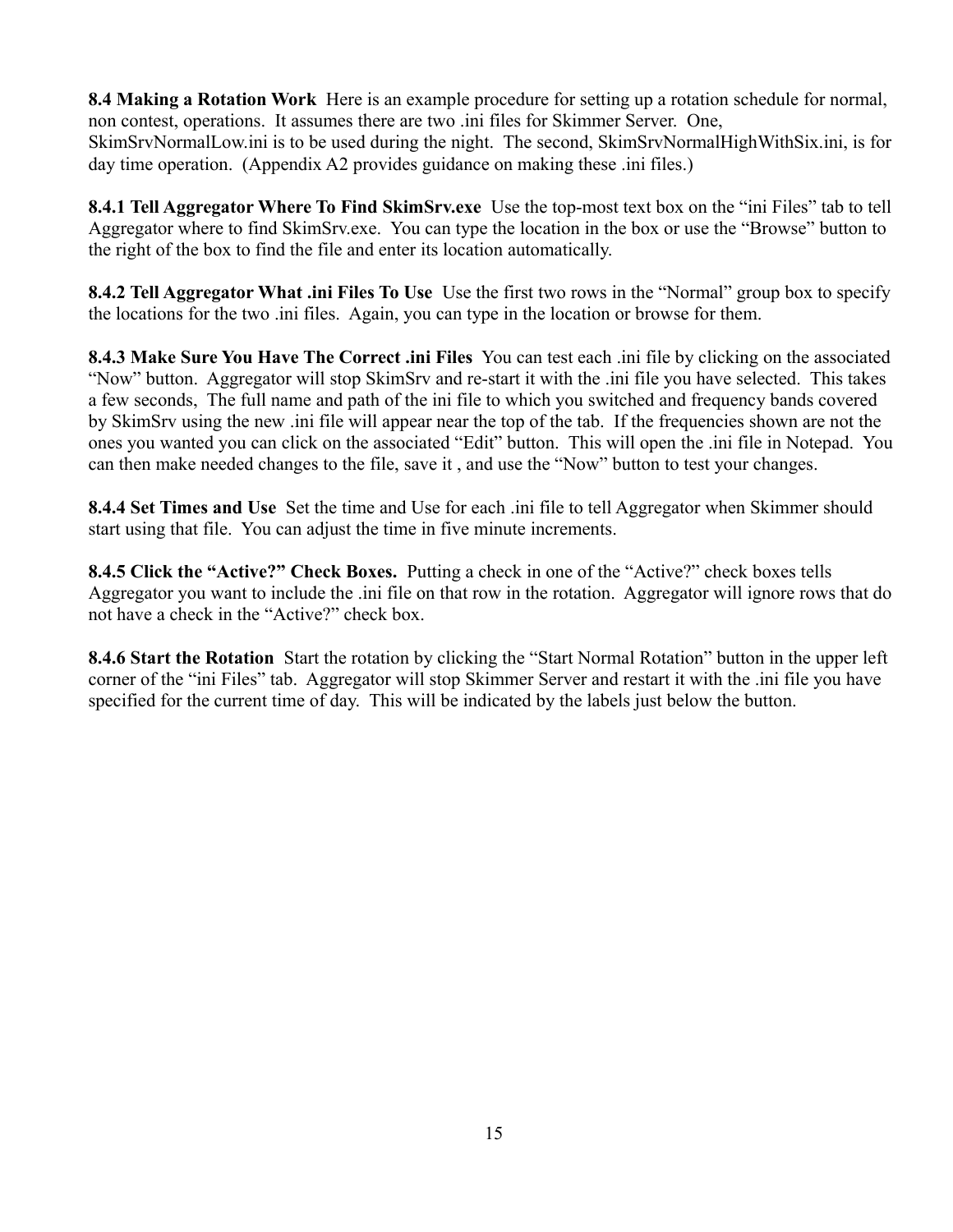**9.0 Using Multiple Skimmers** Aggregator can send spots from multiple sources to the RBN using two different methods. The preferred way for nine or fewer sources uses Aggregator's "Secondary Skimmers" tab. For more than nine sources use the "Combined Skimmers" tab and an external program to combine the spots from multiple Skimmers into one telnet stream.

**9.1 Secondary Skimmers** This Tab provides places to enter information on up to eight possible secondary Skimmers, one in each row, numbered 1 through 8. These are in addition to the primary Skimmer (assigned the number 0) whose information is entered on the "Connections" tab. The text at the top of the tab explains how to use the secondary Skimmers. Note that connections to the secondary Skimmers will not be functional if Aggregator is not connected to a primary Skimmer.

| Aggregator 6.0           |                                                                                                                                                                                                                                                                                                                    |              |                                                           |           |                   |                |                        |                       |      |                                                       |               |     |                | п | $\times$ |
|--------------------------|--------------------------------------------------------------------------------------------------------------------------------------------------------------------------------------------------------------------------------------------------------------------------------------------------------------------|--------------|-----------------------------------------------------------|-----------|-------------------|----------------|------------------------|-----------------------|------|-------------------------------------------------------|---------------|-----|----------------|---|----------|
| <b>Status</b>            |                                                                                                                                                                                                                                                                                                                    | Spot Filters | Connections                                               |           | Patt3Ch.lst       | ini Files      | <b>Skimmer Traffic</b> |                       |      | Combined Skimmers Secondary Skimmers RTTYSkimServ     |               | FT# | Associate Pams |   |          |
|                          | You can connect to up to 8 secondary Skimmers.                                                                                                                                                                                                                                                                     |              |                                                           |           |                   |                |                        |                       |      |                                                       |               |     |                |   |          |
|                          | Aggregator will treat spots from these Skimmers just like it treats spots from the primary Skimmer.                                                                                                                                                                                                                |              |                                                           |           |                   |                |                        |                       |      |                                                       |               |     |                |   |          |
|                          | Aggregator will also add the frequency ranges reported by these Skimmers to the frequency range(s) reported by the primary Skimmer.<br>Enter the parameters needed to connect to each Skimmer in the first four text boxes in each row. Aggregator must not be connected to the Skimmer when making these changes. |              |                                                           |           |                   |                |                        |                       |      |                                                       |               |     |                |   |          |
|                          | Click the buttons labeled C and D to connect or disconnect from that Skimmer.                                                                                                                                                                                                                                      |              |                                                           |           |                   |                |                        |                       |      |                                                       |               |     |                |   |          |
|                          | Check the 'Auto Start?' check box if you want Aggregator to connect to that Skimmer automatically the next time Aggregator starts.                                                                                                                                                                                 |              |                                                           |           |                   |                |                        |                       |      |                                                       |               |     |                |   |          |
|                          | If you want Aggregator to add a base freguency to all the spots from a Skimmer check the 'Use?' check box and enter the base freguency in Khz in the corresponding text box.                                                                                                                                       |              |                                                           |           |                   |                |                        |                       |      |                                                       |               |     |                |   |          |
| <b>Skimmer</b><br>Number |                                                                                                                                                                                                                                                                                                                    | CallSign     | Password                                                  |           | <b>IP Address</b> | Port<br>Number | Connect<br>Skimmer     | Disconnect<br>Skimmer | Auto | <b>Base Frequency</b><br>Connect? Use? Value (in Khz) | <b>Status</b> |     |                |   |          |
| 1                        | N1CALL                                                                                                                                                                                                                                                                                                             |              | Password                                                  | 127.0.0.1 |                   | 7301           | Ċ                      | D                     |      |                                                       | Disconnected  |     |                |   |          |
|                          |                                                                                                                                                                                                                                                                                                                    |              |                                                           |           |                   |                |                        |                       |      |                                                       |               |     |                |   |          |
| $\overline{2}$           | N <sub>2</sub> CALL                                                                                                                                                                                                                                                                                                |              | Password                                                  | 127.0.0.1 |                   | 7350           |                        | D                     |      |                                                       | Connected     |     |                |   |          |
|                          |                                                                                                                                                                                                                                                                                                                    |              |                                                           |           |                   |                |                        |                       |      |                                                       |               |     |                |   |          |
| 3                        | N3CALL                                                                                                                                                                                                                                                                                                             |              | Password                                                  | 127.0.0.1 |                   | 7300           | c                      | D                     | □    |                                                       | Disconnected  |     |                |   |          |
|                          |                                                                                                                                                                                                                                                                                                                    |              |                                                           |           |                   |                |                        |                       |      |                                                       |               |     |                |   |          |
| 4                        | N4CALL                                                                                                                                                                                                                                                                                                             |              | Password                                                  | 127.0.0.1 |                   | 7300           | Ċ                      | D                     |      |                                                       | Disconnected  |     |                |   |          |
|                          |                                                                                                                                                                                                                                                                                                                    |              |                                                           |           |                   |                |                        |                       |      |                                                       |               |     |                |   |          |
| 5                        | N5CALL                                                                                                                                                                                                                                                                                                             |              | Password                                                  | 127.0.0.1 |                   | 7300           | c                      | D                     |      | $\vert \ \ \vert$                                     | Disconnected  |     |                |   |          |
|                          |                                                                                                                                                                                                                                                                                                                    |              |                                                           |           |                   |                |                        |                       |      |                                                       |               |     |                |   |          |
| 6                        | <b>N6CALL</b>                                                                                                                                                                                                                                                                                                      |              | Password                                                  | 127.0.0.1 |                   | 7300           | Ċ                      | D                     |      | П                                                     | Disconnected  |     |                |   |          |
|                          |                                                                                                                                                                                                                                                                                                                    |              |                                                           |           |                   |                |                        |                       |      |                                                       |               |     |                |   |          |
| 7                        | N7CALL                                                                                                                                                                                                                                                                                                             |              | Password                                                  | 127.0.0.1 |                   | 7300           | Ċ                      | D                     |      | П                                                     | Disconnected  |     |                |   |          |
|                          |                                                                                                                                                                                                                                                                                                                    |              |                                                           |           |                   |                |                        |                       |      |                                                       |               |     |                |   |          |
| $8*$                     | N8CALL                                                                                                                                                                                                                                                                                                             |              | Password                                                  | 127.0.0.1 |                   | 7300           | c                      | D                     |      |                                                       | Disconnected  |     |                |   |          |
|                          |                                                                                                                                                                                                                                                                                                                    |              | * Use Skimmer 8 for RTTYSkimServ when rotating ini files. |           |                   |                |                        |                       |      |                                                       |               |     |                |   |          |
|                          |                                                                                                                                                                                                                                                                                                                    |              |                                                           |           |                   |                |                        |                       |      |                                                       |               |     |                |   |          |
|                          |                                                                                                                                                                                                                                                                                                                    |              |                                                           |           |                   |                |                        |                       |      |                                                       |               |     |                |   |          |
|                          |                                                                                                                                                                                                                                                                                                                    |              |                                                           |           |                   |                |                        |                       |      |                                                       |               |     |                |   |          |
|                          |                                                                                                                                                                                                                                                                                                                    |              |                                                           |           |                   |                |                        |                       |      |                                                       |               |     |                |   |          |

*Figure 9.1 Aggregator Secondary Skimmers Tab*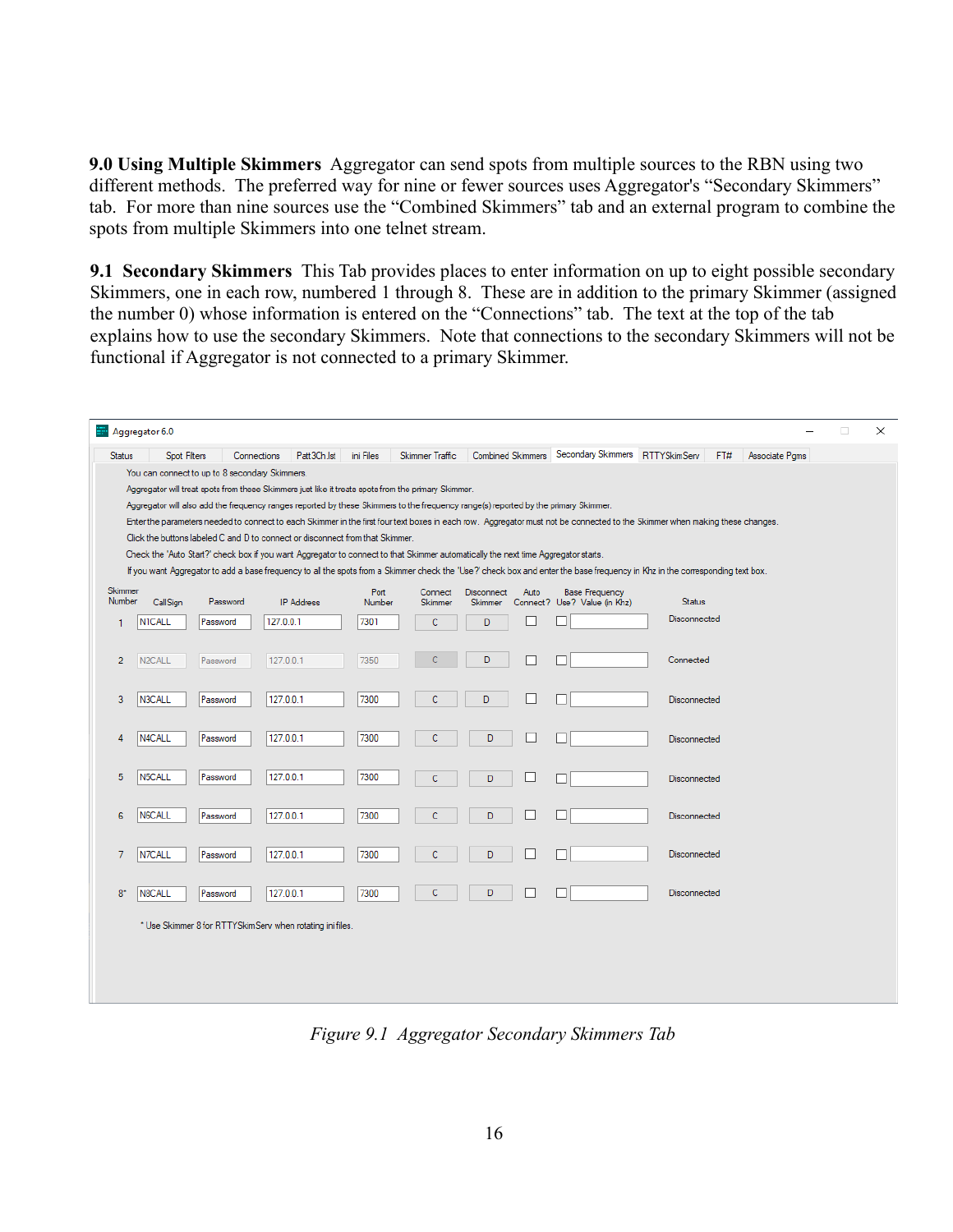**9.2 Combined Skimmers** Aggregator's "Combined Skimmers" tab provides the ability to send spots from more than nine Skimmer's to the RBN. Here it is necessary to use an external program such as WintelnetX or ARCluster Server to combine the spots from these sources and make them available via one telnet connection from Aggregator. When connecting directly to a Skimmer Aggregator relies on Skimmer's SETT command to provide information on the operator, location, bands covered, and more. If Aggregator does not receive a response to a SETT command to a Skimmer, it will not forward spots from that source. Neither WintelnetX or ARCluster Server will respond to the SETT command, so this tab provides a place to manually specify this information. Placing a check in the box at the top of the tab instructs Aggregator to use the information entered here instead of trying fruitlessly to get a response.

| Status | <b>Spot Filters</b>              | Connections                  | Patt3Ch.lst  | ini Files | <b>Skimmer Traffic</b> |                                     | Combined Skimmers Secondary Skimmers RTTYSkimServ                                                                                                                                                                                                                                                                                                                                                                                         | FT <sub>8</sub> |  |  |
|--------|----------------------------------|------------------------------|--------------|-----------|------------------------|-------------------------------------|-------------------------------------------------------------------------------------------------------------------------------------------------------------------------------------------------------------------------------------------------------------------------------------------------------------------------------------------------------------------------------------------------------------------------------------------|-----------------|--|--|
|        |                                  |                              |              |           |                        |                                     |                                                                                                                                                                                                                                                                                                                                                                                                                                           |                 |  |  |
|        | combined spot stream.            |                              |              |           |                        |                                     | If you are using a program such as AR Cluster Server or WintelnetX to combine the spot streams from multiple Skimmers you can check this box<br>and Aggregator will use the parameters you enter on this tab to replace the parameters it normally gets automatically from the primary Skimmer.<br>Aggregator will use the Primary Skimmer Connection parameters on the Connections tab to connect to which ever program is producing the |                 |  |  |
|        | Skimmer Operator Callsign: W3OA  |                              |              |           |                        | Check the bands the Skimmers cover. |                                                                                                                                                                                                                                                                                                                                                                                                                                           |                 |  |  |
|        | <b>Skimmer Operator Name:</b>    | <b>Dick Williams</b>         |              |           |                        | $\Box$ 160 Meters                   | 17 Meters                                                                                                                                                                                                                                                                                                                                                                                                                                 |                 |  |  |
|        |                                  | Skimmer QTH: Mooresville, NC |              |           |                        | $\Box$ 80 Meters                    | $\sqrt{$ 15 Meters                                                                                                                                                                                                                                                                                                                                                                                                                        |                 |  |  |
|        | Skimmer Grid Square:             | EM95mn                       |              |           |                        | $\Box$ 60 Meters                    | $\Box$ 12 Meters                                                                                                                                                                                                                                                                                                                                                                                                                          |                 |  |  |
|        |                                  |                              |              |           |                        | $\sqrt{ }$ 40 Meters                | $\Box$ 10 Meters                                                                                                                                                                                                                                                                                                                                                                                                                          |                 |  |  |
|        | Skimmer Validation Level: Normal |                              | $\checkmark$ |           |                        | $\Box$ 30 Meters                    | $\Box$ 6 Meters                                                                                                                                                                                                                                                                                                                                                                                                                           |                 |  |  |
|        | Skimmer Version Number: 1.8      |                              |              |           |                        |                                     |                                                                                                                                                                                                                                                                                                                                                                                                                                           |                 |  |  |
|        | Skimmers sending only CQ Spots?  | False                        | $\checkmark$ |           |                        | $\sqrt{20}$ Meters                  | $\Box$ 2 Meters                                                                                                                                                                                                                                                                                                                                                                                                                           |                 |  |  |
|        |                                  |                              |              |           |                        |                                     |                                                                                                                                                                                                                                                                                                                                                                                                                                           |                 |  |  |
|        |                                  |                              |              |           |                        |                                     |                                                                                                                                                                                                                                                                                                                                                                                                                                           |                 |  |  |
|        |                                  |                              |              |           |                        |                                     |                                                                                                                                                                                                                                                                                                                                                                                                                                           |                 |  |  |
|        |                                  |                              |              |           |                        |                                     |                                                                                                                                                                                                                                                                                                                                                                                                                                           |                 |  |  |
|        |                                  |                              |              |           |                        |                                     |                                                                                                                                                                                                                                                                                                                                                                                                                                           |                 |  |  |
|        |                                  |                              |              |           |                        |                                     |                                                                                                                                                                                                                                                                                                                                                                                                                                           |                 |  |  |

*Figure 9.2 Aggregator Combine Skimmers Tab*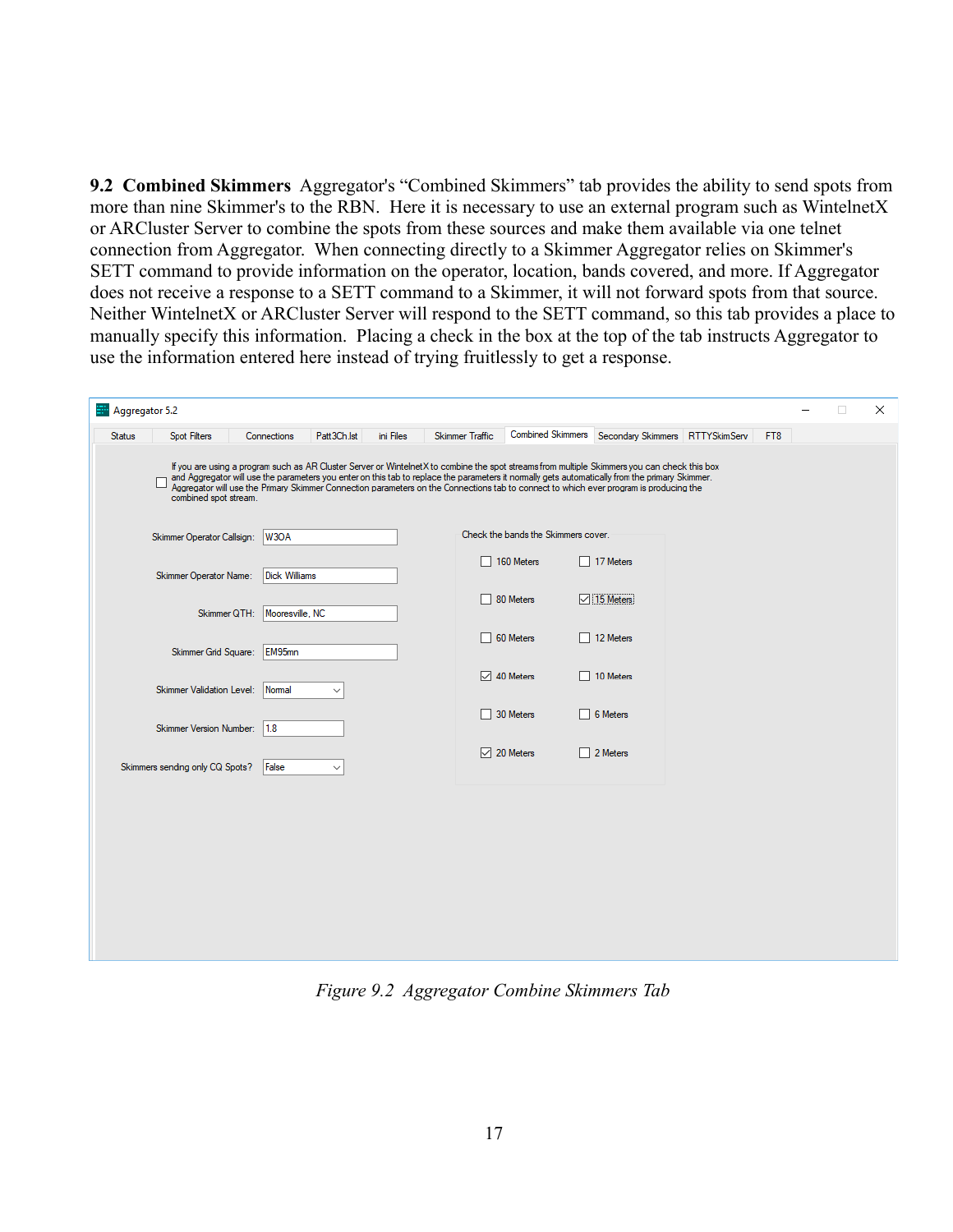**10.0 Local Users** Aggregator provides a Telnet port that can feed spots directly to multiple user programs. The operation of this port is controlled by settings in the "Local User Port" group box at the bottom of the "Connections" tab and shown in Figure 9.1

|                           | Users can telnet to this port and receive the spots selected by the following<br>options. The selected spots will also be shown on the "Status" tab. | Local User Port Number                                                                         |                                                               |  |  |
|---------------------------|------------------------------------------------------------------------------------------------------------------------------------------------------|------------------------------------------------------------------------------------------------|---------------------------------------------------------------|--|--|
| Send spots to local user? | Which spots should be sent?                                                                                                                          | <b>Statistics</b><br>To change the Local User Port<br>7550<br>type the new number in this box. |                                                               |  |  |
| O Yes                     | All spots from all Skimmers                                                                                                                          |                                                                                                |                                                               |  |  |
| $\circ$ No                | O Only spots sent to RBN server                                                                                                                      | Check here if users on this port<br>should be asked for their call when<br>connecting.         | Check here to Send Skimmer's<br>SETT response to local users. |  |  |

*Figure 10.1 Local User Port Group Box*

**10.1 What Spots Go To Local Users?** The first two sets of radio buttons on the left determine which spots Aggregator will send through the local port. The possible results are don't send any spots, send only spots that are sent to the RBN, or send all the spots Aggregator receives.

**10.2 Local User Port Number** The default port for local users is 7550. This can be changed by typing the new port number in the box at the upper right corner of the group box. If you change the port number Aggregator will tell you to close and restart Aggregator for the change to take effect.

**10.3 Ask For Call?** Some logging programs don't recognize a server connection until the server asks for a callsign. This option is provided for use with such programs.

**10.4 Send SETT Response?** This option is provided for those with special applications that use parameters from Skimmer. For instance a program could select an antenna depending on what band Skimmer was monitoring.

**10.5 Telnet Commands** The Telnet port will recognize the following commands:

| BYE or bye Disconnect |                                                |
|-----------------------|------------------------------------------------|
| Control-D Disconnect  |                                                |
| sh/dx                 | Shows the last 10 spots                        |
|                       | $sh/dx$ XX Shows the last XX spots             |
|                       | sh/dx XXm Shows spots from the last XX minutes |

You can add " CW" or " RTTY" to each sh/dx command to restrict which spots are displayed.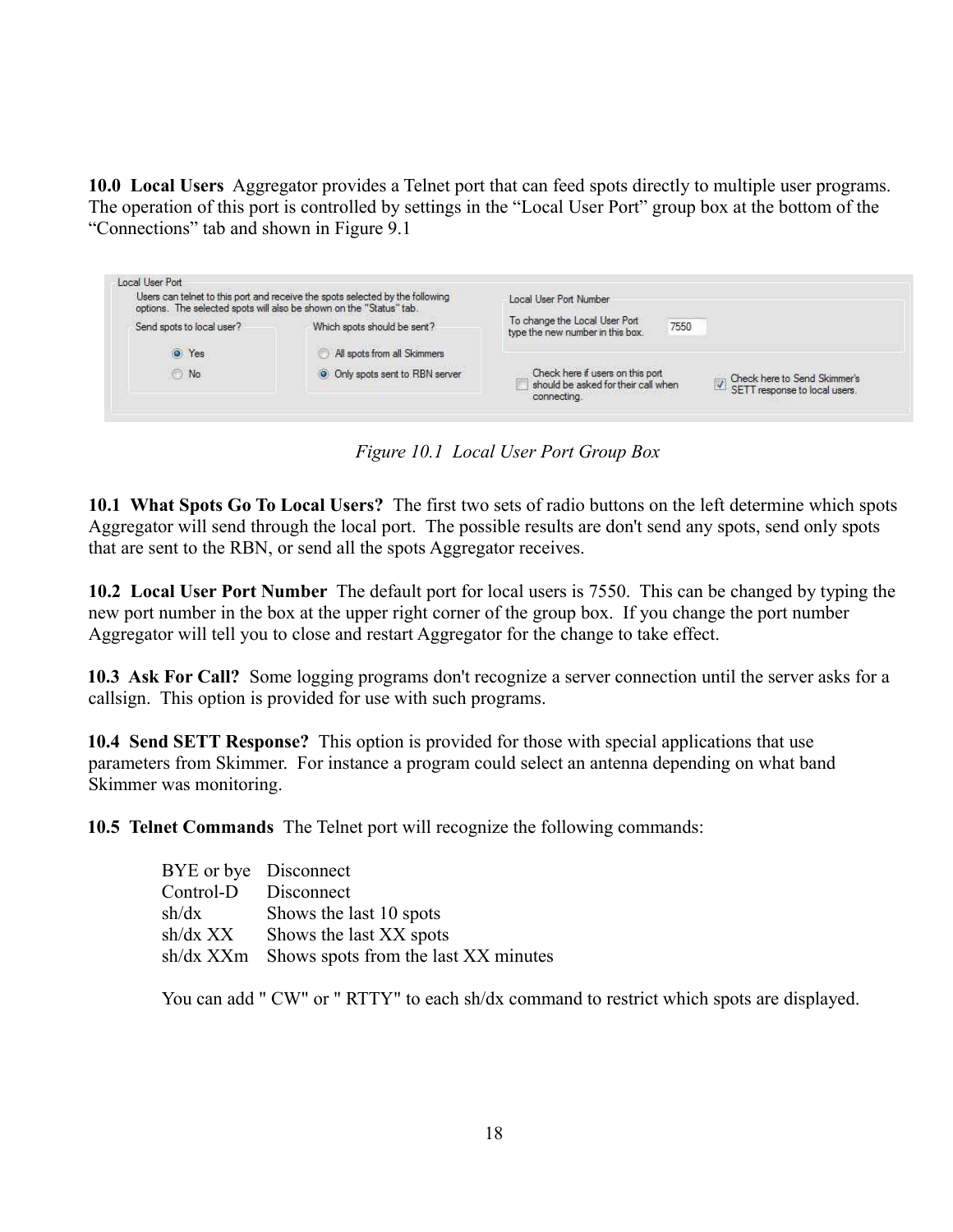**11.0 RTTYSkimServ Tab** This tab is used when running both CW and RTTY Skimmer Servers from the same SDR **and** using Aggregator's ini file rotation feature. If both these conditions are true you must place the correct information in each field. The fields are self explanatory.

| Aggregator 6.0                                                                                                                                                                                                                                                                                                                                                                                                                                                                                                                                                                                                                                                                                                                                                               |                                                                                                                                                                                                                                                                                                                                                 |             |                       |  |                 |                                                                                                                                                                                                                                                                                                                                                                                                                                                                                              |                                                       |  |     |                | п | $\times$ |
|------------------------------------------------------------------------------------------------------------------------------------------------------------------------------------------------------------------------------------------------------------------------------------------------------------------------------------------------------------------------------------------------------------------------------------------------------------------------------------------------------------------------------------------------------------------------------------------------------------------------------------------------------------------------------------------------------------------------------------------------------------------------------|-------------------------------------------------------------------------------------------------------------------------------------------------------------------------------------------------------------------------------------------------------------------------------------------------------------------------------------------------|-------------|-----------------------|--|-----------------|----------------------------------------------------------------------------------------------------------------------------------------------------------------------------------------------------------------------------------------------------------------------------------------------------------------------------------------------------------------------------------------------------------------------------------------------------------------------------------------------|-------------------------------------------------------|--|-----|----------------|---|----------|
| <b>Status</b>                                                                                                                                                                                                                                                                                                                                                                                                                                                                                                                                                                                                                                                                                                                                                                | Spot Filters                                                                                                                                                                                                                                                                                                                                    | Connections | Patt3Ch.Ist ini Files |  | Skimmer Traffic |                                                                                                                                                                                                                                                                                                                                                                                                                                                                                              | Combined Skimmers   Secondary Skimmers   RTTYSkimServ |  | FT# | Associate Pams |   |          |
| It is possible to run both the CW and RTTY versions of Skimmer Server using the same receiver. For this to work a number of the parameters in both Servers' ini files must match exactly.<br>If you are also rotating ini files specific actions must be taken to keep both ini files synched together. You can use this tab to specify the parameters Aggregator needs to make this<br>happen.<br>Aggregator's Primmary Skimmer Connetion must connect to the CW Skimmer Server and Aggregator's Secondary Skimmer Connection number 8 must connect to RTTY Skimmer Server.<br>When Aggregator changes the ini file CW Skimmer Server is using Aggregator will also modify RTTYSkimServ.ini and restart RTTY Skimmer Server so that program will use the new<br>parameters. |                                                                                                                                                                                                                                                                                                                                                 |             |                       |  |                 |                                                                                                                                                                                                                                                                                                                                                                                                                                                                                              |                                                       |  |     |                |   |          |
| Check this box if Aggregator should force RTTY Skimmer Server to follow CW Skimmer Server.                                                                                                                                                                                                                                                                                                                                                                                                                                                                                                                                                                                                                                                                                   |                                                                                                                                                                                                                                                                                                                                                 |             |                       |  |                 |                                                                                                                                                                                                                                                                                                                                                                                                                                                                                              |                                                       |  |     |                |   |          |
|                                                                                                                                                                                                                                                                                                                                                                                                                                                                                                                                                                                                                                                                                                                                                                              | Set the location for RTTYSkimServ.exe here.<br><b>Browse</b>                                                                                                                                                                                                                                                                                    |             |                       |  |                 |                                                                                                                                                                                                                                                                                                                                                                                                                                                                                              |                                                       |  |     |                |   |          |
|                                                                                                                                                                                                                                                                                                                                                                                                                                                                                                                                                                                                                                                                                                                                                                              | Example: C:\Program Files (x86)\Afreet\RTTYSkimSrv\RTTYSkimSrv.exe                                                                                                                                                                                                                                                                              |             |                       |  |                 |                                                                                                                                                                                                                                                                                                                                                                                                                                                                                              |                                                       |  |     |                |   |          |
|                                                                                                                                                                                                                                                                                                                                                                                                                                                                                                                                                                                                                                                                                                                                                                              | Set the location for RTTYSkimServ ini here.<br>Fdit<br><b>Browse</b>                                                                                                                                                                                                                                                                            |             |                       |  |                 |                                                                                                                                                                                                                                                                                                                                                                                                                                                                                              |                                                       |  |     |                |   |          |
|                                                                                                                                                                                                                                                                                                                                                                                                                                                                                                                                                                                                                                                                                                                                                                              | Example: C:\Users\W3OA\AppData\Roaming\Afreet\Products\RttySkimServ\RttySkimServ.ini                                                                                                                                                                                                                                                            |             |                       |  |                 |                                                                                                                                                                                                                                                                                                                                                                                                                                                                                              |                                                       |  |     |                |   |          |
|                                                                                                                                                                                                                                                                                                                                                                                                                                                                                                                                                                                                                                                                                                                                                                              | RTTYSkimServ uses a second file to control its operation, Contests.ini.<br>Use this button to read and edit Contests ini. In particular you can see<br>which contest profiles are provided for use in RTTYSkimServ.ini.<br>Edit<br>This button will only work if you have set the correct location for<br>RTTYSkimServ ini in the textbox above |             |                       |  |                 |                                                                                                                                                                                                                                                                                                                                                                                                                                                                                              |                                                       |  |     |                |   |          |
|                                                                                                                                                                                                                                                                                                                                                                                                                                                                                                                                                                                                                                                                                                                                                                              |                                                                                                                                                                                                                                                                                                                                                 |             |                       |  |                 |                                                                                                                                                                                                                                                                                                                                                                                                                                                                                              |                                                       |  |     |                |   |          |
|                                                                                                                                                                                                                                                                                                                                                                                                                                                                                                                                                                                                                                                                                                                                                                              |                                                                                                                                                                                                                                                                                                                                                 |             |                       |  |                 | When RTTYSkimServ is the Primary Skimmer the default method of changing its .ini file during a rotation is to send a Telnet command. This avoids altering the RTTYSkimServ.ini file.<br>There are some software configurations where it is better to stop RTTYSkimServ, overwrite RTTYSkimServ.ini, and restart RTTYSkimServ. Check the box below if you want<br>Aggregator to use this second method. To do this you must also specify the RTTYSkimSery ini file location in the box above. |                                                       |  |     |                |   |          |
|                                                                                                                                                                                                                                                                                                                                                                                                                                                                                                                                                                                                                                                                                                                                                                              |                                                                                                                                                                                                                                                                                                                                                 |             |                       |  |                 | Check this box if Aggregator should force RTTY Skimmer Server to Stop and Start when it is the Primary Skimmer.                                                                                                                                                                                                                                                                                                                                                                              |                                                       |  |     |                |   |          |
|                                                                                                                                                                                                                                                                                                                                                                                                                                                                                                                                                                                                                                                                                                                                                                              |                                                                                                                                                                                                                                                                                                                                                 |             |                       |  |                 |                                                                                                                                                                                                                                                                                                                                                                                                                                                                                              |                                                       |  |     |                |   |          |

*Figure 11.1, RTTYSkimServ Tab*

**11.1 RTTYSkimServ.ini Edit Button** RTTY Skimmer Server does not have a graphical user interface (similar to that of CW Skimmer Server) to change its operating parameters. Instead, RTTY Skimmer Server relies on the user to manually edit RTTYSkimServ.ini. This button provides a convenient method to do that. Note that changes made here will not take effect until RTTY Skimmer Server is restarted. The parameters you will probably want to change most frequently are the name of the contest profile (Contest=) and the string of RTTY segments (RTTYSegments=) to be used. **Be cautious in making changes to the Center Frequencies, Segment Select, Rate, and Frequency Calibration parameters because changes to these parameters can prevent RTTY and CW Skimmer Servers from continuing to operate together.**

**11.2 Contests.ini Edit Button** The Contests.ini file holds the list of contest profiles RTTY Skimmer Server will recognize. So you can use this button to find the valid values for the Contest= parameter in RTTYSkimServ.ini. You can also edit and add contest profiles here.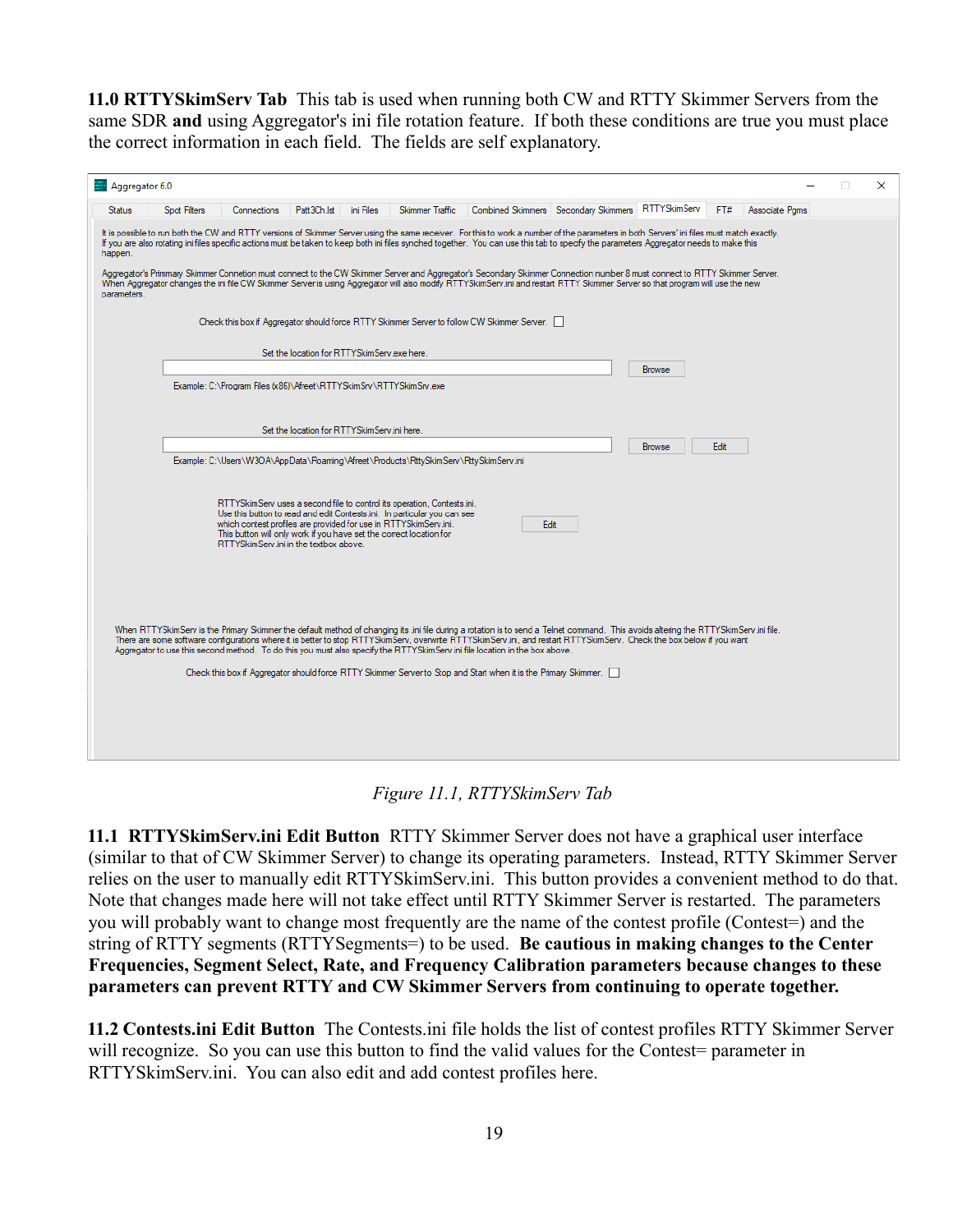**11.3 Force RTTY Skimmer Server to Stop and Start** The text at the bottom of this tab describes what selecting this option does. This option was added so that ini File Rotation would operate correctly when the Primary Skimmer is RTTY Skimmer Server and its Device Name is "CWSL\_Tee on RedPitaya". There may be other software configurations requiring this option.

**11.4 Further Information** Further information on operating the two Skimmer Servers on the same Aggregator is available on the [RBN Web site.](http://www.reversebeacon.net/)

**12.0 FT# Tab** This tab allows you to set up Aggregator to monitor the UDP messages from up to 33 instances of WSJT-X or JTDX for FT4 and FT8 stations calling CQ and forward corresponding spots to the RBN. The text on the tab is self explanatory.

|                                                                                                                                                                                                                                                                                                                                                                                                                                                                                                                                                                                                                                                                                                                                                                                                                                                                                                                                                                                                                                                                                                                                                                                                                                                                                                                                                                                                                                                                                       |                   | Aggregator 6.0        |                       |              |                       |                    |                   |                        |                              |              |                       |    |          |                                                       |                       |              |                       | П | $\times$ |
|---------------------------------------------------------------------------------------------------------------------------------------------------------------------------------------------------------------------------------------------------------------------------------------------------------------------------------------------------------------------------------------------------------------------------------------------------------------------------------------------------------------------------------------------------------------------------------------------------------------------------------------------------------------------------------------------------------------------------------------------------------------------------------------------------------------------------------------------------------------------------------------------------------------------------------------------------------------------------------------------------------------------------------------------------------------------------------------------------------------------------------------------------------------------------------------------------------------------------------------------------------------------------------------------------------------------------------------------------------------------------------------------------------------------------------------------------------------------------------------|-------------------|-----------------------|-----------------------|--------------|-----------------------|--------------------|-------------------|------------------------|------------------------------|--------------|-----------------------|----|----------|-------------------------------------------------------|-----------------------|--------------|-----------------------|---|----------|
| <b>Status</b>                                                                                                                                                                                                                                                                                                                                                                                                                                                                                                                                                                                                                                                                                                                                                                                                                                                                                                                                                                                                                                                                                                                                                                                                                                                                                                                                                                                                                                                                         |                   | <b>Spot Filters</b>   |                       | Connections  | Patt 3Ch Ist          | ini Files          |                   | <b>Skimmer Traffic</b> |                              |              |                       |    |          | Combined Skimmers   Secondary Skimmers   RTTYSkimServ |                       | FT#          | Associate Pams        |   |          |
| Aggregator can monitor up to 33 instances of WSJT-X for FT4 and FT8 spots via their UDP messages.<br>12 CQ W9LL EM13 spot generated<br>29 CQ KB1EFS FN42 considered a dup<br>The table below sets the parameters to use for each instance or "source".<br>11 CQ KJ4GK EM83 considered a dup<br>The "Src #" columns show the Source Number Aggregor uses to identify the source of spots it processes.<br>13 N7JFF KD9LZU R-06 spot generated<br>13 AC9HA KB9NHZ R-14 spot generated<br>Place a check in the "Use?" box if you want Aggregator to accept spots from that source.<br>13 CQ WASLIS EN61 spot generated<br>Enter the port number that source is using for sending UDP messages. Each should use a unique port.<br>29 CQ KK4LB EM79 considered a dup<br>13 CQ WOJRJ FM18 spot generated<br>Aggregator will apply a calibration factor you specify to the dial frequency WSJT-X reports.<br>29 CQ DL1UDO JO31 spot generated<br>Use 1.0 for a well calibited receiver.<br>13 PEOFK KB6MW R+01 spot generated<br>30 CQ W9DUJ EN63 considered a dup<br>Make all the needed changes to all the parameters and then click the "Apply Changes" button.<br><b>Apply Changes</b><br>18 CQ EA3FHP JN11 considered a dup<br>Aggregator treats messages that start with "CQ" or are in the format "call call report" as CQ messages.<br>18 CQ IU8DMZ JN70 considered a dup<br>Aggregator treats CQ message received within 10 minutes of the last CQ message from that call as a dup. |                   |                       |                       |              |                       |                    |                   |                        |                              |              |                       |    |          |                                                       |                       |              |                       |   |          |
| #                                                                                                                                                                                                                                                                                                                                                                                                                                                                                                                                                                                                                                                                                                                                                                                                                                                                                                                                                                                                                                                                                                                                                                                                                                                                                                                                                                                                                                                                                     | Src Use?          | Port<br><b>Number</b> | Calibration<br>Factor | Dial<br>Frea | Day Time<br>Last Msg. | #                  | Src Use?          | Port<br><b>Number</b>  | <b>Calibration</b><br>Factor | Dial<br>Freq | Day Time<br>Last Msg. | #  | Src Use? | Port<br>Number                                        | Calibration<br>Factor | Dial<br>Freq | Day Time<br>Last Msg. |   |          |
| 11                                                                                                                                                                                                                                                                                                                                                                                                                                                                                                                                                                                                                                                                                                                                                                                                                                                                                                                                                                                                                                                                                                                                                                                                                                                                                                                                                                                                                                                                                    | ☑                 | 4567                  | 1.0000                | 3573         | 14 16:21:59Z          | 22                 | J.                | 4578                   | 1.0000                       |              |                       | 33 | ∨        | 5226                                                  | 1.0000                |              | 10140 14 16:13:13Z    |   |          |
| 12 <sup>2</sup>                                                                                                                                                                                                                                                                                                                                                                                                                                                                                                                                                                                                                                                                                                                                                                                                                                                                                                                                                                                                                                                                                                                                                                                                                                                                                                                                                                                                                                                                       | ☑                 | 4568                  | 1.0000                |              | 7074 14 16:21:59Z     | 23 <sub>1</sub>    |                   | 4579                   | 1.0000                       |              |                       | 34 | ☑        | 5227                                                  | 1.0000                |              | 18104 14 16:17:44Z    |   |          |
| 13                                                                                                                                                                                                                                                                                                                                                                                                                                                                                                                                                                                                                                                                                                                                                                                                                                                                                                                                                                                                                                                                                                                                                                                                                                                                                                                                                                                                                                                                                    | ☑                 | 4569                  | 1.0000                |              | 14074 14 16:21:59Z    | 24                 |                   | 4580                   | 1.0000                       |              |                       | 35 | ☑        | 5228                                                  | 1.0000                | 24919        |                       |   |          |
| 14                                                                                                                                                                                                                                                                                                                                                                                                                                                                                                                                                                                                                                                                                                                                                                                                                                                                                                                                                                                                                                                                                                                                                                                                                                                                                                                                                                                                                                                                                    | $\triangledown$   | 4570                  | 1.0000                |              | 21074 14 16:16:29Z    | 25                 |                   | 4581                   | 1.0000                       |              |                       | 36 | ☑        | 5229                                                  | 1.0000                |              | 50318 14 14:48:51Z    |   |          |
| 15 <sub>1</sub>                                                                                                                                                                                                                                                                                                                                                                                                                                                                                                                                                                                                                                                                                                                                                                                                                                                                                                                                                                                                                                                                                                                                                                                                                                                                                                                                                                                                                                                                       | ▽                 | 4571                  | 1.0000                |              | 28074 14 16:20:14Z    | 26                 |                   | 4582                   | 1.0000                       |              |                       | 37 |          | 5230                                                  | 1.0000                |              |                       |   |          |
| $16$ $\vee$                                                                                                                                                                                                                                                                                                                                                                                                                                                                                                                                                                                                                                                                                                                                                                                                                                                                                                                                                                                                                                                                                                                                                                                                                                                                                                                                                                                                                                                                           |                   | 4572                  | 1.0000                | 3575         |                       | 27                 | $\overline{\vee}$ | 5220                   | 1.0000                       |              | 1840 14 14:12:44Z     | 38 |          | 5231                                                  | 1.0000                |              |                       |   |          |
| $17$ $\triangledown$                                                                                                                                                                                                                                                                                                                                                                                                                                                                                                                                                                                                                                                                                                                                                                                                                                                                                                                                                                                                                                                                                                                                                                                                                                                                                                                                                                                                                                                                  |                   | 4573                  | 1.0000                |              | 7047 14 15:24:36Z     | 28                 | ☑                 | 5221                   | 1.0000                       |              | 5357 14 16:15:59Z     | 39 |          | 5232                                                  | 1.0000                |              |                       |   |          |
| 18 <sup>1</sup>                                                                                                                                                                                                                                                                                                                                                                                                                                                                                                                                                                                                                                                                                                                                                                                                                                                                                                                                                                                                                                                                                                                                                                                                                                                                                                                                                                                                                                                                       | $\overline{\vee}$ | 4574                  | 1.0000                |              | 14080 14 16:22:06Z    | 29                 | ☑                 | 5222                   | 1.0000                       |              | 10136 14 16:21:59Z    | 40 |          | 5233                                                  | 1.0000                |              |                       |   |          |
| 19 <sup>°</sup>                                                                                                                                                                                                                                                                                                                                                                                                                                                                                                                                                                                                                                                                                                                                                                                                                                                                                                                                                                                                                                                                                                                                                                                                                                                                                                                                                                                                                                                                       | ▽                 | 4575                  | 1.0000                | 21140        |                       | 30 <sub>2</sub>    | ☑                 | 5223                   | 1.0000                       |              | 18100 14 16:21:59Z    | 41 |          | 5234                                                  | 1.0000                |              |                       |   |          |
| 20                                                                                                                                                                                                                                                                                                                                                                                                                                                                                                                                                                                                                                                                                                                                                                                                                                                                                                                                                                                                                                                                                                                                                                                                                                                                                                                                                                                                                                                                                    | $\vee$            | 4576                  | 1.0000                |              | 28180 14 16:19:28Z    | 31                 | ☑                 | 5224                   | 1.0000                       |              | 24915 14 16:01:14Z    | 42 |          | 5235                                                  | 1.0000                |              |                       |   |          |
| 21                                                                                                                                                                                                                                                                                                                                                                                                                                                                                                                                                                                                                                                                                                                                                                                                                                                                                                                                                                                                                                                                                                                                                                                                                                                                                                                                                                                                                                                                                    |                   | 4577                  | 1.0000                |              |                       | 32 $\triangledown$ |                   | 5225                   | 1.0000                       |              | 50313 14 12:54:14Z    | 43 |          | 5221                                                  | 1.0000                |              |                       |   |          |
|                                                                                                                                                                                                                                                                                                                                                                                                                                                                                                                                                                                                                                                                                                                                                                                                                                                                                                                                                                                                                                                                                                                                                                                                                                                                                                                                                                                                                                                                                       |                   |                       |                       |              |                       |                    |                   |                        |                              |              |                       |    |          |                                                       |                       |              |                       |   |          |
|                                                                                                                                                                                                                                                                                                                                                                                                                                                                                                                                                                                                                                                                                                                                                                                                                                                                                                                                                                                                                                                                                                                                                                                                                                                                                                                                                                                                                                                                                       |                   |                       |                       |              |                       |                    |                   |                        |                              |              |                       |    |          |                                                       |                       |              |                       |   |          |

*Figure 12.1, FT# Tab*

**12.1 Setting Up For One Instance of WSJT-X** This will send spots from just one band from an instance of WSJT-X running on the same computer with Aggregator. Here are the steps to follow: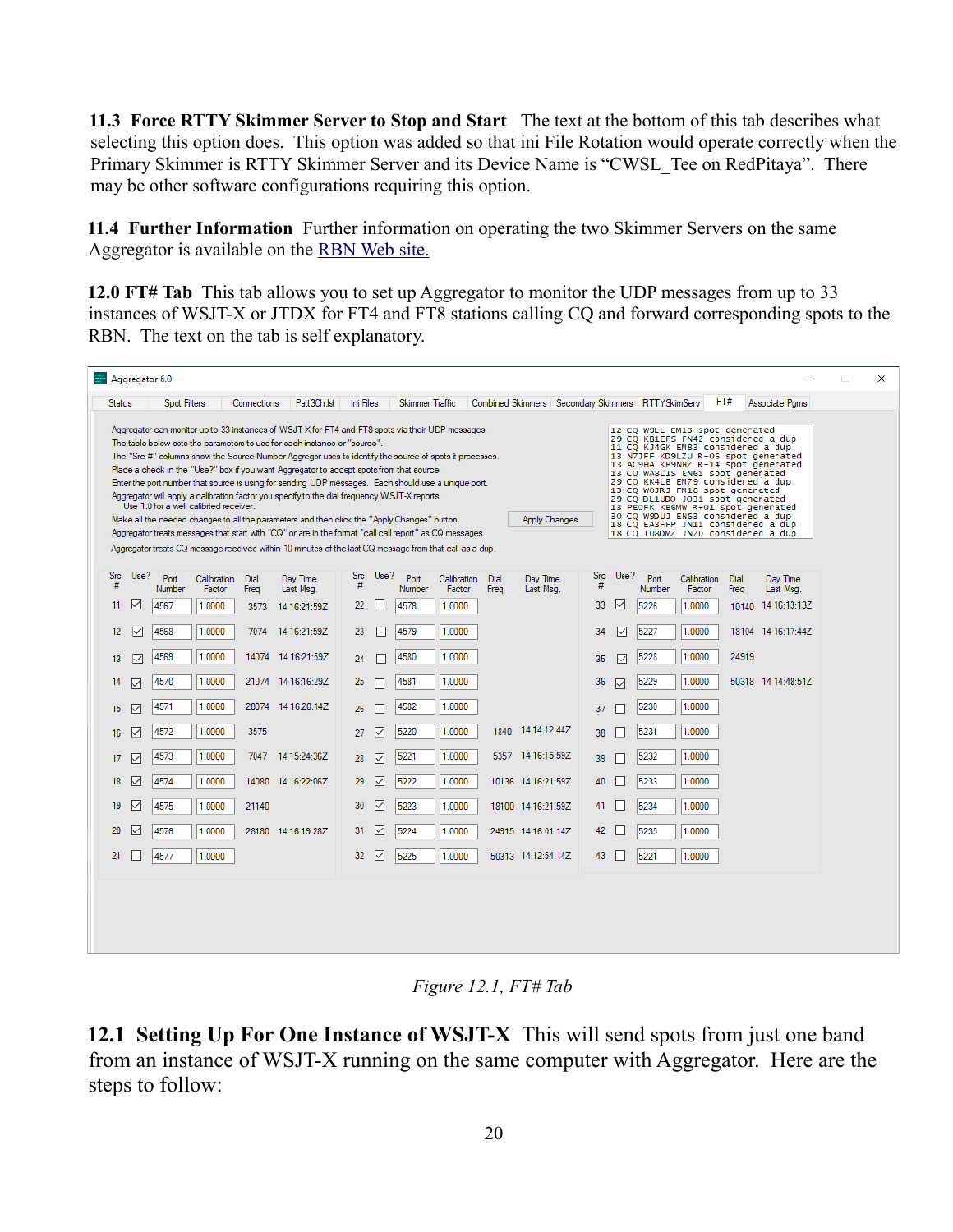- **1.** Obtain the current WSJT-X version from <https://physics.princeton.edu/pulsar/k1jt/wsjtx.html>
- **2.** Install WSJT-X on your Aggregator computer and follow the installation instructions so that WSJT-X is decoding FT4 or FT8 messages from your receiver's audio output on your band of choice.
- **3.** On WSJT-X click the File/Settings/Reporting option and look at the "UDP Server:" and "UDP Server port number:" text box. The default values should be 127.0.0.1 and 2237, respectively.
- **4.** Make sure no other programs are using port 2237. There are ways to work around this restriction but I will skip these for this initial capability.
- **5.** If Aggregator is not already running start it and set it up so it's sending CW spots to the RBN.
- **6.** Go to Aggregator's FT# tab. Click the "Use?" box for Source Number 11. The default Port Number and Calibration Factor for Source Number 11 should be 2237 and 1.000, respectively.
- **7.** Click the "Apply Changes" button just to the left of the text box at the top of the tab .
- **8.** You should see WSJT-X UDP messages show up in the large text box at the top, right corner of the tab. Aggregator will process these messages and send spot date to the RBN as appropriate.

Success may inspire you to expand your FT4/8 capability to cover multiple bands and multiple audio frequencies on individual bands using more than one SDR. There are many ways to do this. One uses Skimmer Server, CWSL\_Tee, CWSL\_SSBWave, virtual audio cables, and WSJT-X. Setting up all these parts to run together manually is very tedious. So I have written a program called FT#Startup to automate the process. FT#Startup and instructions are available at<http://www.reversebeacon.net/>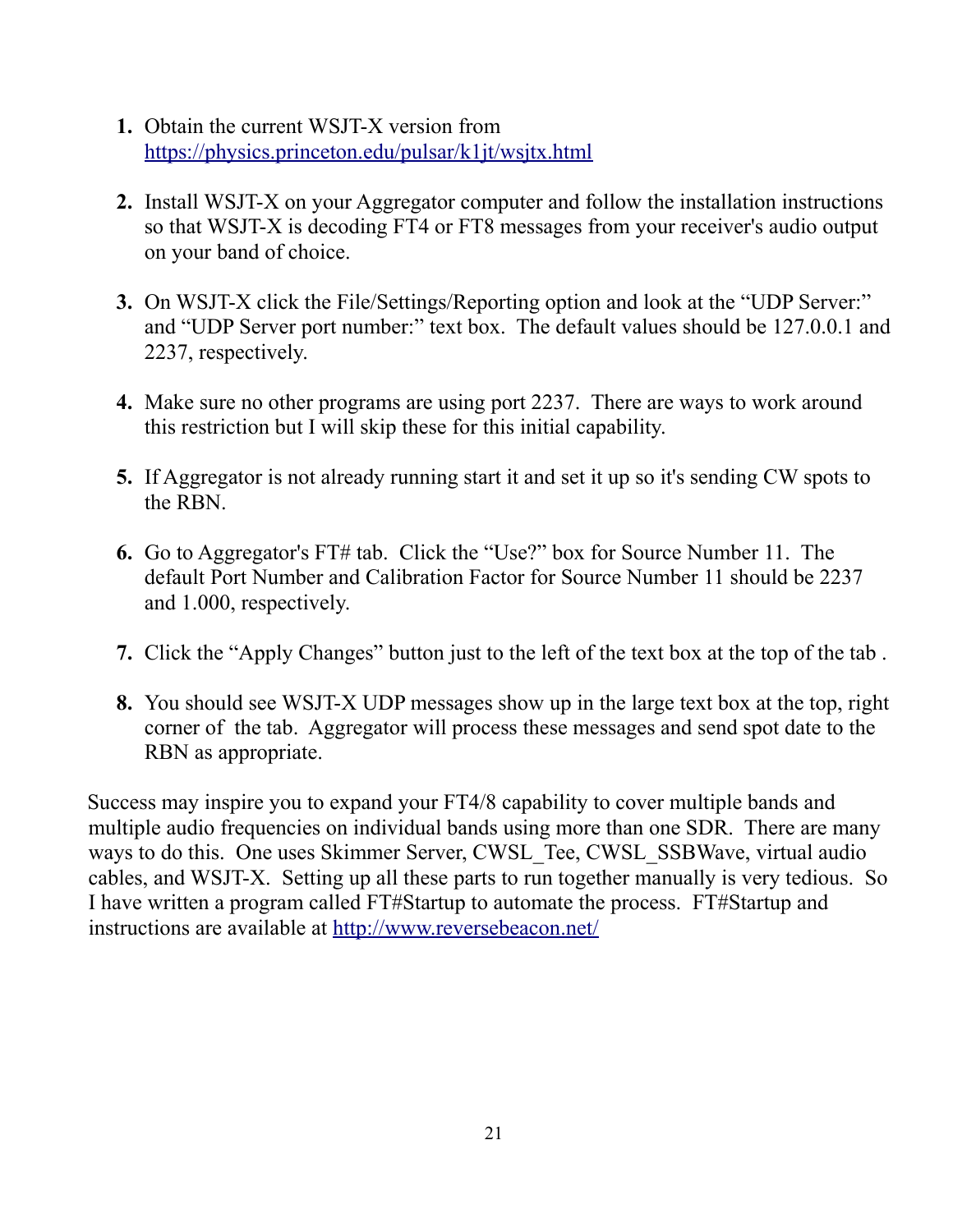**13.0 Associate Pgms Tab** This tab provides a convenient way to start up to eight other programs frequently run simultaneously with Aggregator. When you have everything set up as you like you can put a shortcut to Aggregator in the Windows startup folder and all the parts of your RBN node can start running automatically when the computer boots up.

| Aggregator 6.0                                                                                                                                                                                                                                                                                       |                               |             |           |                                                             |                                                            |                                                       |               |  |     |                                | П | × |
|------------------------------------------------------------------------------------------------------------------------------------------------------------------------------------------------------------------------------------------------------------------------------------------------------|-------------------------------|-------------|-----------|-------------------------------------------------------------|------------------------------------------------------------|-------------------------------------------------------|---------------|--|-----|--------------------------------|---|---|
| Spot Filters<br><b>Status</b>                                                                                                                                                                                                                                                                        | Connections                   | Patt3Ch.Ist | ini Files | <b>Skimmer Traffic</b>                                      |                                                            | Combined Skimmers   Secondary Skimmers   RTTYSkimServ |               |  | FT# | Associate Pgms                 |   |   |
|                                                                                                                                                                                                                                                                                                      |                               |             |           |                                                             |                                                            |                                                       |               |  |     |                                |   |   |
| You Can use Aggregator to start up to eight other programs. The "Start all active programs" feature starts programs at 15 second intervals that have a check in the "Active" box in the<br>order listed below. If the box isn't checked there will still be a 15 second delay in the start sequence. |                               |             |           |                                                             |                                                            |                                                       |               |  |     |                                |   |   |
| Cautions:<br>1) Do not start instances of CW SkimSrv or RTTYSkimServ here if they are being used by Aggregator's ini Files rotation capability.                                                                                                                                                      |                               |             |           |                                                             |                                                            |                                                       |               |  |     |                                |   |   |
| 2) If you are starting CW SkimSrv and RTTYSkimServ here to operate from the same SDR you must force the following parameters in the two .ini files to match:<br>A) Rate<br><b>B)</b> CenterFreas<br>C) SegmentSel<br>D) FreqCalibration                                                              |                               |             |           |                                                             |                                                            |                                                       |               |  |     |                                |   |   |
| 3) FT#StartUp should be the last Active program due to the extended time it takes to complete it's startup functions.                                                                                                                                                                                |                               |             |           |                                                             |                                                            |                                                       |               |  |     |                                |   |   |
| Active?<br>Name                                                                                                                                                                                                                                                                                      |                               |             |           | exe File Location                                           |                                                            |                                                       |               |  |     | <b>Command Line Parameters</b> |   |   |
| Skimmer Server #1<br>▽<br>1.                                                                                                                                                                                                                                                                         | Start                         |             |           | C:\Program Files (x86)\Afreet\SkimSrv\SkimSrv.exe           |                                                            |                                                       | <b>Browse</b> |  |     |                                |   |   |
| Skimmer Server #2<br>$2$ $\triangledown$                                                                                                                                                                                                                                                             | <b>Start</b>                  |             |           | C:\Program Files (x86)\Afreet\SkimSrv2\SkimSrv2.exe         |                                                            |                                                       | <b>Browse</b> |  |     |                                |   |   |
| <b>RTTY Skimmer Server</b><br>3                                                                                                                                                                                                                                                                      | Start                         |             |           | C:\Program Files (x86)\Afreet\RttySkimServ\RttySkimServ.exe |                                                            |                                                       | <b>Browse</b> |  |     |                                |   |   |
| FT#StartUp<br>$\sim$<br>4                                                                                                                                                                                                                                                                            | Start                         |             |           | C:\Ham Stuff\FT#Startup\FT#StartUp.exe                      |                                                            |                                                       | <b>Browse</b> |  |     |                                |   |   |
| FT#StartUp<br>5                                                                                                                                                                                                                                                                                      | <b>Start</b>                  |             |           | C:\Ham Stuff\FT#Startup\FT#StartUp.exe                      |                                                            |                                                       | <b>Browse</b> |  |     |                                |   |   |
| 6                                                                                                                                                                                                                                                                                                    | Start                         |             |           |                                                             |                                                            |                                                       | <b>Browse</b> |  |     |                                |   |   |
|                                                                                                                                                                                                                                                                                                      |                               |             |           |                                                             |                                                            |                                                       |               |  |     |                                |   |   |
| 7 <sub>1</sub>                                                                                                                                                                                                                                                                                       | Start                         |             |           |                                                             |                                                            |                                                       | <b>Browse</b> |  |     |                                |   |   |
| $8$ $\Box$                                                                                                                                                                                                                                                                                           | <b>Browse</b><br><b>Start</b> |             |           |                                                             |                                                            |                                                       |               |  |     |                                |   |   |
|                                                                                                                                                                                                                                                                                                      | Start all active programs     |             |           |                                                             | Start all Active programs the next time Aggregator starts. |                                                       |               |  |     |                                |   |   |
|                                                                                                                                                                                                                                                                                                      |                               |             |           |                                                             |                                                            |                                                       |               |  |     |                                |   |   |

*Figure 12.1, Associate Pgms Tab*

13.1 **Setting Up Program 1** Use the first row of boxes and buttons to set up to start the first program. Put something in the "Name" box that reminds you what program 1 does. The location of the .exe file for program 1 goes in the ".exe File Location" box. You can use the "Browse" button to find the file and fill in the location automatically. If the program takes command line parameters put them in the last box in line 1. Then click the "Start" button to test the setup. Finish off by killing program 1 using that programs kill function.

13.2 **Additional Programs** Repeat the steps in paragraph 13.1 for additional programs you desire. Kill each after you are satisfied each starts correctly using its "Start" button.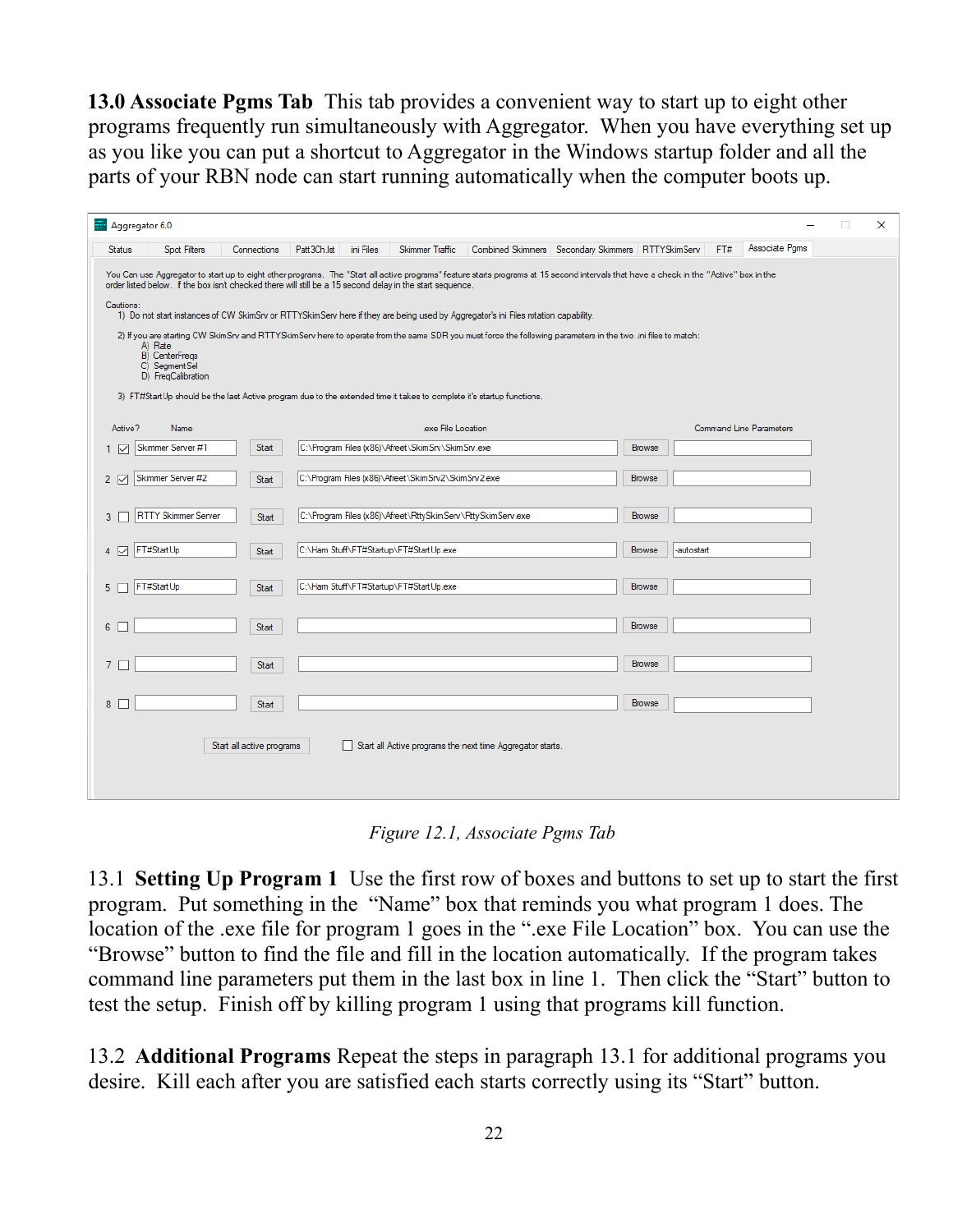**13.3 Test Sequential Starts** Check the "Active?" box for each program you want to start in an automatic sequence. Then click the "Start all active programs" button. Aggregator will go down the list considering each program at 15 second intervals. If the program's active box is checked Aggregator will simulate clicking the "Start" button. Even if the active box is not checked Aggregator will still wait 15 seconds before considering the next program. You can use this feature to force more time between starting successive programs if necessary.

**13.4 Start Programs When Aggregator Starts** Check the "Start all Active programs the next time Aggregator starts" box to make this happen.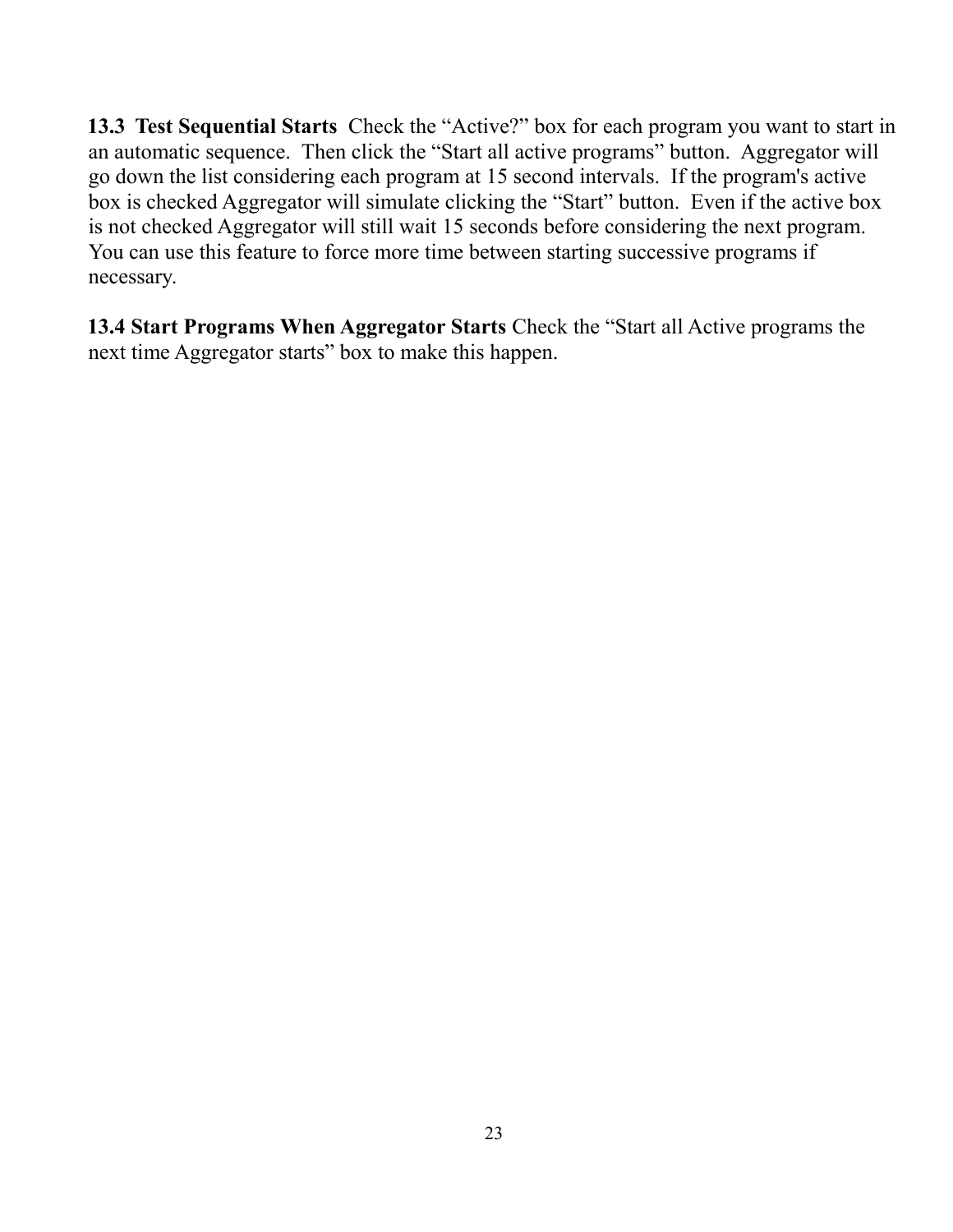# **A1 Calibrating CW Skimmer and Skimmer Server**

The following is from the RBN blog [\(http://reversebeacon.blogspot.com/\)](http://reversebeacon.blogspot.com/).

Frank, W3LPL has introduced me to a really easy way to calibrate your RBN CW Skimmer or SkimServ. It goes like this.

1. Set a filter on http://reversebeacon.net to pass only spots from your continent, and only on 12 and 10 meters. The reason to use these bands is that any error in calibration increases as you go up in frequency.

2. Wait till the time of day when those bands open, and compare the frequency reported by your Skimmer with those reported by others in your area. The vast majority of Skimmers in Europe and North America are accurately calibrated now, so that if your calibration is off, it will probably stand out among multiple spots of the same station.

3. Calculate a correction factor by dividing your displayed frequency by the true frequency. For example, if you spot a station at 28005.4, and the majority report 28005.1, then the resulting correction factor would be 1.00001071.

4. Now open either CWSkimmer.ini or Skimserv.ini, depending on which Skimmer software you are using. You can use Notepad for this purpose.

5. See if you have a line that reads "FreqCalibration=....". **If you do not**, then add that line, with your correction factor from step 3 inserted to the right of the "=" sign. **If you do**, then multiply the correction factor by the number you find there, and **enter the new number instead**.

6. Now save your change, close Notepad and close your Skimmer. When you reopen the correction will be added.

7. Recheck your calibration. You should be very close. If you are still off in either direction, repeat the steps in 3-5 above, making sure to multiply this new correction factor by the value already in the .ini file to derive the new FreqCalibration value.

That's all there is to it. Please check your frequency calibration and help us build the RBN's reputation for producing accurate spots for all users.

Thanks and 73, Pete N4ZR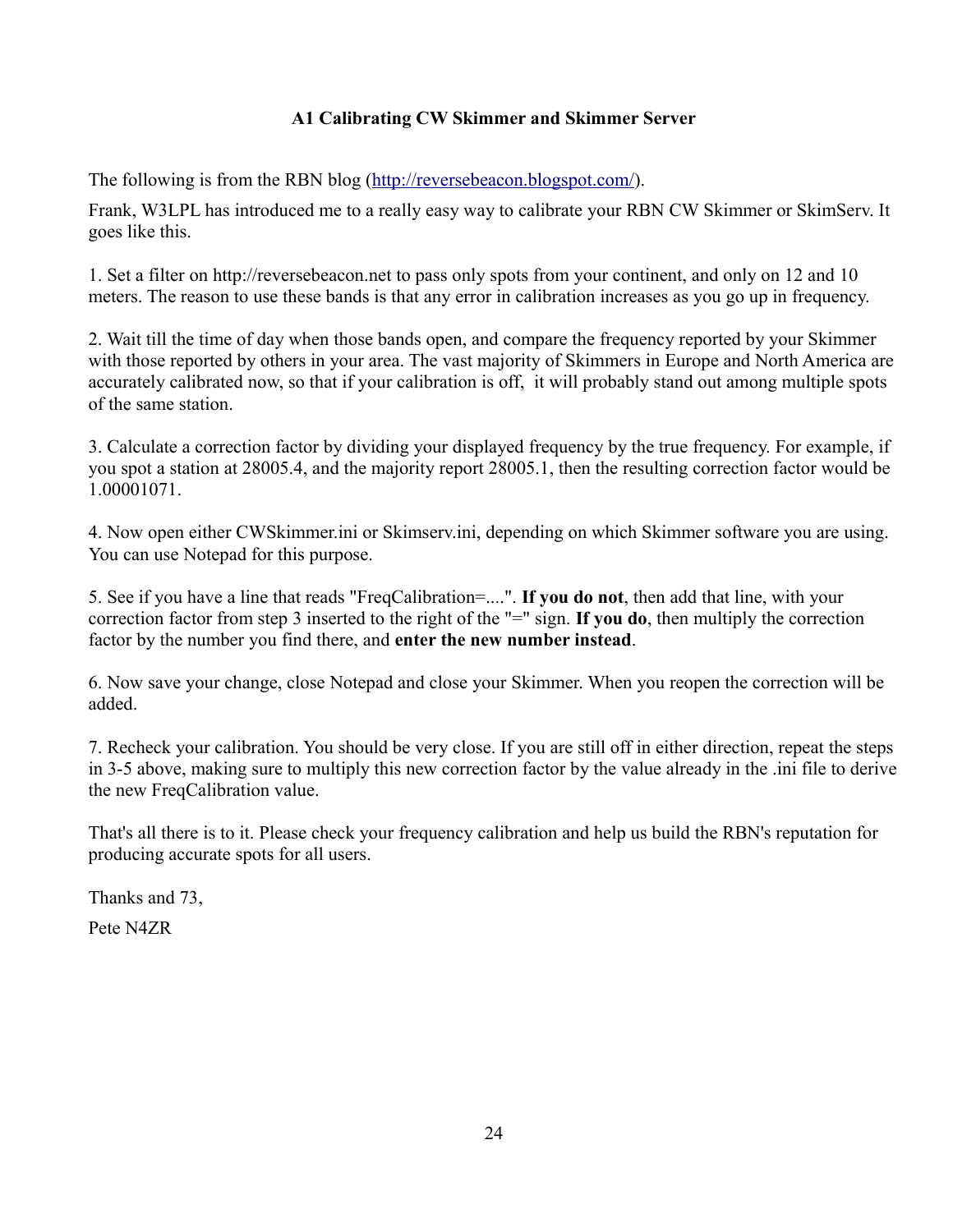#### A2 Modifying Skimmer's ,ini Files

The following is from the RBN blog [\(http://reversebeacon.blogspot.com/\)](http://reversebeacon.blogspot.com/).

When you run Skimmer or SkimSrv without Aggregator it goes looking for CW Skimmer.ini or SkimSrv.ini, and loads those settings.

Here's an excerpt from the .ini file I am using, which I opened in Notepad.

```
[Skimmer]
CenterFreqs48=1822750,3522750,3568250,7022750,10122750,14022750,14068250,18090750,21022750,21068250,24912750,28022750,2806825
CenterFreqs96-1845500,3545500,7045500,10145500,14045500,18113500,21045500,24935500,28045500,28136500,50045500,50136500
CenterFreqs192-1891000,3591000,7091000,10191000,14091000,18159000,21091000,24981000,28091000,50091000
Segment Se148-000101001
SegmentSe196-001111111
SegmentSel192=001111111
CwSegments=1800000-1840000,3500000-3590000,7000000-7090000,10100000-10130000,14000000-14090000,18068000-18095000,21000000-210
ThreadCount=1
DeviceName-01 QuickSilver QS1R
Rate-0
```
Center Frequencies refer to the centers of the bands that are covered by SkimSrv, depending on whether you have selected 48, 96 or 192 KHz bandwidth. For example, on 80 meters, using 96 KHz bandwidth, the center frequency is 3545500 Hz, or 3545.5 KHz. The frequency coverage, then, is from 3500.0 to 3591 KHz (it's not quite the full 96 KHz, for technical reasons). You can set these values to anything you want, or add additional ones, and SkimSrv will then display them as the choices you can make on the Skimmer tab.

In the example we're using for this explanation, I created two special .ini files to allow me to watch the low bands during darkness and the high bands during daylight. I did this by setting SkimSrv up for the 7 low bands, closing the program (which re-writes the .ini file), and then renaming a copy of the SkimSrv.ini file to Low.ini. I then went back, re-opened SkimSrv with the default SkimSrv.ini file, repeated this process for High.ini, and could have done any number more the same way.

There's no way to avoid some manual editing if you want to set up wider CW segments, because this parameter cannot be set from inside SkimSrv. Looking again at the .ini file, it's pretty simple.

```
[Skimmer]
CenterFreqs48=1822750,3522750,3568250,7022750,10122750,14022750,14068250,18090750,21022750,21068250,24912750,28022750,2806825
CenterFreqs96-1845500,3545500,7045500,10145500,14045500,18113500,21045500,24935500,28045500,28136500,50045500,50136500
CenterFreqs192-1891000.3591000.7091000.10191000.14091000.18159000.21091000.24981000.28091000.50091000
SegmentSe148-000101001
SegmentSel96-001111111
SegmentSel192=001111111
CwSegments=1800000-1840000.3500000-3590000.7000000-7090000.10100000-10130000.14000000-14090000.18068000-18095000.21000000-210
ThreadCount-1
DeviceName-01 QuickSilver QS1R
Rate-0
```
All you do is edit the CwSegments line so that Skimmer will decode over the full frequency range you want. Of course, the actual coverage range depends on both the bandwidth chosen and the size of the CW segments, whichever is less. After you have made the edits you want, save the .ini file under a descriptive name like Contest Low.ini, and you're done.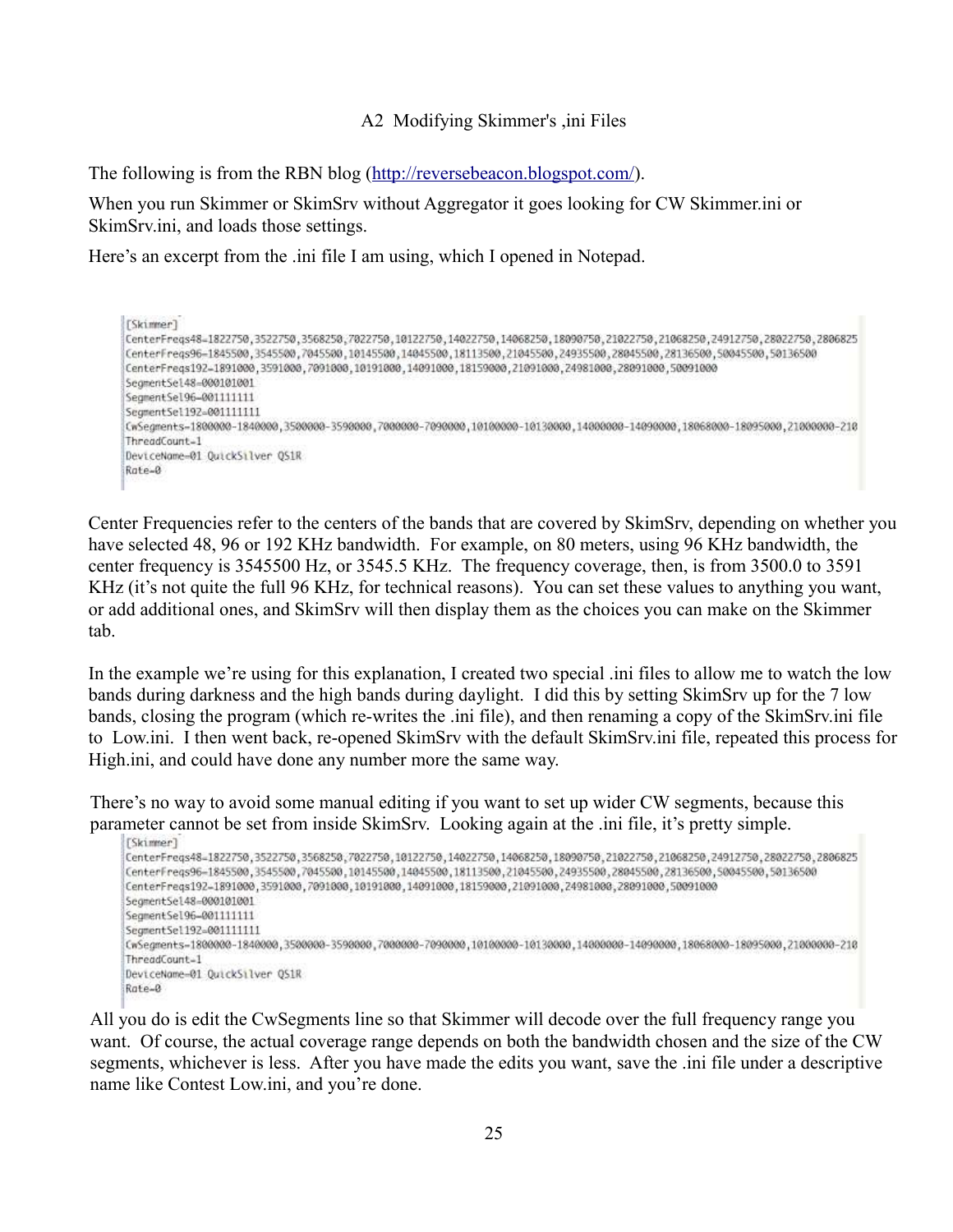From time to time, people ask me how to spot more beacons, or why RBN nodes don't spot more.

**For many beacons, t**he question has a trite answer - because the nodes aren't covering and decoding the frequencies where the beacons are. The question is "why?", and the answer lies in the SkimServ.ini file used by the Skimmer Server software, **and** in your Skimmer Server settings. **The NCDXF beacons are a special case, and we'll deal with that a bit later.**

First, the easy ones. Open Skimmer Server, and select the Telnet tab. Make sure that the box "Send only CQ Spots" is unchecked. Unless you do this, you'll never send any beacon spots. Set the Validation level to "Normal", because the beacons may not be sending the keywords or the optimum number of repeats of their callsigns needed to be recognized by CW Skimmer.

Now let's fix the .ini file. The first small challenge is to find the file. In Windows XP, it is typically installed in the Afreet folder under Program Files. In Windows 7 and beyond, you'll most likely find it in C:\Users\[your logon name]\AppData\Roaming\Afreet\Products.

Once you track it down. open it and you'll see this group of lines:

**CenterFreqs48**=1822750,3522750,3568250,7022750,10122750,14022750,14068250,18090750, 21022750, 21068250,24912750,28022750,28068250,50022750,50068250,50113750,50159250 **CenterFreqs96**=1845500,3545500,7045500,10145500,14045500,18113500,21045500,24935500, 28045500, 28136500,50045500,50136500 **CenterFreqs192**=1891000,3591000,7091000,10191000,14091000,18159000,21091000,24981000, 28091000,50091000 SegmentSel48=000101001 SegmentSel96=001111111 SegmentSel192=001111111 **CwSegments**=1800000-1840000,3500000-3590000,7000000-7090000,10100000-10130000, 14000000-14090000,18068000-18095000,21000000-21090000,24890000-24920000, 28000000-28090000,50000000-50100000

The first three rows are center frequencies for each of the three possible bandwidths. You'll note that the actual bandwidth covered by each is slightly less than its name would suggest - for example, 192 KHz actually covers 91 KHz below and 91 KHz above the center frequency, not 96. With many of the beacons you want to spot 100 and more KHz above the lower band edge, you'll want to run 192 KHz bandwidth to be sure to find them - on 10 meters, some are even above 28.182, so you may want to define a second 10 meter segment to allow your QS1R to listen higher.

The next magic trick is in the line titled "CWSegments." This is something that Alex added in order to conserve computer power by not decoding a lot of junk, like RTTY, PSK31, etc. Fortunately, the way Alex implemented it is quite flexible. You can add segments at will, simply by adhering to the format, which uses frequencies to the nearest Hz, and separating them with a comma For example, if you want to capture the NCDXF beacon frequency on 20 meters, you'll want to add a CW Segment of 14095000-14105000. To avoid all the RTTY activity on 20 meters, you might want to split the 20M segment in two - 14000000- 14070000,14095000-14105000.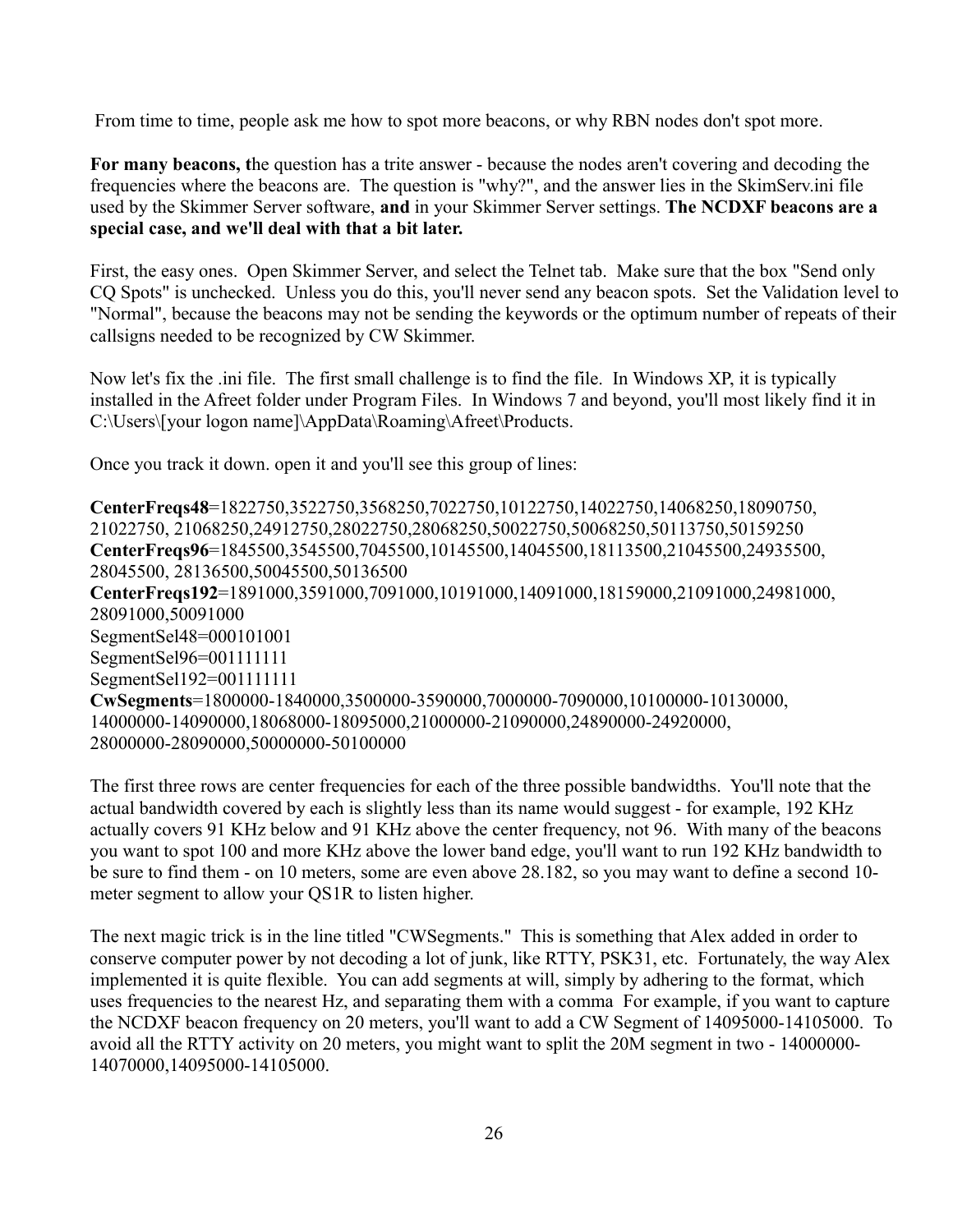Incidentally, if you like to make as many contest spots as possible, you may also want to modify this line, because during CW contests people frequently operate up into and well beyond the RTTY/PSK segment. The cost of opening it up, of course, is that if the RTTY guys stick it out during the CW contest, you'll get some of the "EE5EEE" type of junk spots.

**The NCDXF beacons are a special case, because they only sign their callsigns once before they begin their power step-downs, and then the next beacon takes over. As a result, CW Skimmer and Skimmer Server often don't hear enough repetitions to validate and spot a callsign.**

**CW Skimmer has a special function called a Watch List, which is discussed in its Help file. Put the beacon callsigns on the list, and they will be spotted the first time they are heard. Skimmer Server also has this feature but it is invisible. Since both programs use the same Watch List, you can use the Watch List editor in CW Skimmer to create a Watch List that will work with Skimmer Server.**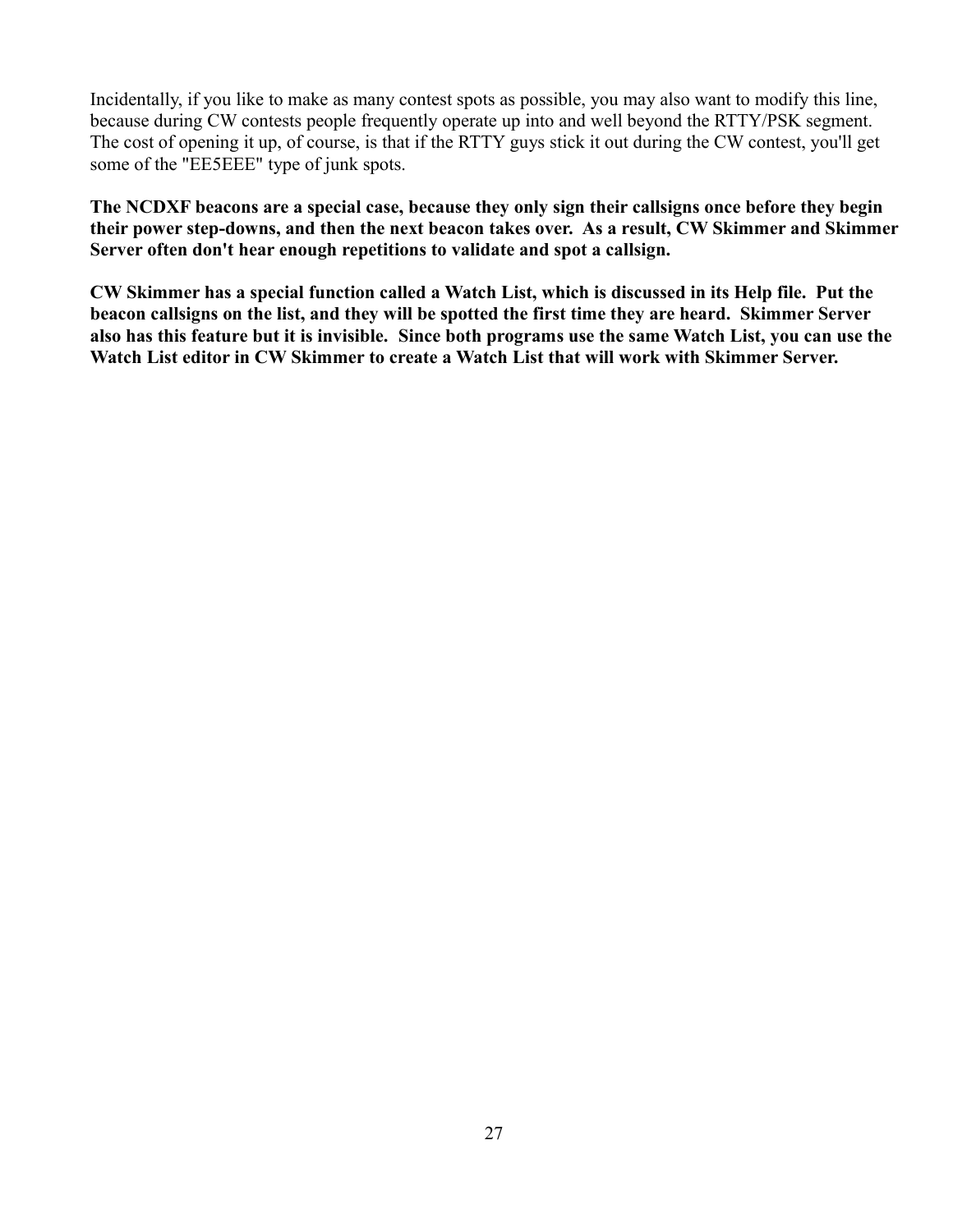### A3 Computer Needs

The following is from the RBN blog [\(http://reversebeacon.blogspot.com/\)](http://reversebeacon.blogspot.com/).

**The computer described below was designed before RTTY Skimmer Server was available, and is more than ample for CW Skimmer Server. RTTY Skimmer Server requires 3-4 times as much computer power for similar coverage, and you will probably need to experiment with bandwidths and decoding segments to get the best results with any given computer.**

#### **A Low-Cost Specialized Skimmer Computer**

I thought others might be interested in the specs and design criteria of my new Skimmer computer.

First, I should say that my old Skimmer computer, running an E2200 dual-core Pentium, was distinctly unhappy in contests at 96 KHz coverage of 6 bands, and was absolutely knocked flat at 192 KHz.

I couldn't spend a lot of money, but wanted to do better. Here's what I came up with:

An AMD FX-8350 8-core processor. This processor has [a Passmark s](http://www.cpubenchmark.net/cpu_list.php)core of over 900-, compared to the E2200's 1160. The AMD is far more cost-effective than Intels of comparable performance, and it even comes with its own cooler

An ASUS M5A78L-MLX Plus motherboard. This is quite an old design, but is the only one I could find that still has onboard video and audio and takes decently fast memory. And it is really cheap. I've always liked Asus, not least for their comprehensive user manuals.

8 GB of DDR3 1666 MHz memory. I have never seen more than about 3 GB of memory in use by Skimmer, but memory is cheap these days, so why not.

I reused my case, power supply, PCI wifi adapter and the DVD drive from the old computer. Total cost, including a new full copy of Windows 7 Home Premium, was US\$ 375.

How does it work? This weekend, with over 1000 decoders and over 1100 spots per 30 minutes, and 192 KHz bandwidth on 7 bands, Skimmer Server was consuming 8-11 percent of the CPU. I think this bodes very well.

73, Pete N4ZR